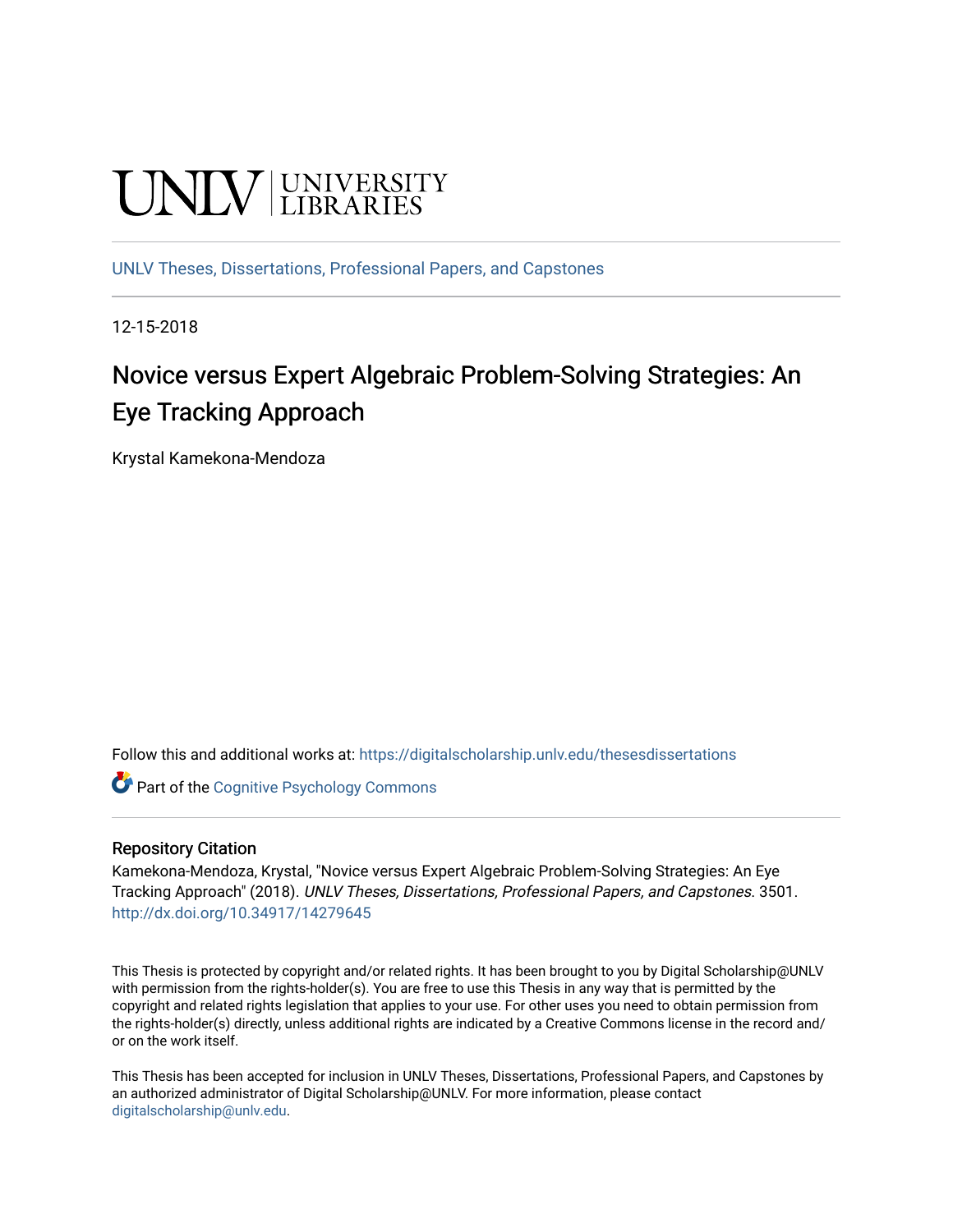# NOVICE VERSUS EXPERT ALGEBRAIC PROBLEM-SOLVING STRATEGIES: AN EYE

#### TRACKING APPROACH

By

Krystal Kamekona-Mendoza

Bachelor of Arts – Psychology University of Nevada, Las Vegas 2012

A thesis submitted in partial fulfillment of the requirements for the

Master of Arts – Psychology

Department of Psychology College of Liberal Arts The Graduate College

University of Nevada, Las Vegas December 2018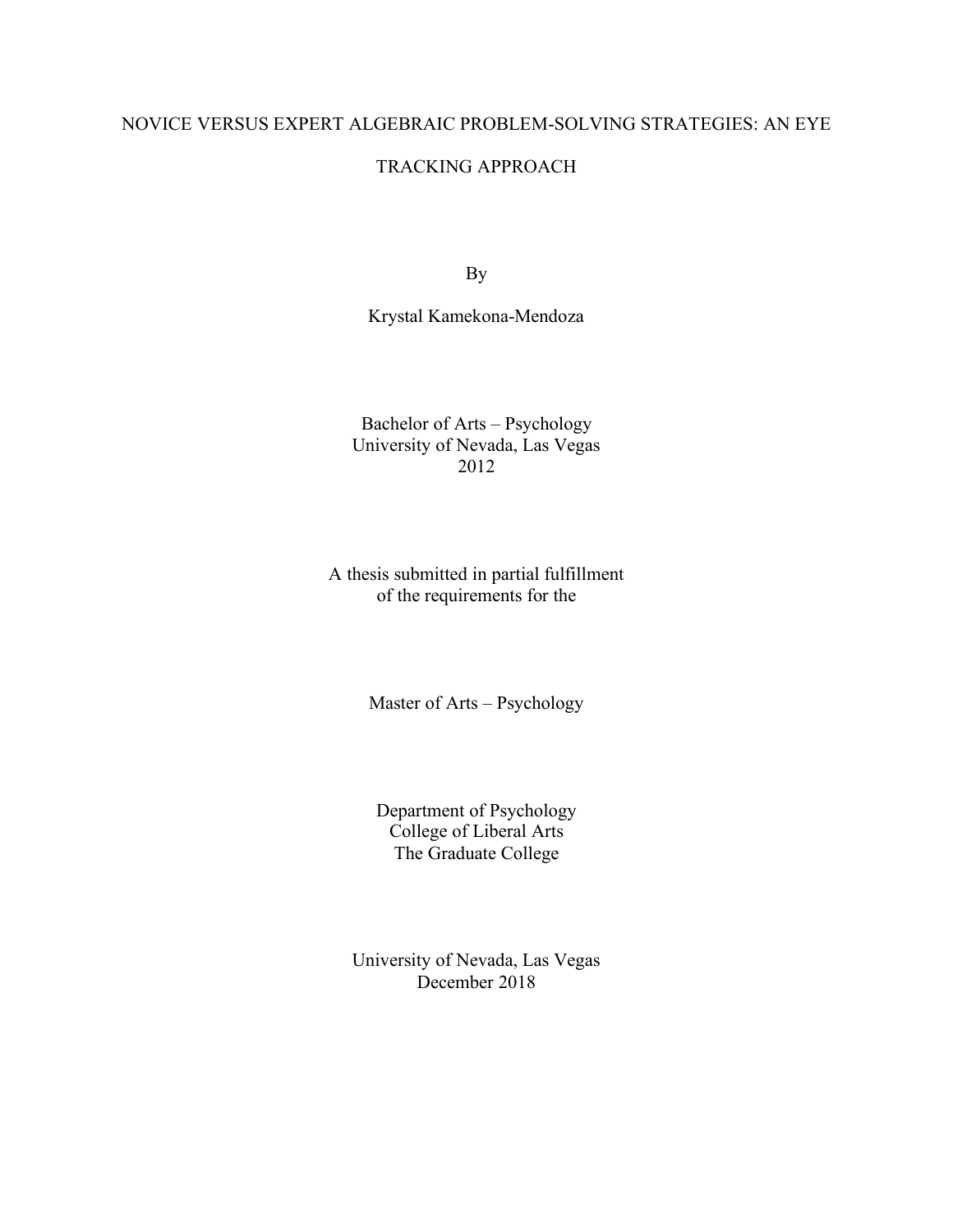

# **Thesis Approval**

The Graduate College The University of Nevada, Las Vegas

November 9, 2018

This thesis prepared by

Krystal Kamekona-Mendoza

entitled

Novice Versus Expert Algebraic Problem-Solving Strategies: An Eye Tracking Approach

is approved in partial fulfillment of the requirements for the degree of

Master of Arts – Psychology Department of Psychology

David Copeland, Ph.D. *Examination Committee Member*

Colleen Parks, Ph.D. *Examination Committee Member*

Carryn Warren, Ph.D. *Graduate College Faculty Representative*

Mark Ashcraft, Ph.D.<br>Examination Committee Chair<br>Graduate College Interim Dean *Examination Committee Chair Graduate College Interim Dean*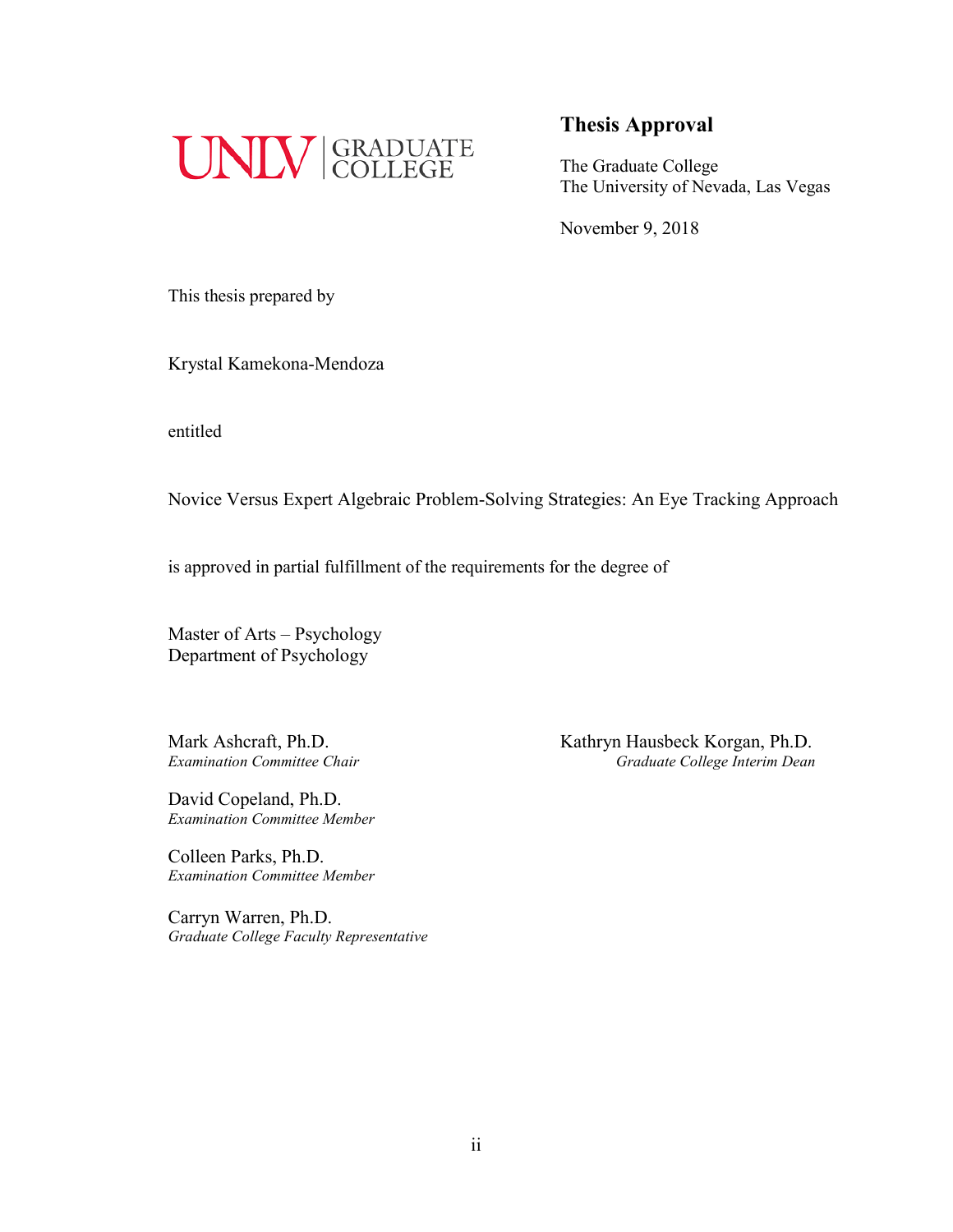#### **Abstract**

Algebra continues to be an important point along the educational spectrum. It is often the point at which we see a deviation of educational trajectories for those who are interested in pursuing additional math and science courses and those who are not. Understanding how college algebra students perform is a crucial step in further understanding the difficulties that students often encounter, as well as understanding other potential factors that may contribute to their performance. The novice/expert paradigm is one way to examine performance differences. While existing literature indicates that novices and experts perceive, sort, and solve problems differently across a variety of domains, this paradigm has yet to be applied to algebra. It has also been shown that cognitive processing can guide an individual's eye movements. Evidence is lacking in this domain with regard to what performance differences look like in terms of these eye movements (e.g., number of fixations, length of fixations) during more complex math tasks. Using an algebraic problem-solving task, this thesis examined performance differences between novices (undergraduate College Algebra students) and experts (graduate students with a substantial background in mathematics). Given the role that working memory plays in mental arithmetic, another purpose of this thesis was to assess how working memory might impact performance when solving algebraic equations and if working memory is a good predictor of performance.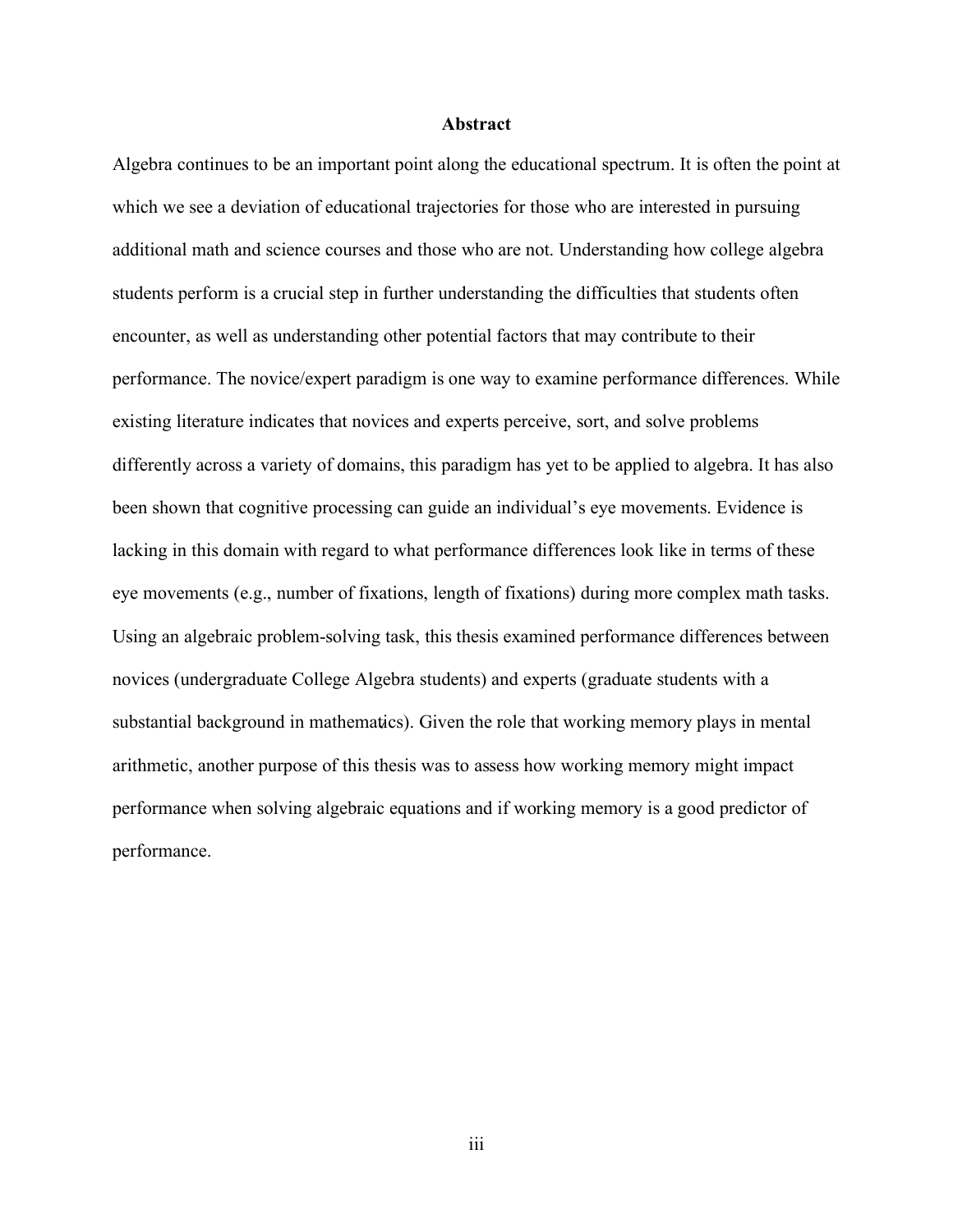| .34 |
|-----|
|     |
|     |
|     |

# **Table of Contents**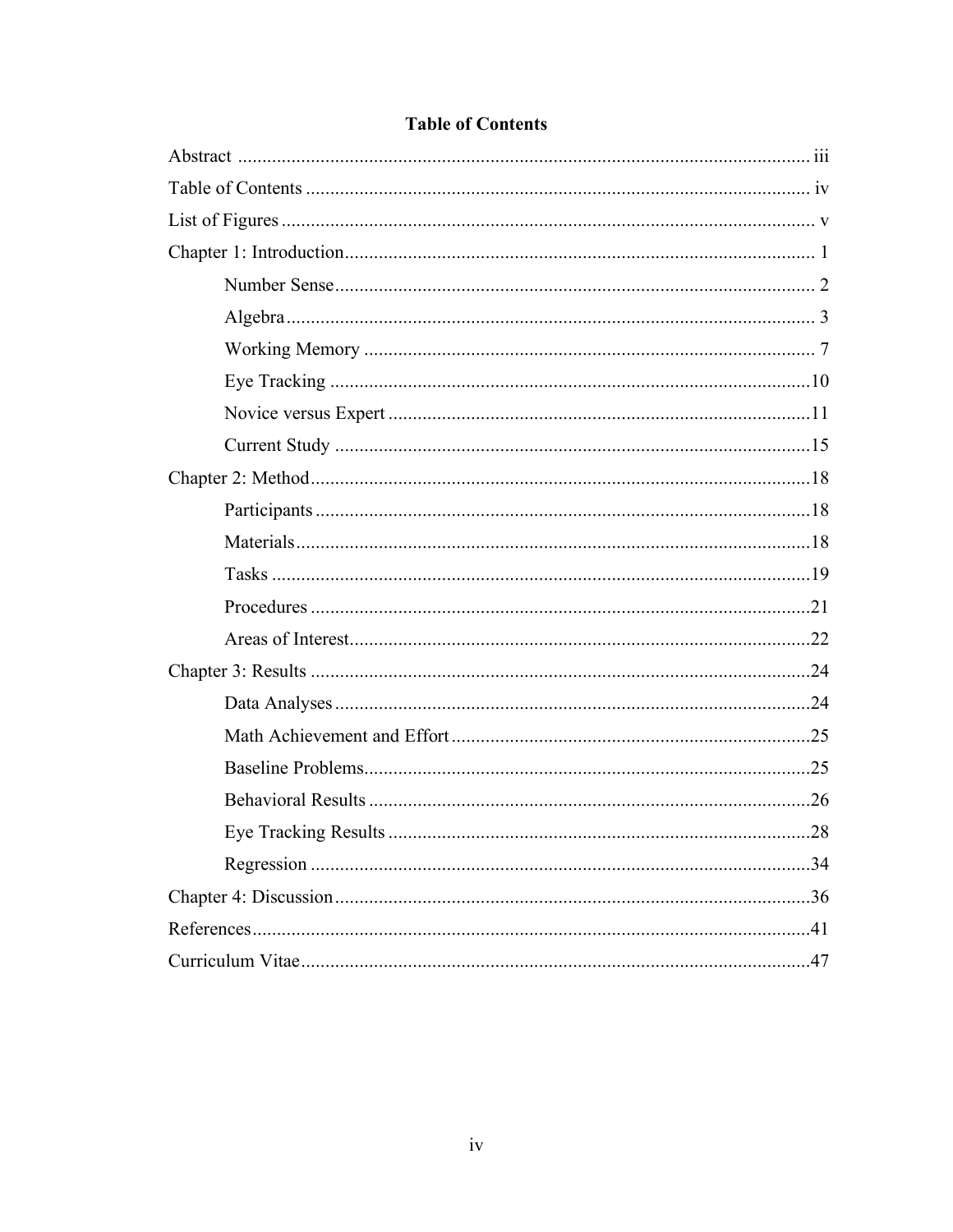# **List of Figures**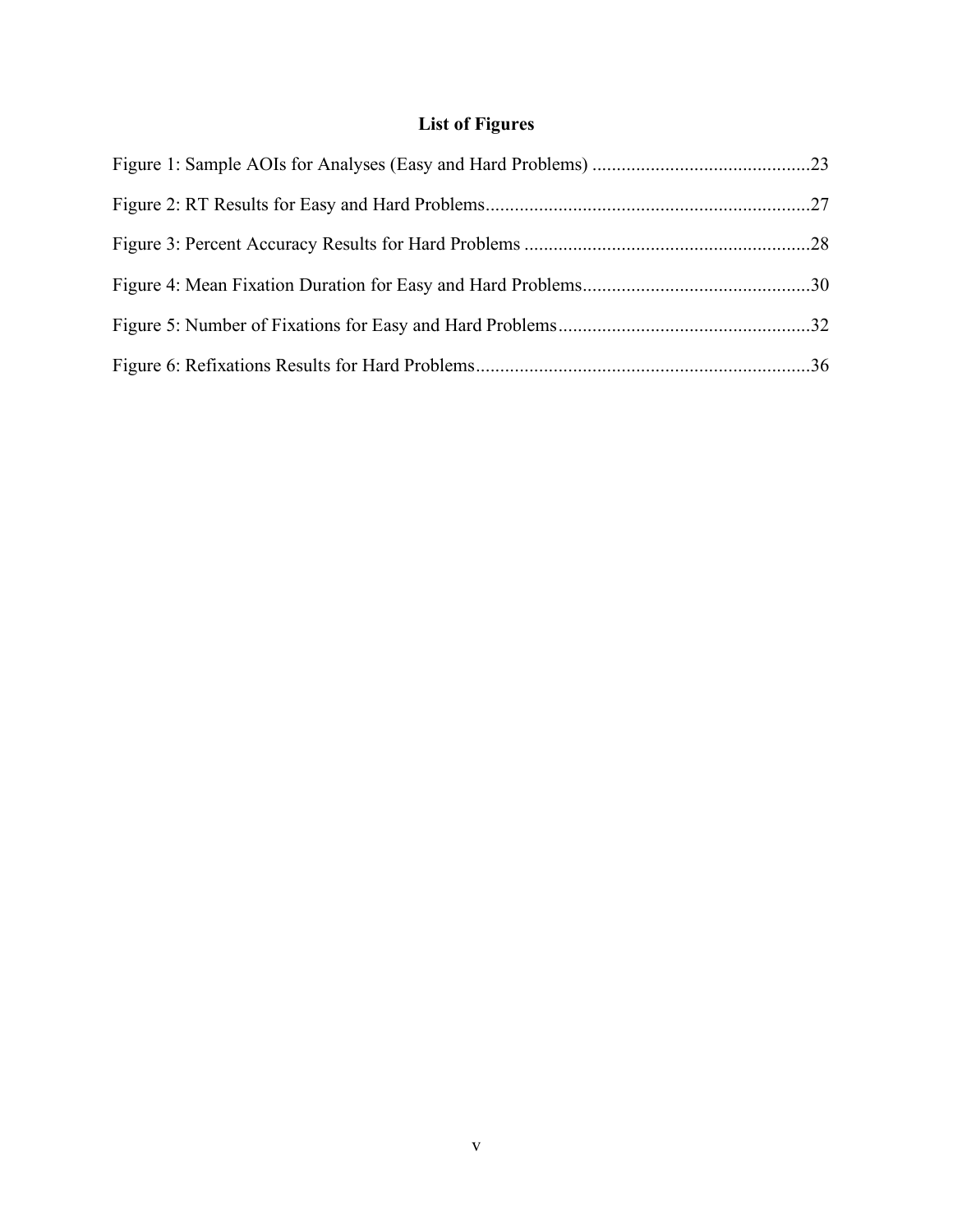#### **Chapter 1: Introduction**

Number sense is a topic that has generated research expanding over several disciplines including developmental psychology, neuroscience, educational psychology, and cognitive psychology (Ashcraft & Stazyck, 1981; Jordan, Kaplan, Ramineni & Locuniak, 2009; Petersen & Hyde, 2015; Suarez-Pellicioni, Nunez-Pena, & Colome, 2013). Despite its rich history, much of the existing research has focused on the fundamental concepts of arithmetic (e.g., basic facts; Faust, Ashcraft, & Fleck, 1996). Such studies have examined a variety of ages from early elementary school students to college-aged adults (Hecht, 2002; Moore & Ashcraft, 2015). These studies have built a solid foundation of research defining how basic facts are learned, how performance differs based on different types of problems, and what performance looks like in terms of the common cognitive measures of reaction time (RT) and accuracy. Recently, the study of numerical cognition has grown to include the more in-depth method of measuring eye movements with an eye tracking device (Hartmann & Fischer, 2016; Mock, Huber, Klein, & Moeller, 2016). The use of eye tracking in psychological research has equipped researchers with more accurate measures of the underlying cognitive processes taking place during a given task. Where participants are fixating and the length of a fixation can be an indication of the active processing of that information (Hartmann & Fischer, 2016; Just & Carpenter, 1980), and because of that, such measures provide a more precise depiction of participants' performance beyond the typical measures of RT and accuracy.

Research is still lacking in more advanced mathematical concepts such as algebra. Expanding this research to include this more complex type of math can begin to shed some light on the cognitive processes involved in these more difficult types of problems. It can also begin to unearth some of the problem-solving strategies involved in these more challenging, multi-step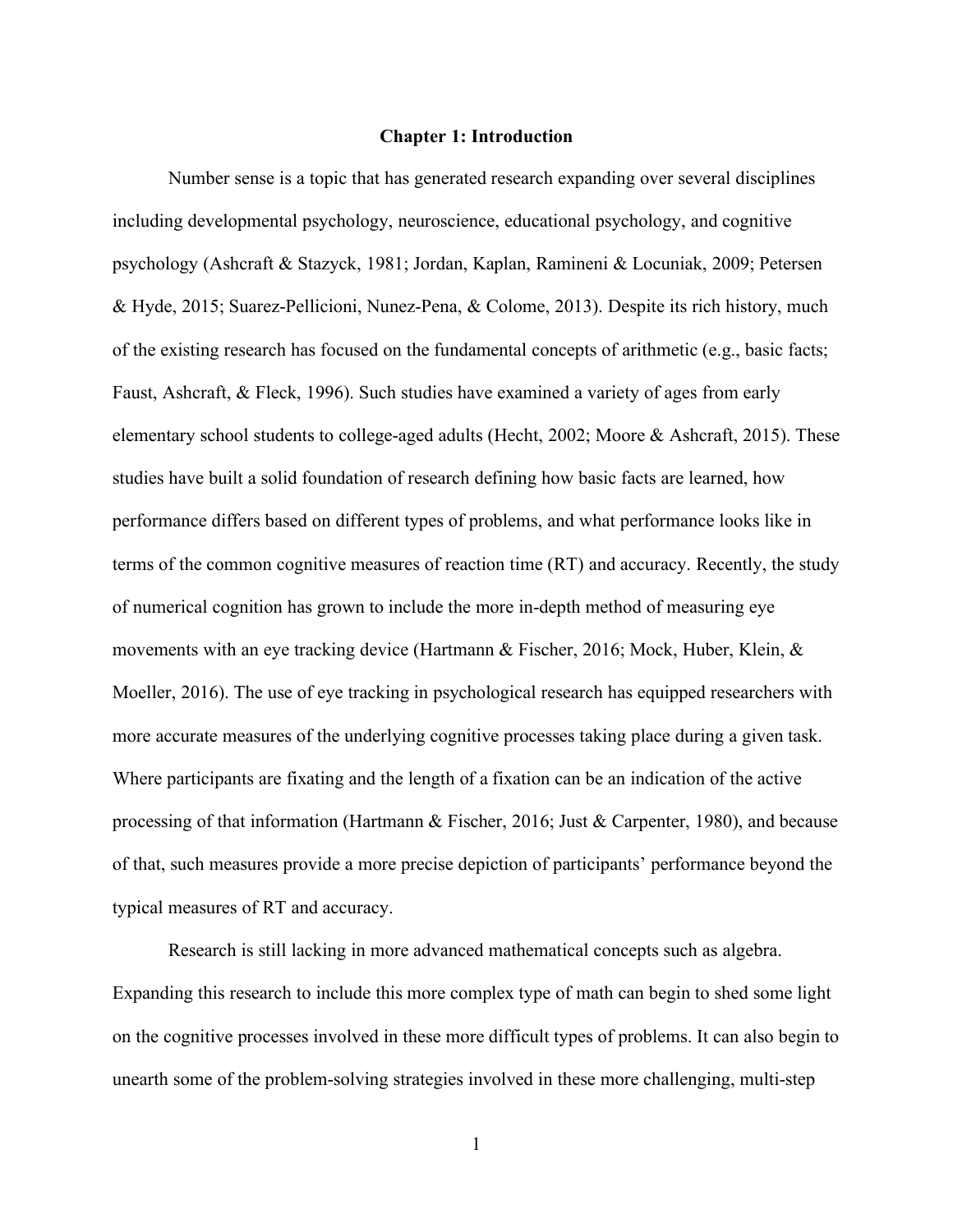math problems.

Furthermore, typical math cognition studies examine one age group or grade level, or even multiple grade levels to examine the developmental trajectory of acquiring such conceptual knowledge (Moore & Ashcraft, 2015; Trezise & Reeve, 2014). One approach that remains underutilized, however, is the study of comparison groups such as novices and experts. This approach has proved to be useful in other domains such as physics, chemistry, and athletic performance (Heyworth, 1999; Milton, Solodkin, Hlustik & Small, 2007; Priest & Lindsay, 1992), but has yet to be thoroughly applied to the area of numerical cognition. Comparing these different groups, which exist on different levels of the educational spectrum, can help us better understand what performance looks like at these two extreme points and what differences exist between these two groups.

In the following sections I will review the importance of algebra in the educational spectrum as well as the limited research in this area. Additionally, relevant research with working memory will be outlined; specifically, the role that working memory plays in mathematics. A thorough background of the use of eye tracking in psychological research will also be discussed in addition to its applicability to more difficult areas of numerical cognition. Lastly, the novice/expert approach will be examined in detail and applied to an understudied area of math cognition, namely algebra. All of which will culminate with a study that takes a novice/expert approach to studying eye movements during an algebraic problem-solving task.

#### **Number Sense**

Number sense is defined as one's ability to understand and manipulate numbers (Dehaene, 2011). It develops over time as additional general number knowledge and specific knowledge of mathematical concepts are acquired via experience. This knowledge includes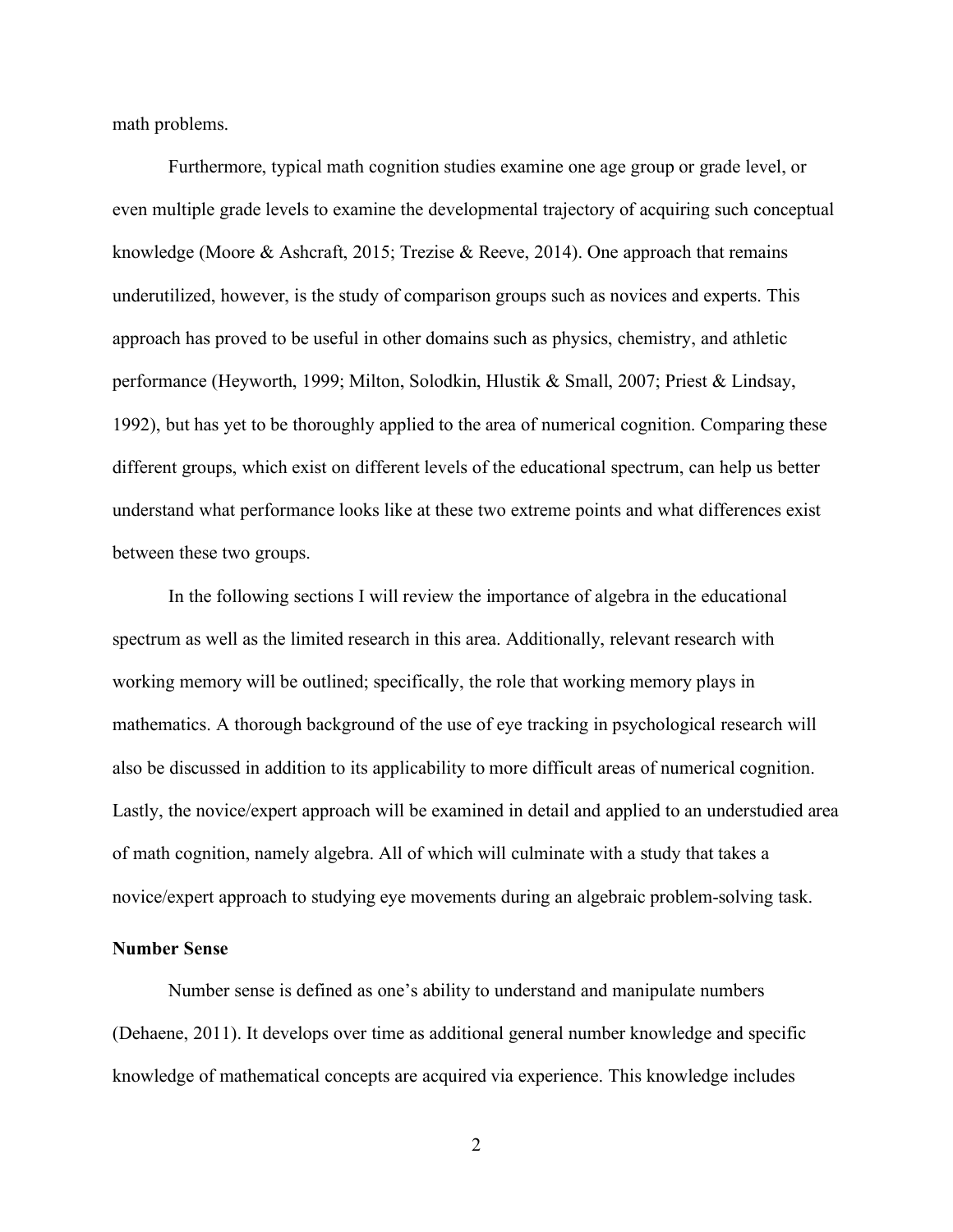everything from basic number recognition, counting, the ability to discriminate numbers, use of the four basic mathematic operations (addition, subtraction, multiplication, and division), and also more difficult concepts such as algebra, geometry, calculus, etc. The foundation of number sense is something that is built early on in childhood and we continuously build upon this foundation as we acquire additional knowledge. Studies investigating what people know about numbers typically have two variables of interest, RT and accuracy. These measures can begin to tell a researcher how familiar a person is with a particular math task or problem and whether or not they have mastered that given task.

Perhaps one of the most common effects that is often found in the study of numerical cognition is the problem size effect. This is defined by an increase in RT and errors as the size of the problem increases (Ashcraft & Stazyk, 1981). The problem size effect is characterized by the type of strategy employed to solve a given problem. Small problems are more often than not solved via a retrieval method, therefore resulting in faster RTs and fewer errors. Large problems, on the other hand, are characterized by more procedural methods, resulting in longer latencies and more errors (Ashcraft  $\&$  Guillaume, 2009). This effect can be seen in performance involving basic arithmetic as well as more complex arithmetic problems (Faust, et al., 1996). We would expect the problem size effect to also be present in more difficult math, such as algebra.

#### **Algebra**

Algebra, a mathematical concept that uses abstract representations, is built upon an arithmetic foundation (Campbell, 1992). It too is often considered a foundation not only for more difficult mathematical concepts (e.g. trigonometry, calculus), but also for additional educational opportunities in higher education (Geary, Hoard, Nugent & Rouder, 2015; Stein, Kaufman, Sherman & Hillen, 2011). Algebra involves defining relationships among numbers as well as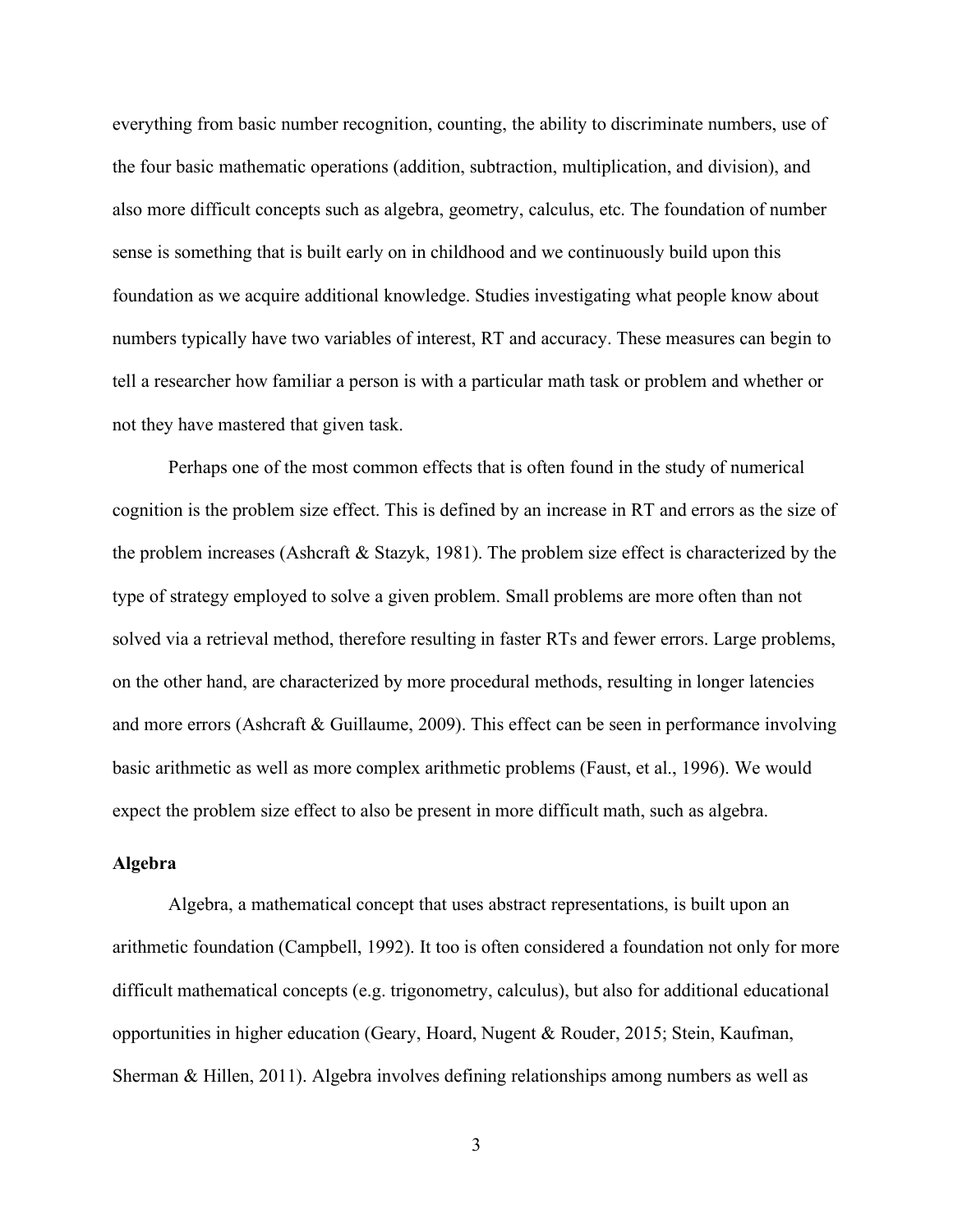unknown variables (Stacey & MacGregor, 2000). This abstract concept is typically introduced to students during late middle school or early high school years, although there has been a recent push for earlier implementation into elementary school curriculum and universal access to algebra courses in middle school and high school (Carraher, Schliemann, Brizuela & Earnest, 2006; Stein, et al., 2011).

Algebra continues to be an important point along the continuum of mathematics education. Recent research highlights surprising disparities between those who do and do not take algebra courses in middle school and even throughout college. The educational trajectory for those who take algebra early on begins to deviate from the rest of the student population soon after enrollment in an algebra course. Middle school students who take algebra in the eighth grade are more likely to take future math courses as well as additional science courses such as chemistry and physics (Paul, 2005). Many universities consider college algebra to be the lowest math course for which institutional credit can be given (Herriott & Dunbar, 2009) and it is often the first math course that is taken after any required remedial courses are completed. However, class retention and enrollment in future math courses is difficult to attain beyond the level of college algebra. Data collected from the University of Nebraska at Lincoln showed that 20% of the students enrolled in college algebra had to retake the course in the future and nearly all of the students enrolled in a college algebra course did so because the course was required for their major (Herriott & Dunbar, 2009). Similar research shows that less than half of the students who enroll in a college algebra course will enroll in future math courses (Herscovics & Linchevski, 1994; Swafford & Brown, 1989). By just these data alone, we can see that algebra remains a critical point along the educational spectrum, influencing future mathematics course enrollment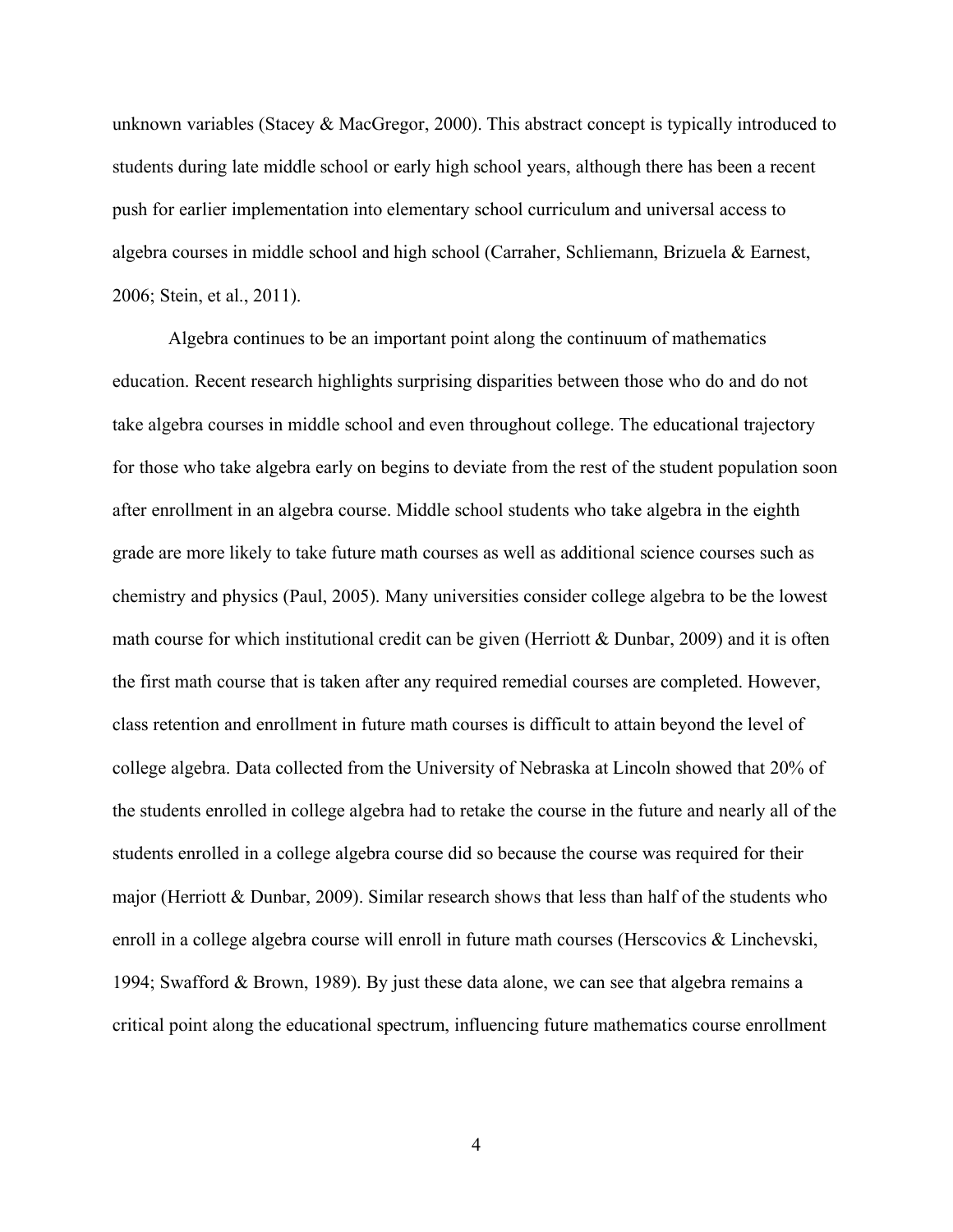as well as future science course enrollment, which in turn can have lasting impacts on future career choices.

Existing research has provided a thorough basis for the understanding of algebra performance and algebraic problem-solving. When teaching algebra, it has been suggested that worked out examples of varying algebraic equations can be more beneficial than having students work through conventional algebra problems (Sweller & Cooper, 1985). Providing students with problems that are already worked out allows them to focus less on the end goal and more on the intermediate steps involved in the problem-solving process, thereby adding to their schema for those types of problems. Researchers propose that algebraic knowledge and problem-solving skills are acquired via schema acquisition (Sweller & Cooper, 1985). Schemas are defined as mental constructs of knowledge about things that aid in our ability to categorize those things that we encounter (Sweller & Cooper, 1985). These schemas allow students to categorize problems in order to more efficiently apply appropriate problem-solving strategies; the more schemas one has, the more efficient one would be at solving that particular type of problem.

There is also research that suggests that students' arithmetic knowledge can interfere with their ability to use appropriate algebraic problem-solving methods (Stacey & MacGregor, 1999). Students between the ages of 13 and 19 were given four different algebra problems to solve and given specific instructions to use algebra to solve the given problems. Students were later interviewed regarding the problem-solving methods that they used. Results indicated that despite being given specific instructions on the problem-solving method that they were to use, most of the students used arithmetic reasoning and non-algebraic strategies to guide their methods. This included everything from trial and error, to immediately beginning to solve the problem without consideration of any algebraic component. For example, when asked to solve  $3x + 14 = 44$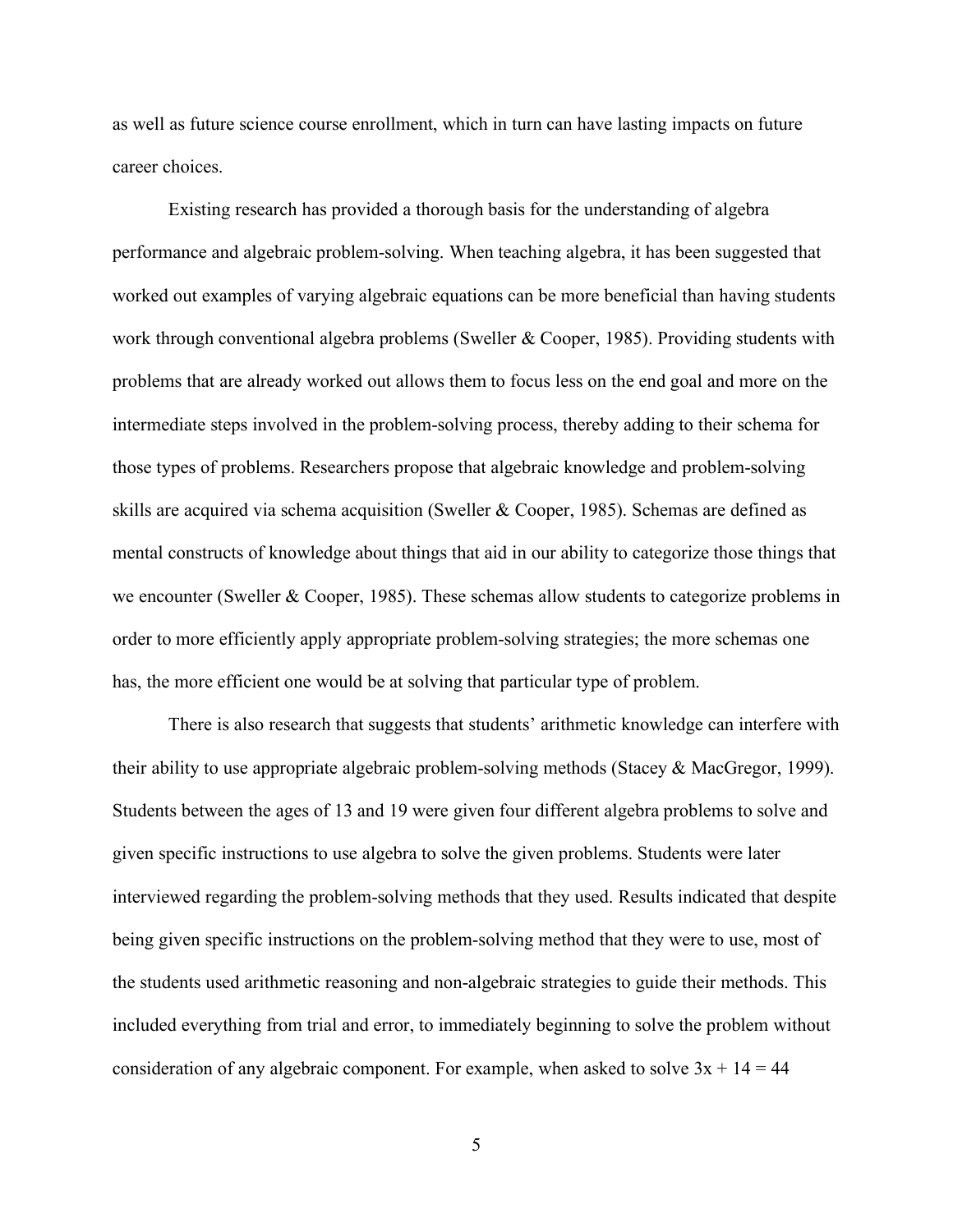algebraically, several students used the trial and error method of substituting different numbers for *x*, until they were able to get to a value of 44, instead of algebraically solving for *x* in the given equation. Researchers concluded that perhaps students lack a fundamental understanding of what algebra is and what it means to solve a problem algebraically. They suggest that when teaching algebraic problem-solving strategies, easy problems must be mastered so that students gain a solid understanding of why algebraic methods are important. As problem difficulty increases, teachers should encourage the use of those same algebraic problem-solving methods and not allow students to revert back to easier arithmetic methods, such as trial and error (Stacey & MacGregor, 1999).

A recent study took a comprehensive approach to the difficulties students encounter in algebra and examined six different types of errors (variables, negative sign, equality/inequality, operations, fraction, and mathematical properties) in order to identify which were the most prevalent in a typical algebra course (Booth, Barbieri, Eyer & Pare-Blagoev, 2014). Researchers looked at data from 565 students enrolled in  $7<sup>th</sup>$  to  $10<sup>th</sup>$  grade. Data were collected from assignments throughout the school-year and students were given an end-of-the-year assessment with 10 algebra-related problems from standardized tests. Results show that of the six different categories of errors, by the end of the school-year, students were making the most errors with negatives, variables, and equalities/inequalities. Although the frequency of these errors fluctuated throughout the year, resolving these mistakes early on could lead to a better overall understanding of the concept and aid in the general understanding of algebraic problem-solving. It is concerning, however, that at the end of the year, students were still having issues with variables and equalities, both of which sit at the heart of the algebraic foundation. Given the broad range of topics covered in a typical algebra course, additional research that focuses on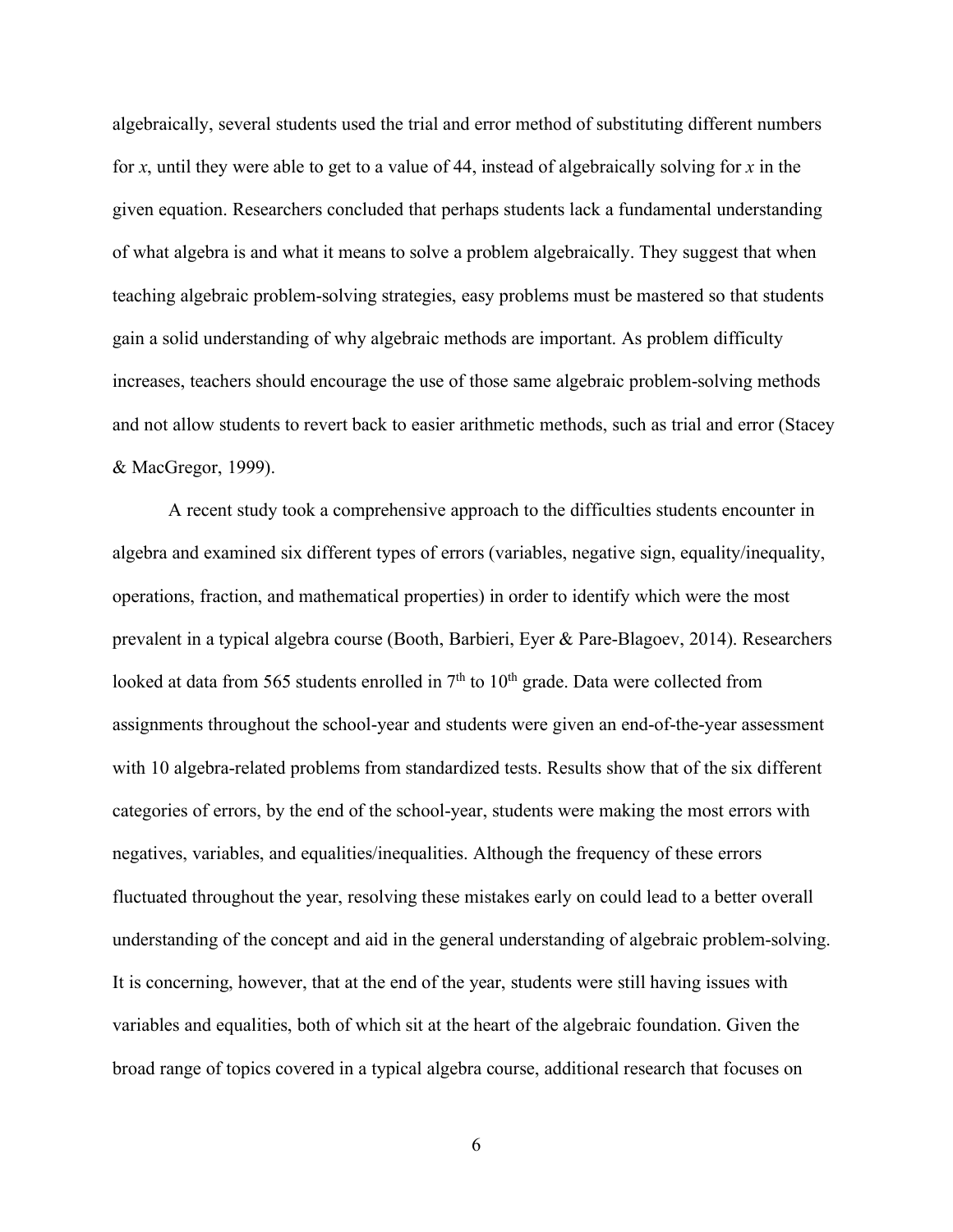specific types of algebraic problem-solving could help better understand these and perhaps additional difficulties that are commonly encountered.

#### **Working Memory**

Working memory (WM) is a mental workbench where cognitive effort is applied to keep track of mental processes in our immediate environment (Radvansky & Ashcraft, 2014). More specifically, it is responsible for "maintaining, manipulating, and retrieving" the necessary information for a given task (Unsworth, Redick, Heitz, Broadway & Engle, 2009). Working memory is limited in capacity and plays an essential role in executive function (Carpenter & Just, 1989; Unsworth et al., 2009).

Working memory capacity can be measured by using a variety of complex span tasks. These WM tasks require participants to hold information, which will later be recalled, while manipulating other information. Commonly administered tasks include: the reading span task (RSPAN) and the operation span task (OSPAN) (Daneman & Carpenter, 1980; Turner & Engle, 1989)**.** The RSPAN is a task in which participants are asked to read sentences and remember the terminal word of each sentence. They are later asked, after a series of sentences, to recall the terminal words in the order that they appeared. It has been concluded that participants' reading span scores are related to reading comprehension (Daneman & Carpenter, 1980). The OSPAN has participants solve a series of simple math problems. After solving each problem, a letter appears, and participants are asked to remember those letters and later recall them sequentially in the order that they were presented. It has been concluded from this task that operation span scores are related to verbal abilities as well as reading comprehension (Turner & Engle, 1989; Unsworth, et al., 2009).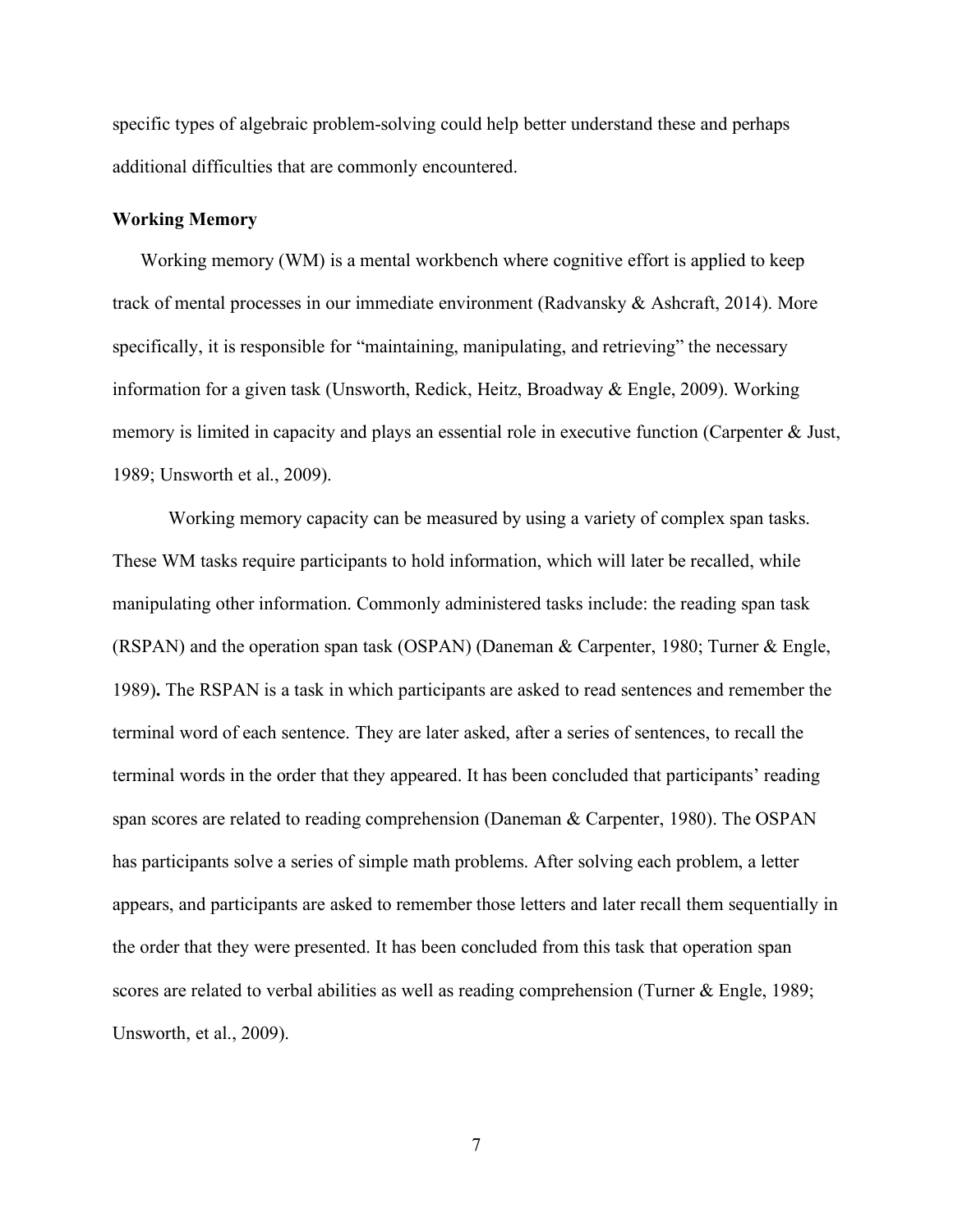Perhaps two of the more underused WM tasks are the symmetry span and the rotation span tasks. These two tasks have been shown to have greater predictive ability than the operation span alone (Draheim, Harrison, Embretson & Engle, 2017). The symmetry span has participants perform a sequence recall task during a symmetry judgment task. After being asked if an image is symmetrical, participants are presented with a 4x4 matrix with one filled square and later asked to sequentially recall the positions of the filled squares (Unsworth, et al., 2009). This task, unlike some of the other WM tasks, taps into spatial WM capacity. The rotation span task asks participants to determine if a rotated letter is in the correct position or if it is shown as a mirror image. This is followed by either a short or long arrow in one of eight possible positions. Participants are asked to recall those arrows in the order that they were presented (Foster, Shipstead, Harrison, Hicks, Redick, & Engle, 2015). Using multiple complex span tasks together has been shown to be a better, more reliable measure of WM capacity (Foster, et al., 2015)

Research on WM in numerical cognition suggests that it plays a crucial role in those mathematical concepts that go beyond the automatic retrieval of basic facts (Ashcraft  $\&$ Guillaume, 2009). Evidence indicates that factors such as the size of the operands in a problem or the number of steps required to solve a problem are important when considering the role of WM (Ashcraft & Guillaume, 2009). A 2001 study examined working memory and its role in an arithmetic task using a dual task procedure (Ashcraft & Kirk, 2001). Dual task involves the use of two tasks, both of which require WM resources. As these tasks become more difficult, there should be observable decrements in performance as the two tasks compete for available WM resources. In this study, participants were presented with addition problems that varied in size (small, medium, and large) and varied in whether or not carrying was involved in order to solve the problem. A secondary letter recall task was also used, consisting of either two letter or six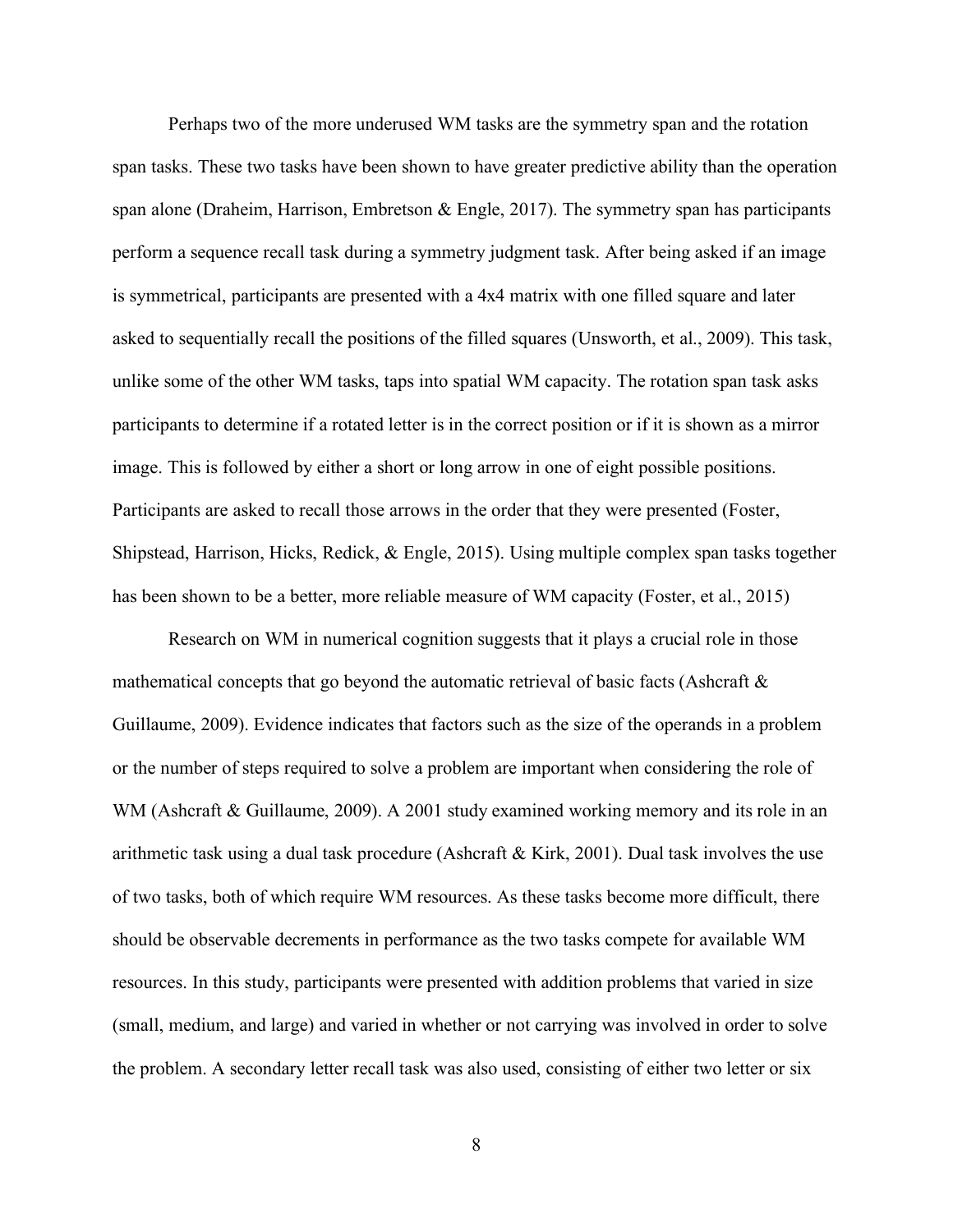letter sets. Results indicated that problems that were larger in size and required carrying resulted in poorer performance, evidence of problem size and carrying effects. Additionally, in the more difficult memory load sets (the six letter sets), problem size and carrying effects were even more pronounced, resulting in significantly longer latencies and higher error rates for larger problems and problems that required carrying compared to performance in the two letter sets (Ashcraft & Kirk, 2001). This is a clear indication that the role of WM is contingent upon problem-related factors such as problem size and the number of steps involved in the problem-solving process. The more components and/or steps in a problem, the more WM is taxed, thereby leaving less WM capacity available for other necessary manipulations (e.g. additional tasks).

The concept of WM has also been applied to algebraic expressions. Another 2001 study assessed 8<sup>th</sup> and 9<sup>th</sup> graders' ability to expand brackets in an algebraic expression. For example, participants were asked to expand the brackets in the expression on the left to obtain the correct answer on the right:

$$
-2(-3-4x) - 3(-4x-5) = 6 + 8x + 12x + 15
$$

Results indicated that errors were not normally distributed. Participants made more errors within the second bracket compared to the first, as a result of cognitive load being more heavily strained during manipulations within the second set of brackets. Similar results were found when comparing errors within each bracket (more errors with the second operation compared to the first). There was less WM capacity available to accurately perform computations as participants moved through the problem (Ayres, 2001). There is clear evidence that WM plays a crucial role throughout various mathematical concepts, yet additional research is still needed to further investigate its role in online algebraic problem-solving.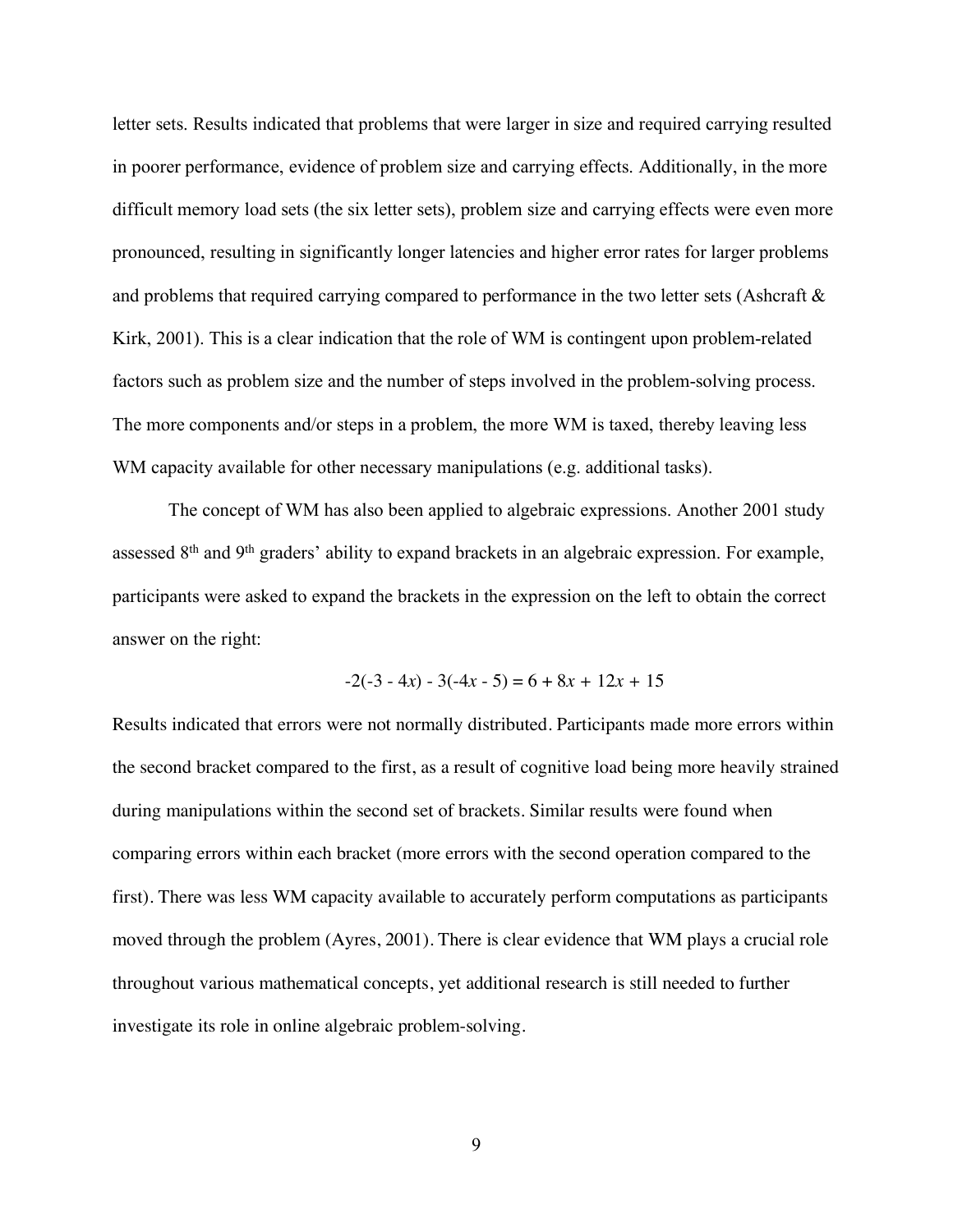#### **Eye tracking**

One methodological approach to numerical cognition, with its origins in reading research, is the use of eye tracking. This approach is based on the eye-mind assumption, the idea that an individual's cognitive processing guides their visual fixations, as well as the immediacy assumption, the notion that each word that is encountered is processed/interpreted immediately as opposed to processing groups of words together (Just & Carpenter, 1980; Rayner, 1998). Based on these two assumptions, eye movements are suitable measures to help better understand online/in the moment processing of information. The eyes move across the visual field in short, fast movements called saccades. Saccades take place between short pauses known as fixations (Mock, et al., 2016). It is during these short pauses (fixations) when attention is given to a particular part of the visual field and information is encoded (Mock, et al., 2016). Also important is the length of these fixations. How long a person is fixated on a stimulus is indicative of the active processing of that information. With today's technological advances, we now have remote eye trackers that are able to gather accurate data on a participant's eye movements using a reflection of the cornea and video-based techniques (Mock, et al., 2016).

Research nearly four decades old suggests that the more difficult a particular text, the longer participants fixated. Participants were also more likely to have regressive looks and longer saccades (Jacobson & Dodwell, 1979; Rayner & Pollatsek, 1989). This suggests that performance differences were not just due to individual differences in ability, but to text-related components as well. This is an important finding that may prove to carry over into other domains such as numerical cognition.

Implementing eye tracking methodology into numerical cognition research has proven to be especially effective at uncovering information about the underlying cognitive processes that are taking place during a specific task. This methodology can also reveal information that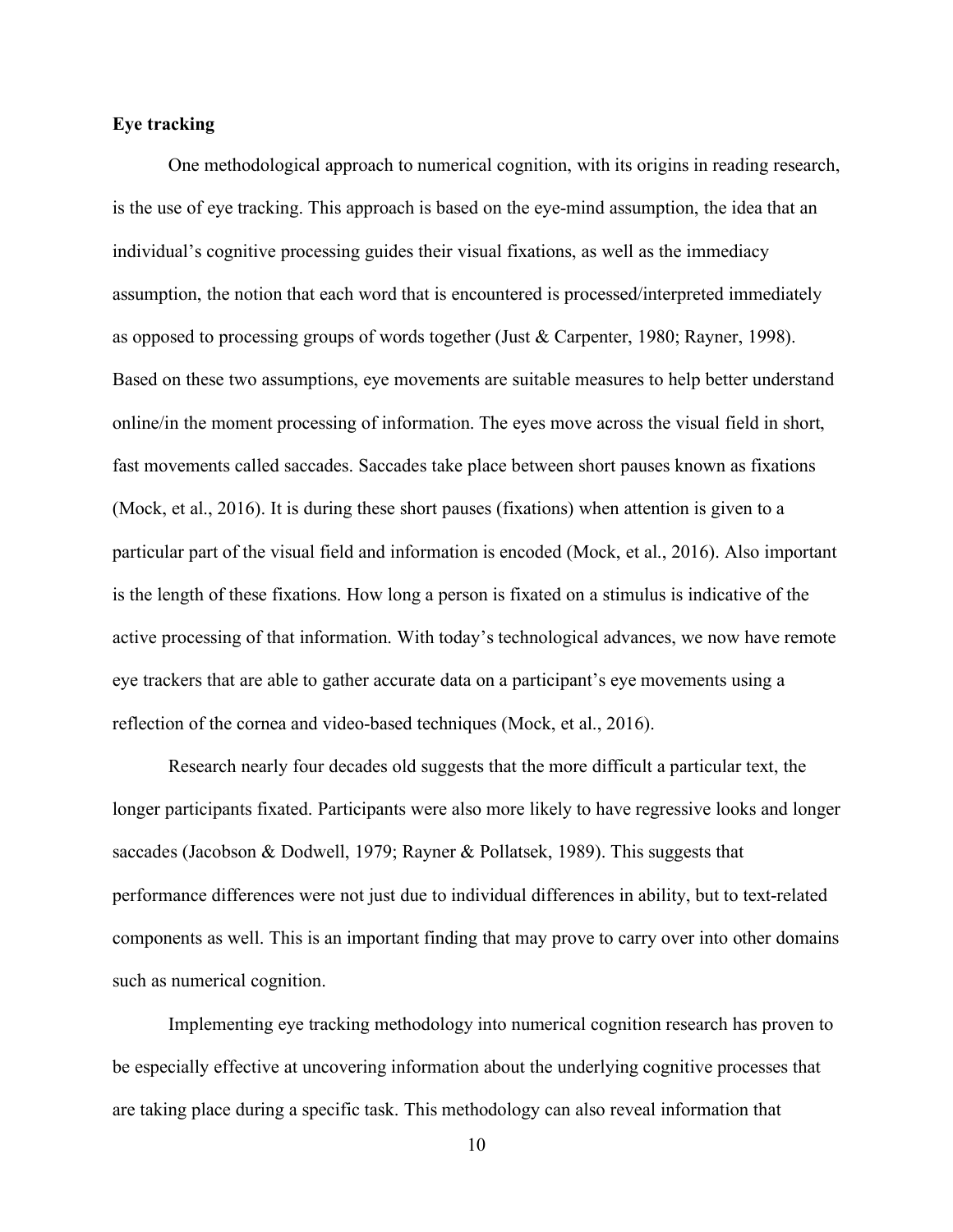typical behavioral measurements of RT and accuracy can only begin to explain. Eye tracking has been used in several basic math tasks, including solving basic arithmetic facts and number line estimation (Sullivan, Juhasz, Slattery, & Barth, 2011; Yu, Liu, Li, Liu, Cui & Zhou, 2016). Another recent study examined fixation patterns across the four basic arithmetic operations (addition, subtraction, multiplication, and division) (Curtis, Huebner & LeFevre, 2016). Researchers presented adult participants with small and large problems from the four basic operations and monitored their eye movements during the problem-solving process. Addition and multiplication problems resulted in similar fixation patterns: one short fixation to each operand and about half of the total fixation time spent on the operator (the addition, subtraction, multiplication, or division sign) suggesting active calculating. Subtraction and division problems were more complex with varying eye movement patterns. Typical problem size effects were also found in this study, with participants performing significantly slower and making more errors with the large problems compared to the small problems. The problem size effect was also observable in the eye tracking measurements, with longer gaze durations and more fixations associated with the larger problems (Curtis, et al., 2016). I expected similar results in the current study, as larger problems typically require more cognitive effort and I expected this to be reflected in RT and accuracy as well as the eye tracking measurements.

#### **Novice versus Expert**

Understanding that performance on any given task falls on a continuum is not only beneficial when studying mathematics performance, but also has its place in several different domains. A common approach that is used to compare performance between two different groups, such as novices compared to experts, is described as the *relative approach* (Chi, 2006). This approach is predicated on one principal assumption: that novices can ultimately attain an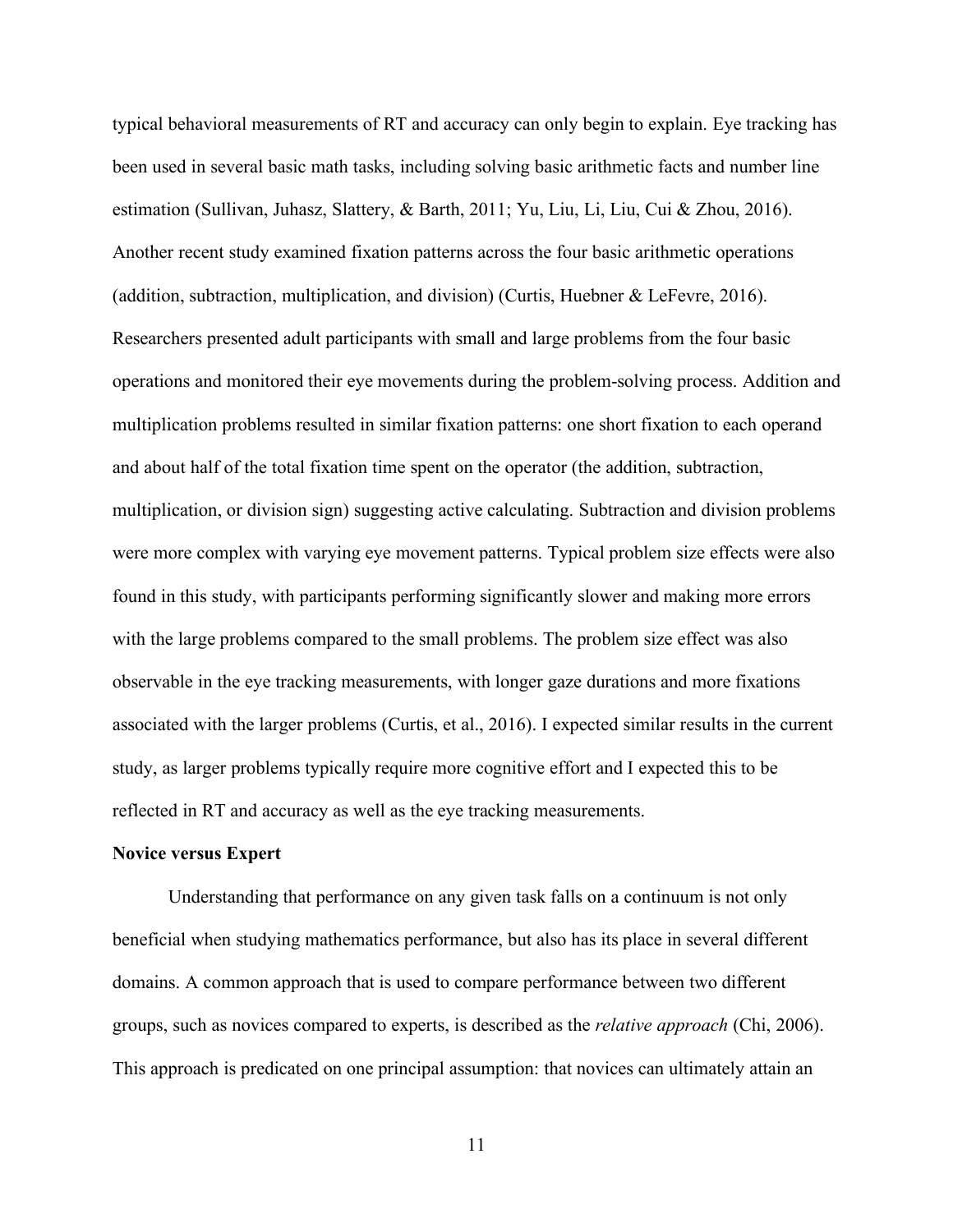expert's level of proficiency (Chi, 2006). The objective of this approach goes beyond just identifying how experts outperform their novice counterparts to also include how this select group gained their expertise and why they are able to outperform others (Chi, 2006). Such an approach has been applied to everything from sports, to the arts, and continues to benefit areas investigating the process of learning and acquiring knowledge as well as teaching and education (Alexander, 2003).

Experts can be defined as those who have "acquired extensive knowledge that affects what they notice and how they organize, represent, and interpret information in their environment…(affecting) their abilities to remember, reason, and solve problems" (Bransford, Brown & Cocking, 1999, p. 31). Studies across various different domains have helped identify the most common ways in which experts differ from non-experts. Experts often generate the most effective strategy and the best solution while doing this more accurately than novices (Chi, 2006; Klein, 1993; Lemaire & Siegler, 1995). A study examining expert and novice performance differences in chemistry tested students on basic chemistry problems involving volumetric analysis (e.g., calculating moles of a solute and solution concentration) (Heyworth, 1999). During the problem-solving window, experts solved the problems more quickly and more accurately, while also identifying the correct strategy that was to be applied to the given problem. Novices, on the other hand, took longer to solve the same problems, while attempting to apply multiple different strategies (Heyworth, 1999). This is a clear example of how additional knowledge and experience can aid in the recognition of a particular problem type and ultimately lead to more effective and efficient problem-solving strategies. This research suggests that differences between these two groups begin to emerge immediately (at the onset of problem presentation) and persist throughout the problem-solving window.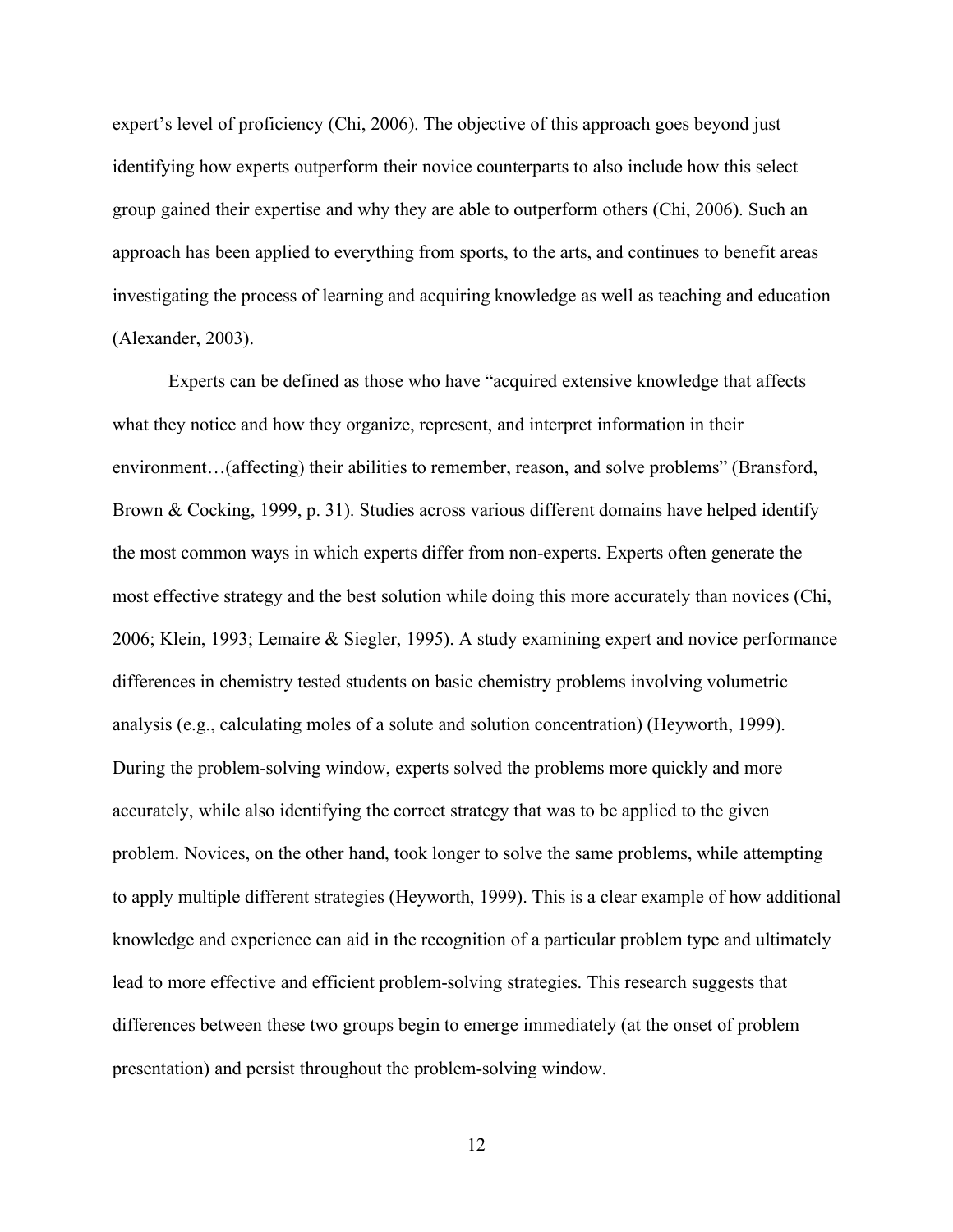Experts are also able to more quickly retrieve domain-specific knowledge with greater automaticity and less cognitive effort (Alexander, 2003; Bransford, et al., 1999). This is a combination of not only having greater knowledge, but also the organization of that knowledge that aids in the ability to better recognize and identify problem types (Bransford et al., 1999). While, by definition, an expert is one who has acquired additional knowledge in a given domain, expertise goes beyond that to encompass what that individual can do with the vast knowledge that they have acquired and how the organization of that knowledge influences the way which they plan and approach various situations. Similarly, expertise plays a significant role in problem recognition and perception. Problem perception varies based on level of expertise and this perception becomes more expert-like as proficiency increases (Schoenfeld, 2014). When asked to sort different math problems, experts focused more on problem relatedness and how each problem would be solved compared to novices who focused more on surface level subjects and the items in the problems (Schoenfeld, 2014). For example, when presented with the problem: "If you add any five consecutive whole numbers, must the result have a factor of 5?", novices sorted this problem based on the surface structure of "factors of 5", while experts sorted it based on an understanding of "number representations." (Schoenfeld, 2014). Novices sort problems based on the words and items in the actual problem, while experts go beyond the problem itself and focus on how the problem would be solved or the theory/law that the problem is based upon. We are not only seeing differences in performance, but also in participants' initial perception and processing of the problems in which they are presented.

Evidence also suggests that brain activation differs in novices and experts. Novice and expert golfers participated in a study in which they were asked to perform simulated golf swings (Milton, et al., 2007). Results showed that all participants (both novices and experts) reported the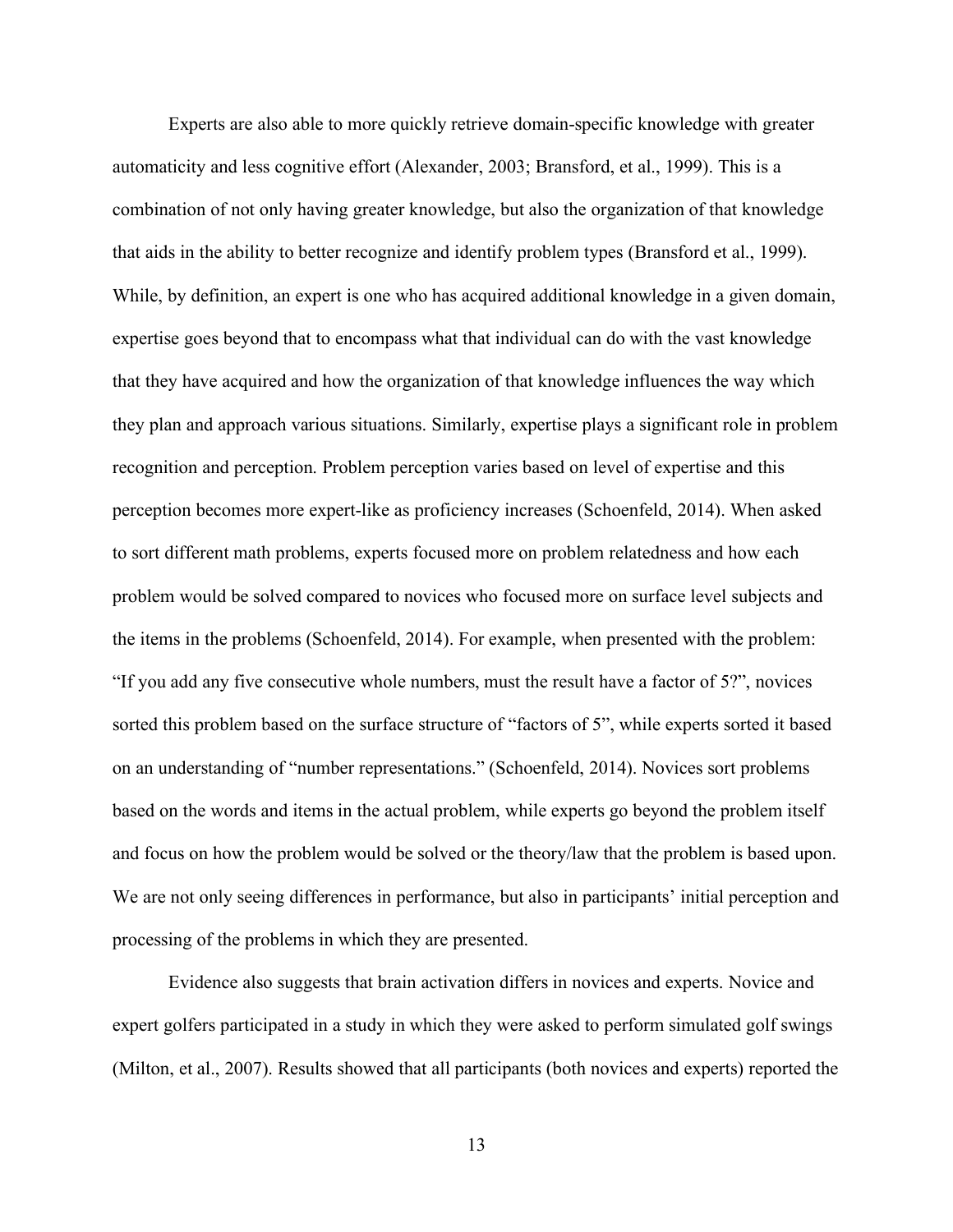use of motor planning and imagery during the simulation. Experts, however, showed less volume of brain activation than non-experts, suggesting a more precise motor planning neural network. Different regions were also activated during the simulation: novices showed activation in the limbic areas and basal ganglia, while experts did not show activation in these areas. Similar reciprocal activations were shown between these two groups: novices showed significant activation of the posterior cingulate gyrus and minimal activation of the superior parietal lobule and the dorsolateral premotor cortex, while experts showed the exact opposite (significant activation on the superior parietal lobule and the dorsolateral premotor cortex and no activation in the posterior cingulate gyrus). Researchers concluded that such differences were related to the dissimilarities in attentional focus; novices lacked the selective attention that experts exhibited in the activation of their motor system (Milton et al., 2007).

Observable differences can also be found between experts and non-experts in the form of eye movements. Chess players of varying levels of expertise were tested on computer-based chess board simulations. Results showed that experts had fewer fixations per trial, suggesting better perceptual encoding of their visual field than their non-expert counterparts (Reingold, Charness, Pomplun & Stampe, 2001). Similar results were found in reading research. When encountering text that was difficult, good readers were better at moving their eyes back to a specific location in the difficult text. Poor readers typically had longer and more frequent fixations as well as more regressive eye movements. The strategies employed during this visual search of previously read text suggests differences in the ability to spatially encode information (Murray & Kennedy, 1988). Similar differences have been found in fixation length, number of fixations, and number of regressive eye movements in other reading research (Everatt, Bradshaw & Hibbard, 1998; Rayner, 1978; Underwood, Hubbard & Wilkinson, 1990). Collectively, these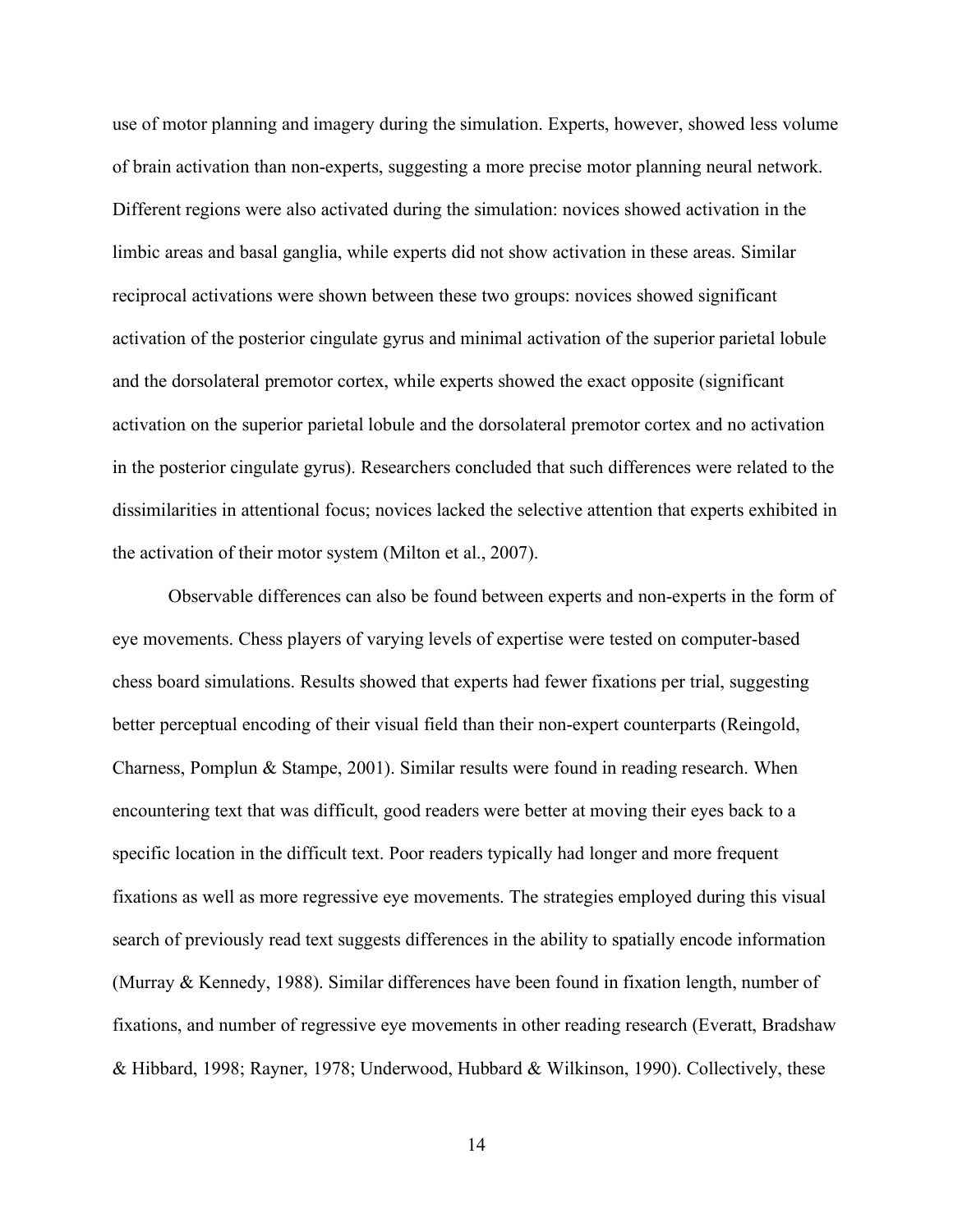findings imply that experts have acquired the ability to better spatially encode the information that they are presented with, which results in differences across these various eye tracking measures. It is possible that we may see similar differences between novices and experts in the realm of mathematics. Novices may require more regressive eye movements while trying to decide on an appropriate problem-solving strategy, while experts may require fewer fixations and fewer regressive eye movements overall.

Understanding that differences not only exist between these two groups, but how and why these differences exist is imperative in pursuit of a better understanding of the continuum of knowledge and the trajectory of learning. It is not enough to know that experts outperform novices in a given math-related task. We need to have a better grasp on where these differences occur and what these differences look like in terms of measures of performance and potential influential factors.

#### **Current Study**

Using an algebraic problem-solving task, this study examined performance differences between novices and experts. This study addresses the following: (1) if and where performance differences occur between the two groups, (2) if different problem-solving strategies are employed, and (3) what these potentially different problem-solving strategies look like in terms of eye movements. Additionally, given the role that working memory plays in mental arithmetic, another purpose of this study was to assess how working memory might impact performance when solving algebraic equations and if working memory is a good predictor of performance in this type of problem-solving.

An increase in RT and decrease in accuracy were expected for novices and experts for the easy problems compared to hard problems (e.g.,  $Ax + B = C$  versus  $Ax + B = Cx + D$ ) (Sweller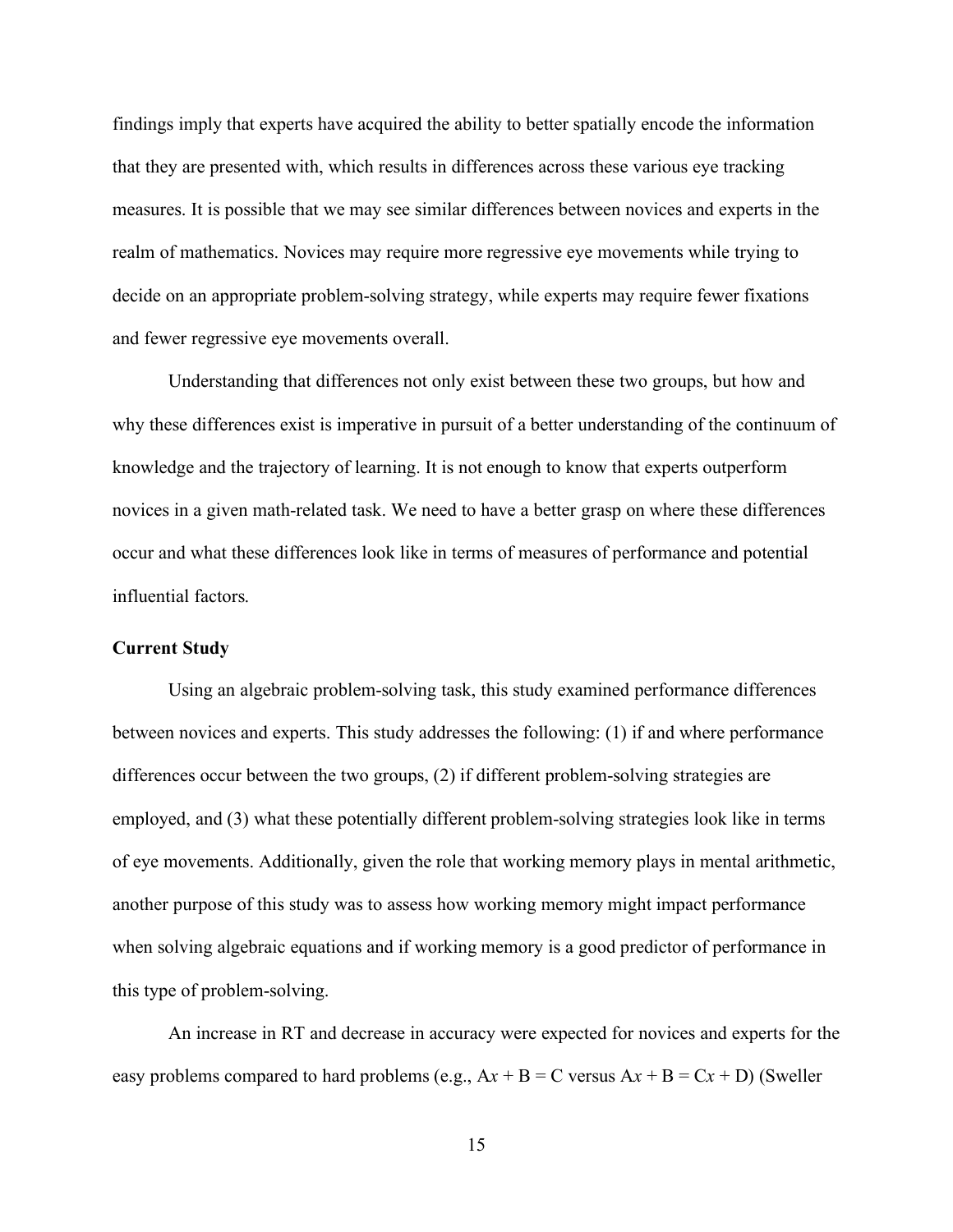& Cooper, 1985). However, as problem complexity and problem size increase, experts were expected to have faster RTs and fewer errors compared to their novice counterparts. Within each expertise group, faster performance and fewer errors were expected on the easy compared to hard problems as well as the small compared to large problems. There should be clear evidence of a problem effect when comparing novice performance across problem complexity and problem size. Experts, however, should not significantly differ in behavioral measures across the different problem types; they should view the easy/hard and small/large problems as being equally as easy. Performance differences were also expected between the novice and expert groups based on the value of the unknown variable *x.* Problems where *x* is a whole number should be easier than those problems where *x* is not a whole number (e.g.,  $2x + 4 = 8$ , where  $x =$ 2 versus  $2x + 3 = 6$ , where  $x = 1.5$  or  $3/2$ ) and novices should display more difficulty in the form of slower RTs and more errors when solving problems where the correct answer is not a whole number.

Eye tracking measures, including the number of fixations and length of fixations to each area of interest (AOI), were used to identify patterns in eye movements indicative of the problem-solving strategies used by participants in each of the expertise groups. Overall, experts should choose more effective problem-solving strategies (Heyworth, 1999). This should be expressed by having fewer fixations overall, fewer fixations to each AOI, and shorter fixation durations (Curtis, et al., 2016). Novices were expected to exhibit opposite patterns in eye movements compared to their expert counterparts, defined by more fixations overall, more fixations to each AOI, and longer fixation durations. These eye movements represent any difficulty encountered while solving the algebraic equations and any potential inability to efficiently apply effective problem-solving strategies. Additionally, novices should have more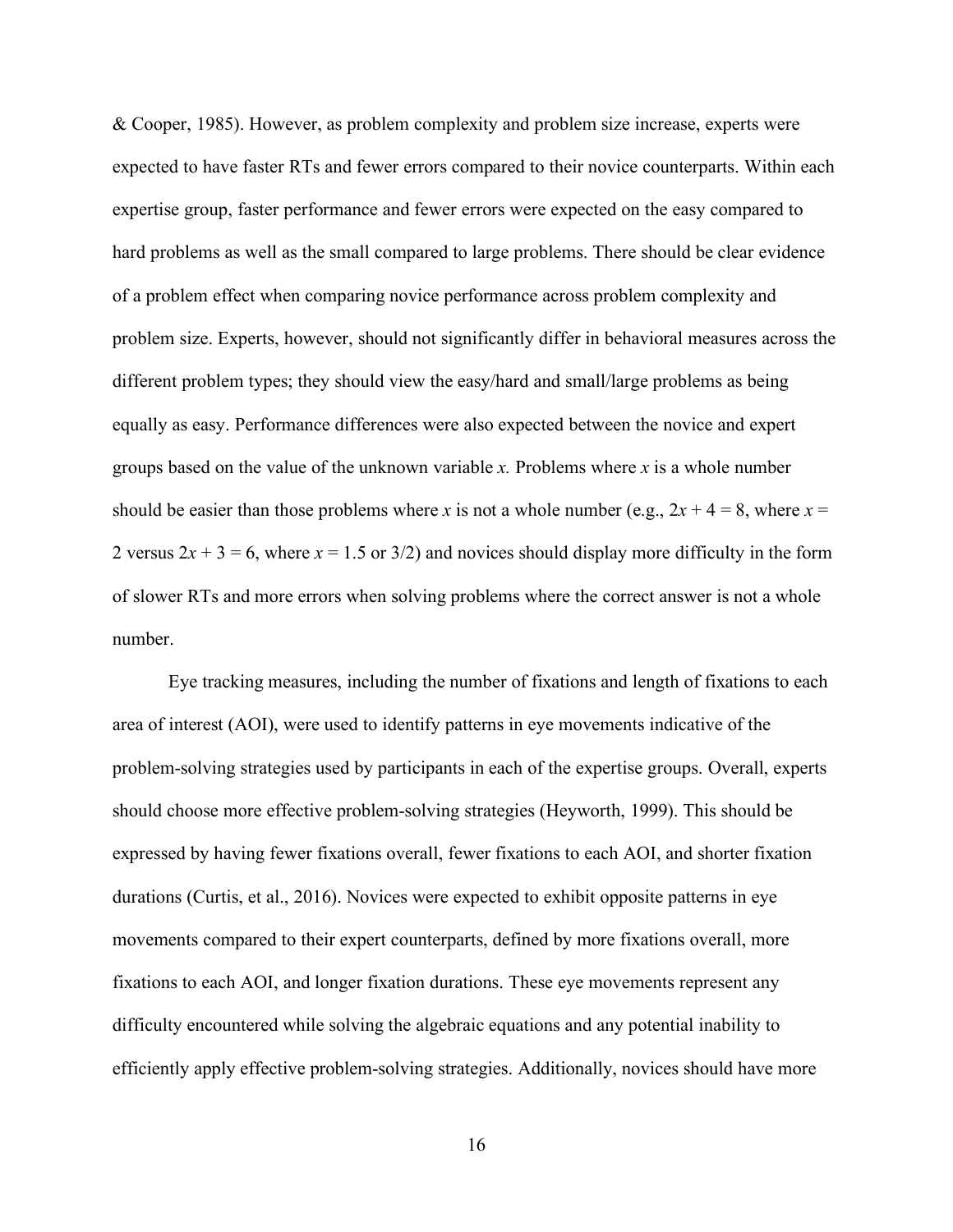regressive looks overall, indicating any difficulty encountered during the problem-solving process (Murray & Kennedy, 1988). It was expected that novices would make more regressive eye movements to the operands during the problem-solving window, representing any recalculations that needed to be performed or any encoding that needed to be redone due to loss of information in WM. These eye movements were anticipated to be less prevalent when solving easy and small problems compared to hard and large problems, as the easy and small problems should generally be easier and require less cognitive effort. These results should mirror previous findings from original reading research showing that more difficult text resulted in more fixations, longer fixation durations, and more regressive eye movements (Murray & Kennedy, 1988). Results from the current study should be parallel in that as problem difficulty increased, participants should begin to show more fixations, longer fixation durations, and more regressive eye movements among the different AOIs.

In terms of WM capacity, it was expected that WM would be a good predictor for performance in terms of accuracy. The hard problems require multiple steps in order to solve them, so because this is a mental task, I expected those with greater WM capacity to outperform those with lower WM capacity, thereby making WM a good predictor.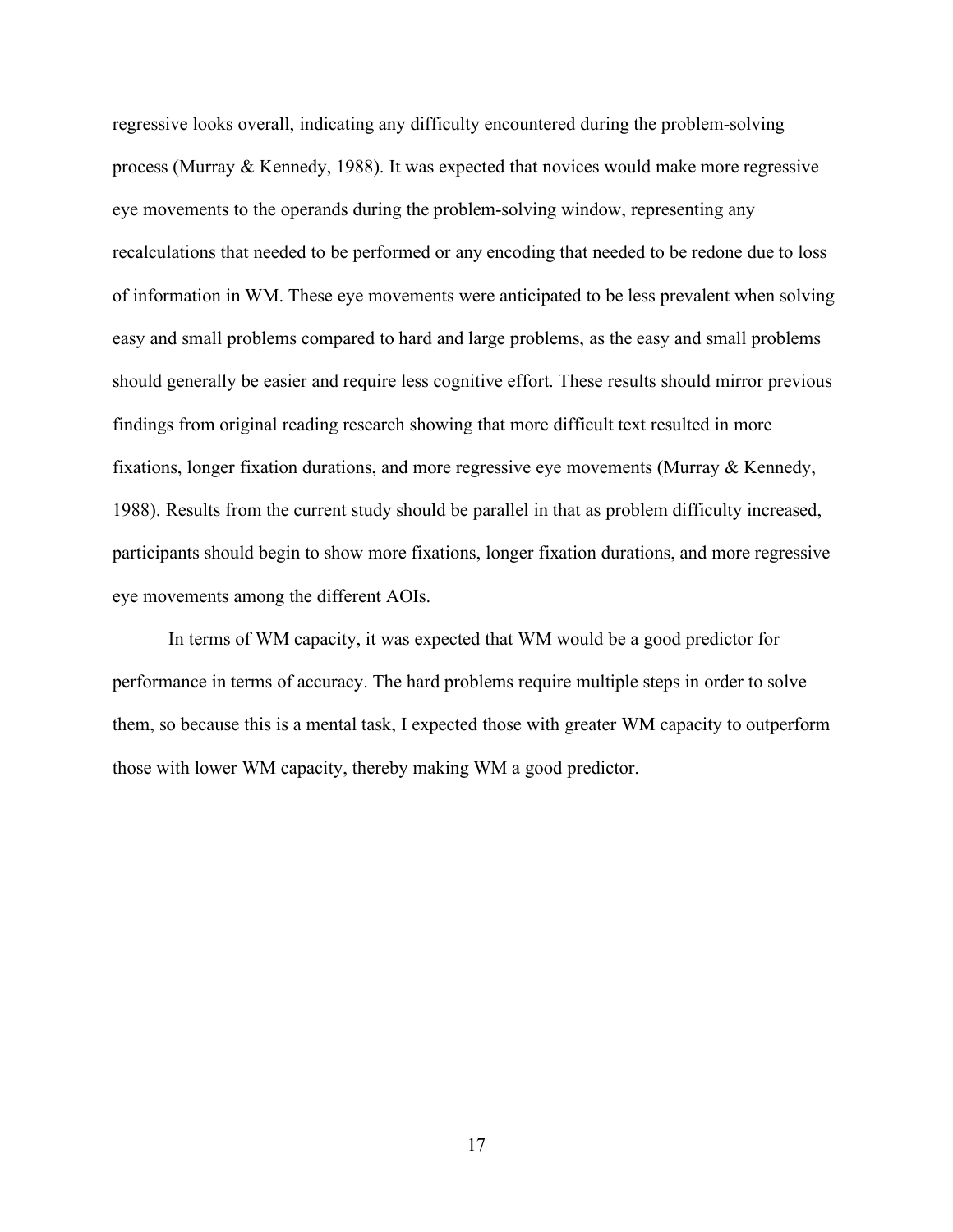#### **Chapter 2: Method**

#### **Participants**

A total of 53 students participated in this study. Novice participants (21 female, 9 male;  $M_{\text{Age}}$  = 19.61 years) were undergraduate students currently enrolled in a College Algebra course in the Department of Mathematical Sciences at the University of Nevada, Las Vegas. College Algebra, at this university, is the first college level math course that undergraduates take after any required remedial math courses. Expert participants (10 female, 13 male;  $M_{\text{Age}} = 30.95$ ) years) were current graduate students or PTIs at the University of Nevada, Las Vegas, from one of the following departments: Department of Mathematical Sciences, Department of Physics & Astronomy, or the College of Engineering. All participants were recruited via direct contact through their department or via announcements in an online newsletter available to all faculty and graduate students. Previous research has defined novices as college students with no formal college level math experience and experts as advanced graduate students; these guidelines were used to determine the samples for this study (Priest & Lindsay, 1992). Participants from this sample self-identified as the following: 39.22% Asian/Pacific Islander, 25.49% Caucasian, 15.69% Hispanic/Latino, 7.84% African American, and 11.76% Multi-racial/Other. Compensation included either \$10 or \$15 cash, depending on the point in which the individual participated in the study. Compensation increased from \$10 to \$15 about half way through the study in order to better incentivize participation and overcome recruitment difficulties.

#### **Materials**

All participants received the same measures. The computer–based problem-solving task and the working memory tasks were presented on a desktop computer monitor, using E-Prime 2.0 software (Schneider, Eschman, & Zuccolotto, 2012). The math computation subtest of the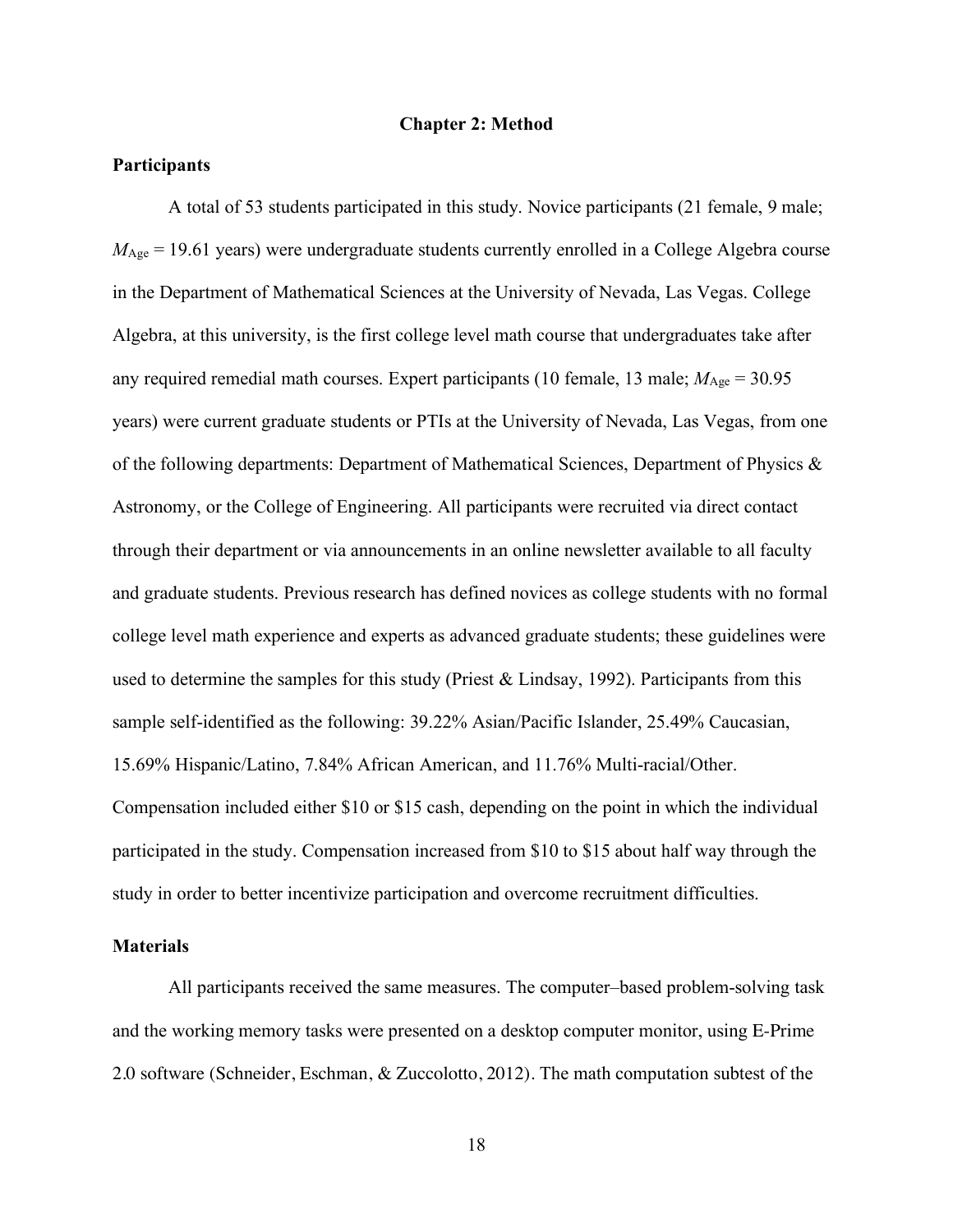Wide Range Achievement Test  $-3$  (WRAT) was administered to measure level of math achievement. This subtest is a 40-item pencil and paper math assessment in which participants have fifteen minutes to complete as many problems as possible. Problems range from single-digit addition and subtraction to more difficult algebraic equations. Scores were based on the number of correct answers out of a total of 40 possible points.

During the problem-solving task, participants' monocular eye movements for each trial were recorded with a sampling rate of 1250 Hz, using an SMI Eyelink iView X Hi-speed eye tracker. The SMI eye tracker included a chin and forehead rest to help minimize participant movement during the study.

#### **Tasks**

**Problem solving task.** The algebraic problem-solving task consisted of algebraic equations ranging in complexity (easy and hard). Presentation of the easy problems included following format:  $Ax + B = C$ , where A was the coefficient of the unknown variable *x*, B was a constant, and C was a constant different than the value of B. Hard problems were presented in the following format:  $Ax + B = Cx + D$ , where A and C were coefficients of the unknown variable *x* (where A does not equal C), and B and D were constants (where B does not equal D). Easy and hard problems consisted of a subset of small and large problems. Small and large problems were defined by the size of the coefficient of *x* in the reduced versions of the algebraic equations. For example, easy problems can be reduced from  $Ax + B = C$  to  $Ax = C - B$ ; small problems were those where "A" ranged from 2 to 5 and large problems were those where "A" ranged from 6 to 9. Hard problems can be reduced from  $Ax + B = Cx + D$  to  $Ax - Cx = D - B$ ; small problems were those where "A-C" ranged from 2 to 5 and large problems were those where "A-C" ranged from 6 to 9 (See Table 1). Within the subsets of small and large problems,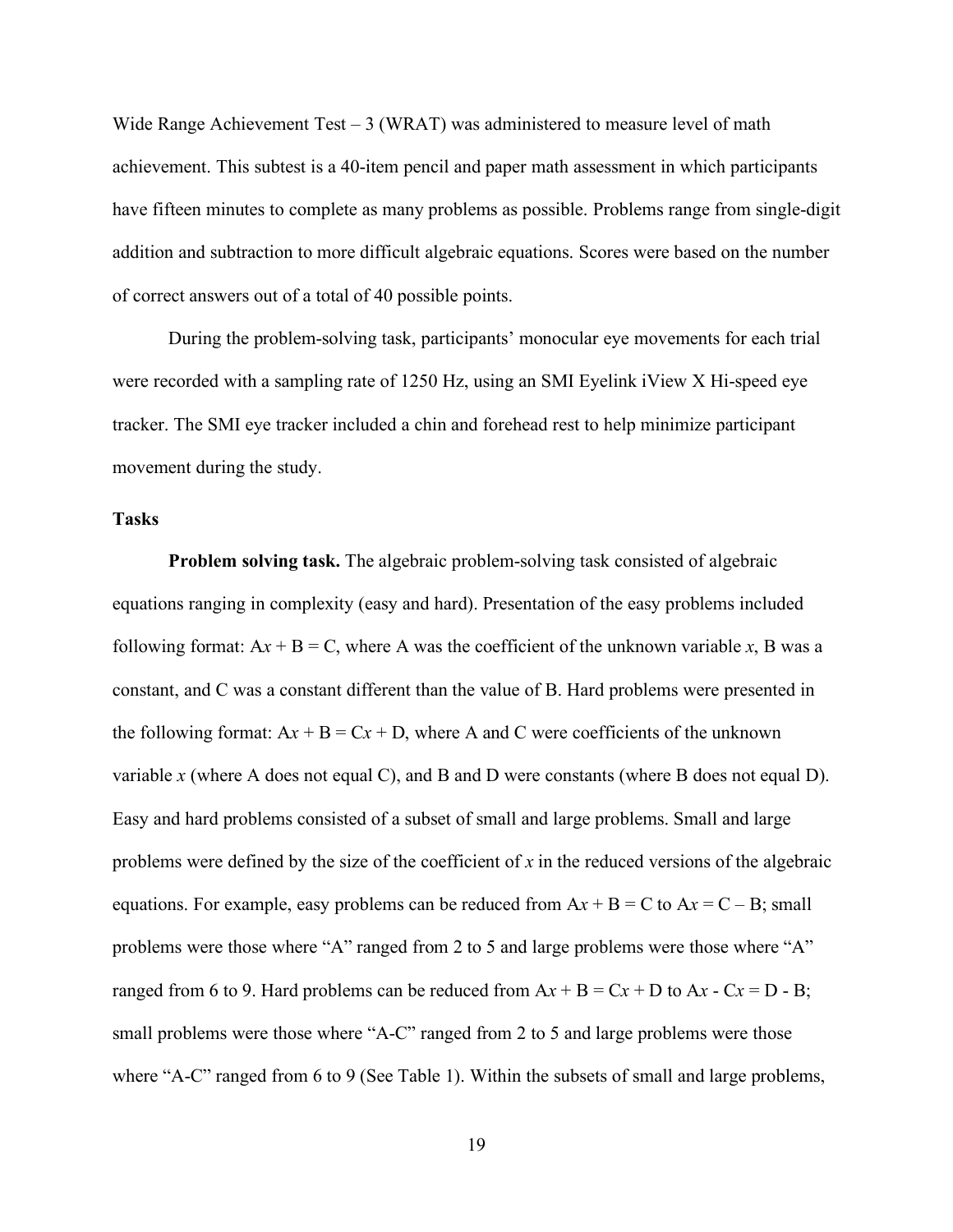there was an additional subset of problems based on the value of *x* (whole or decimal). Whole problems consisted of those equations where *x* was a rational whole number (less than 10) and decimal problems consisted of those equations where *x* was not a whole number (a decimal or fraction less than 10). There was a total of 40 problems, with an equal number of easy/hard problems, small/large problems, and whole/decimal problems (problem complexity x problem size x value of *x*). Problems were visually presented on a computer monitor, in black, size 44 font on a white background.

#### Table 1

#### *Examples of Problems from Each Category*

|                      | Easy Problems | <b>Hard Problems</b> |
|----------------------|---------------|----------------------|
|                      |               |                      |
| Small (whole $x$ )   | $2x + 5 = 17$ | $10x + 4 = 7x + 13$  |
| Small (decimal $x$ ) | $4x + 5 = 15$ | $12x + 5 = 8x + 15$  |
| Large (whole $x$ )   | $9x + 6 = 69$ | $10x + 7 = 2x + 39$  |
| Large (decimal $x$ ) | $8x + 6 = 18$ | $11x + 7 = 5x + 28$  |
|                      |               |                      |

**Working Memory Task.** Following completion of the problem-solving task, participants were presented with the working memory tasks: the symmetry span and the rotation span. In the symmetry span task, participants were asked to perform a sequence recall task during a symmetry judgment task. An 8x8 matrix of black and white squares appeared on the screen and participants were asked to determine whether or not the image was vertically symmetrical.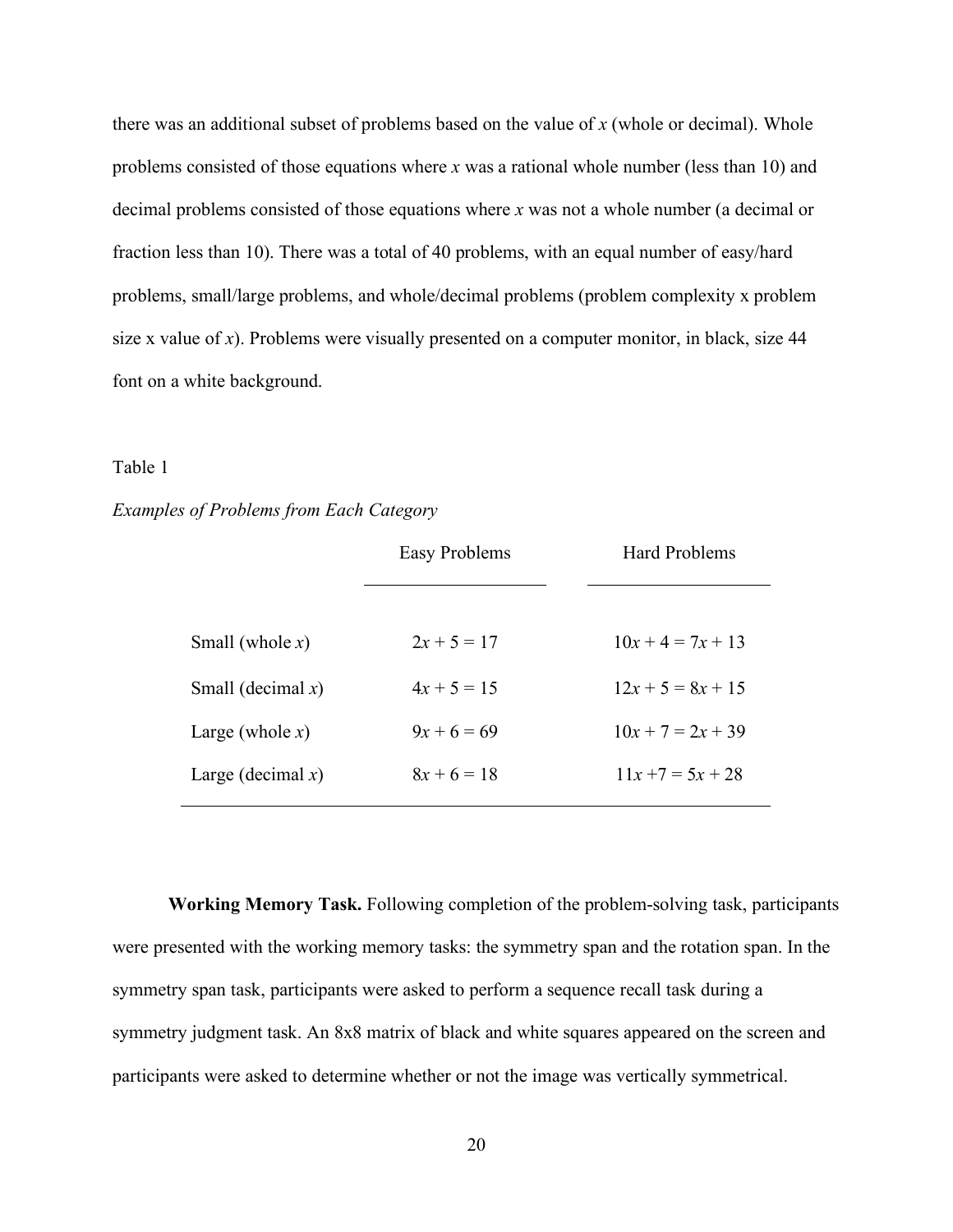Following each 8x8 matrix, a 4x4 matrix was shown with one filled square; participants were asked to remember the location of the filled square. Set-sizes ranged from two to five, with three trials for each set-size, for a total of 12 trials. Upon completion of each set, participants were asked to recall the filled squares from the 4x4 matrix in the order that they were shown. Scores were determined by the number of squares recalled in the correct order and in the correct location (Unsworth, et al., 2009). The rotation span was similarly presented and asked participants to determine if a letter was presented in its correct position or if it was a mirror image. After each letter, an arrow (short or long) appeared in one of eight possible positions; participants were asked to recall the length and position of the arrows in the order that they were presented. Similar to the symmetry span task, set-sizes ranged from two to five, with three trials for each set-size, for a total of 12 trials. Scores for this task were determined by the number of arrows recalled in the correct order and in the correct position (Foster, et al., 2015).

#### **Procedures**

All participants received all the measures in the same order. Upon obtaining informed consent, participants filled out a demographics questionnaire that included questions about their formal math education and experience. Participants were set up in the eye tracker and presented with a 13-point calibration. Upon successful calibration, participants were presented with the problem-solving task. Participants were asked to mentally solve for *x* in each problem as quickly and as accurately as possible. Prior to the onset of each problem, a random rectangular visual cue appeared in one of the four corners of the screen (Curtis, et al., 2016). Participants were instructed to locate and fixate on the cue. The visual cue ensured that participants were not already fixating on any part of the screen that would contain the problem, as to not inflate the number of fixations or the length of fixation duration to that particular area of interest. The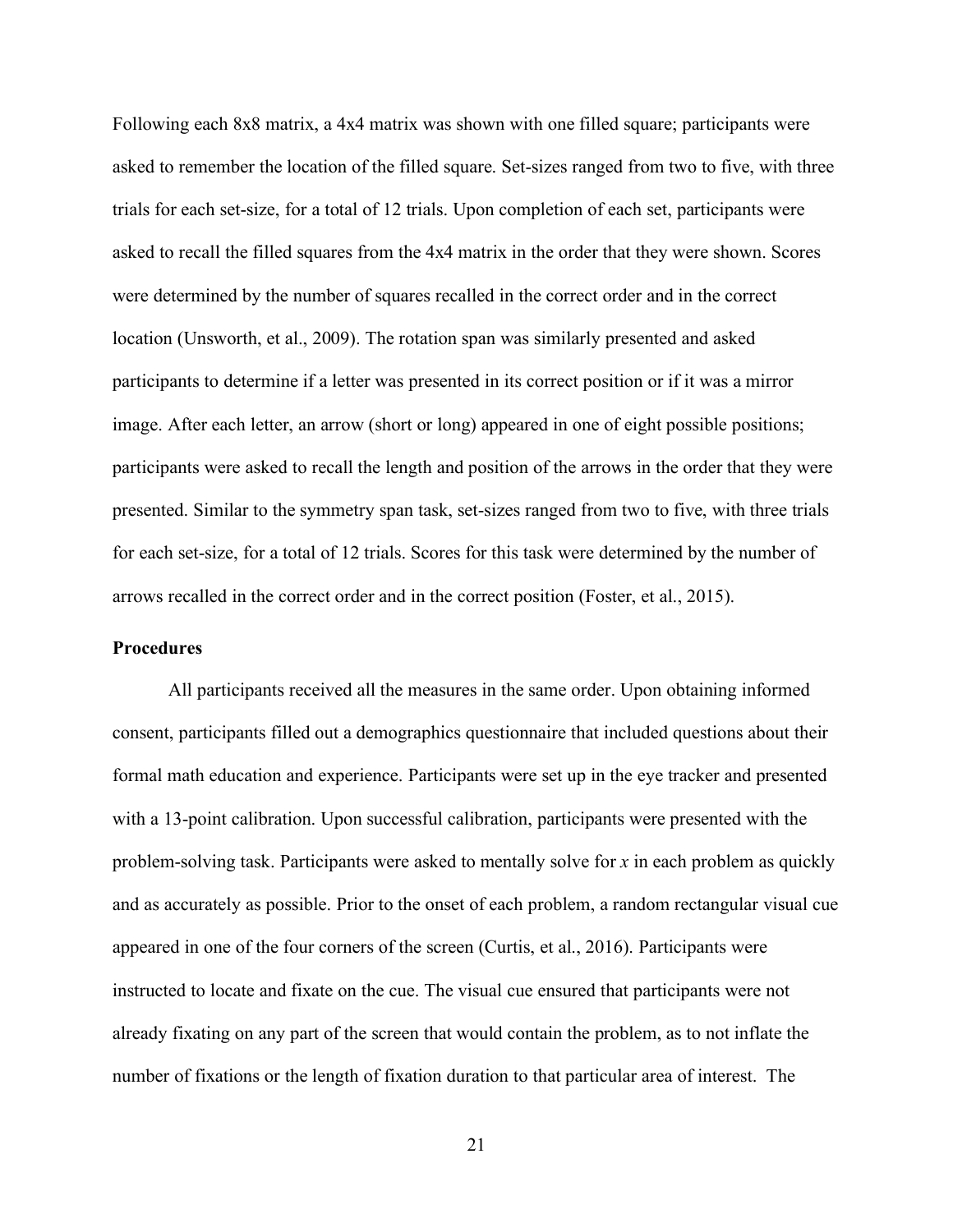fixation cue remained on the screen for 2s, until the problem appeared. Participants were asked to indicate, via a keypress, once they solved the problem and knew the answer. Following each keypress, participants said their answer out loud, and the researcher entered their answer into the response box on the screen. Once their answer was entered into the response box, the subsequent problem's random visual fixation cue appeared. Participants completed five practice problems before beginning the study to ensure that they understood the study procedures.

Upon completion of the problem-solving task, participants were asked to rate, on a scale from 1 to 7, the amount of effort that they put forth on the previous task. This scale was given to measure participants' engagement in the given task. After this, they were given a two-minute break and then asked to complete the working memory tasks. Following completion of the working memory tasks, the math subset of the WRAT-3 was administered. After the allowed 15 minutes for the WRAT-3, participants were debriefed and compensated for their time and voluntary participation.

#### **Areas of Interest**

For analysis purposes, each algebraic equation was divided to obtain separate AOIs for each operand and operator. Easy problems were divided into five AOIs, while hard problems were divided into seven AOIs (Curtis, et al., 2016) (See Figure 1).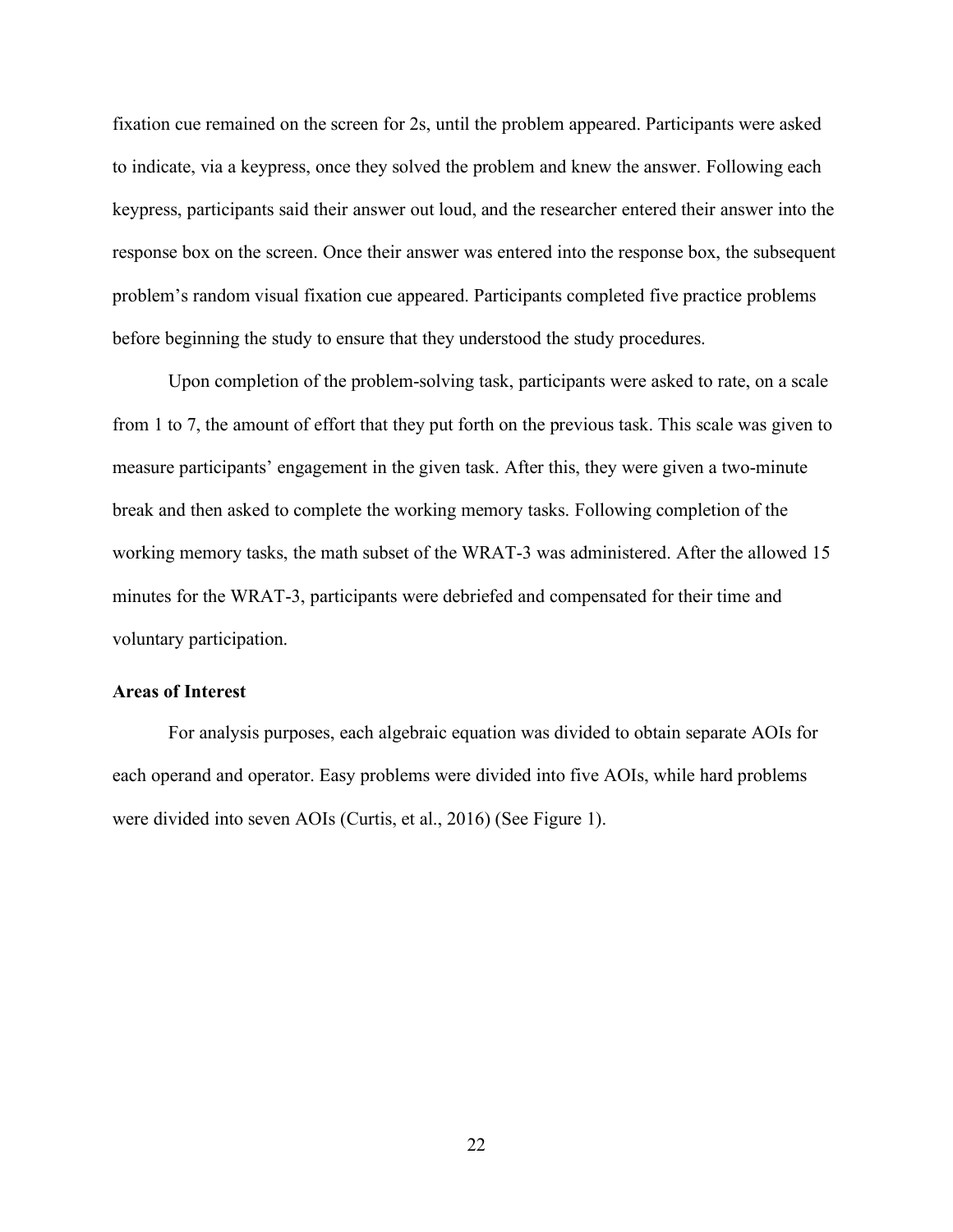|  |  | $Ax$ + B = C                           |  |
|--|--|----------------------------------------|--|
|  |  | $\overline{Ax}$ +   B   =   Cx   +   D |  |
|  |  |                                        |  |

*Figure 1.* Sample AOIs for Analyses (Easy and Hard Problems)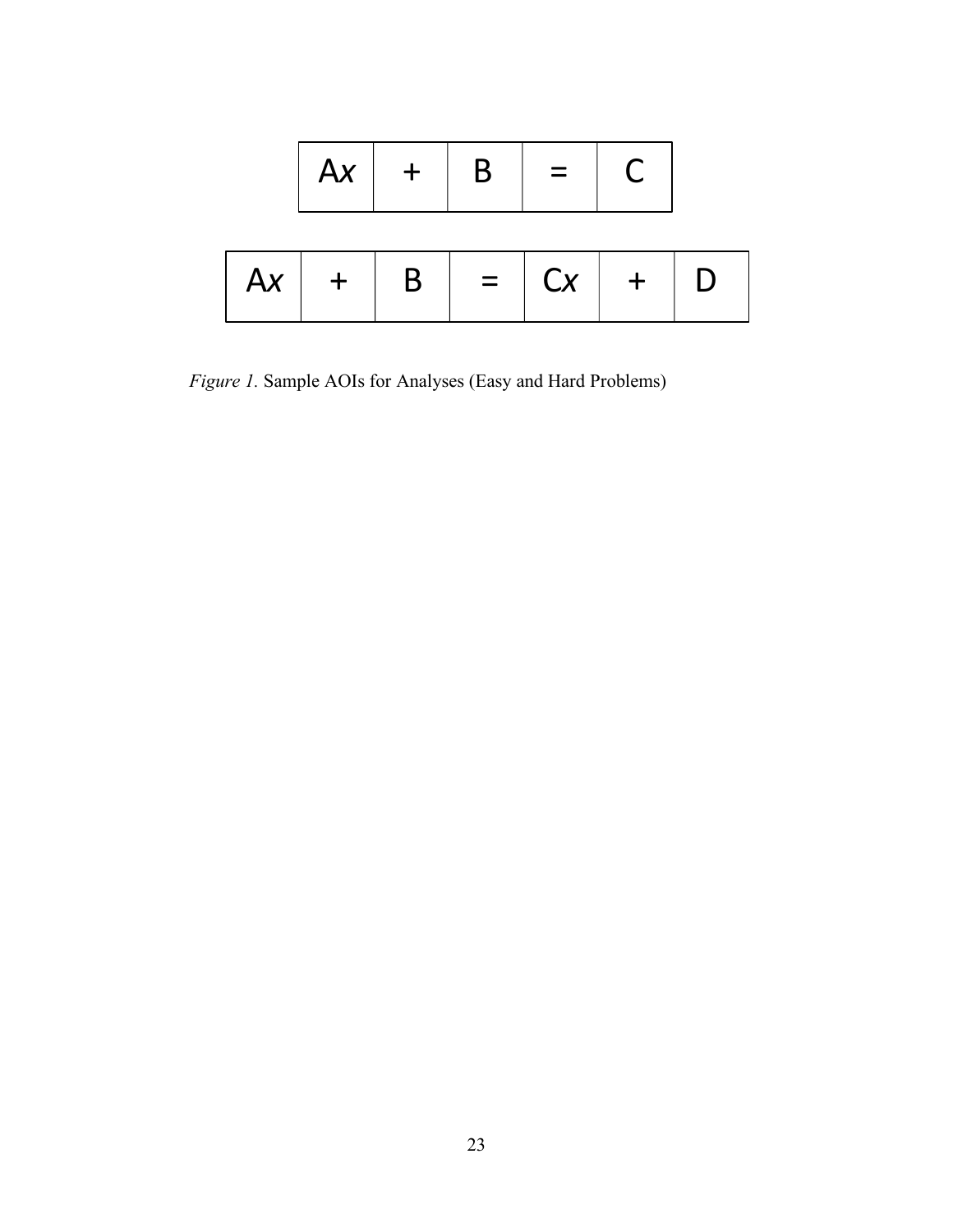#### **Chapter 3: Results**

#### **Data Analyses**

Behavioral measures and eye tracking measures were analyzed separately using expertise group (novice/expert) as the between-subjects factor. For the behavioral measures, easy and hard problems were analyzed independent of one another by using separate 2 (novice/expert) x 2 (small/large) x 2 (whole/decimal) mixed model ANOVAs for RT and percent accuracy. Percent accuracy was defined as the number of correct problems out of a total of 20 problems (20 easy and 20 hard). For the eye tracking measures, easy problems were analyzed using separate 2 (novice/expert) x 2 (small/large) x 2 (whole/decimal) x 5 (AOIs) mixed model ANOVAs. Hard problems were analyzed using separate 2 (novice/expert) x 2 (small/large) x 2 (whole/decimal) x 7 (AOIs) mixed model ANOVAs. Respectively, these analyses were repeated for each of the eye tracking measures -- number of fixations, fixation duration, and number of regressive fixations. Number of fixations (or fixation count) was defined as the number of fixations inside an AOI. Fixation duration was the sum of all fixation durations in a particular AOI. Regressive fixations (or refixations) were defined as the number of looks in an AOI originating from outside that AOI, minus one. A multiple regression was also conducted to determine if WM span, effort, and expertise were good predictors of performance in terms of RT and accuracy.

One novice was excluded from analyses due to poor calibration. Three experts were excluded (two participants did not meet the minimum eligibility requirements and one did not follow task instructions). Outlier analyses were performed on RT data, any values beyond +/- 2.5 SDs were excluded from analyses. This resulted in the exclusion of an additional 60 trials from the remaining 49 participants.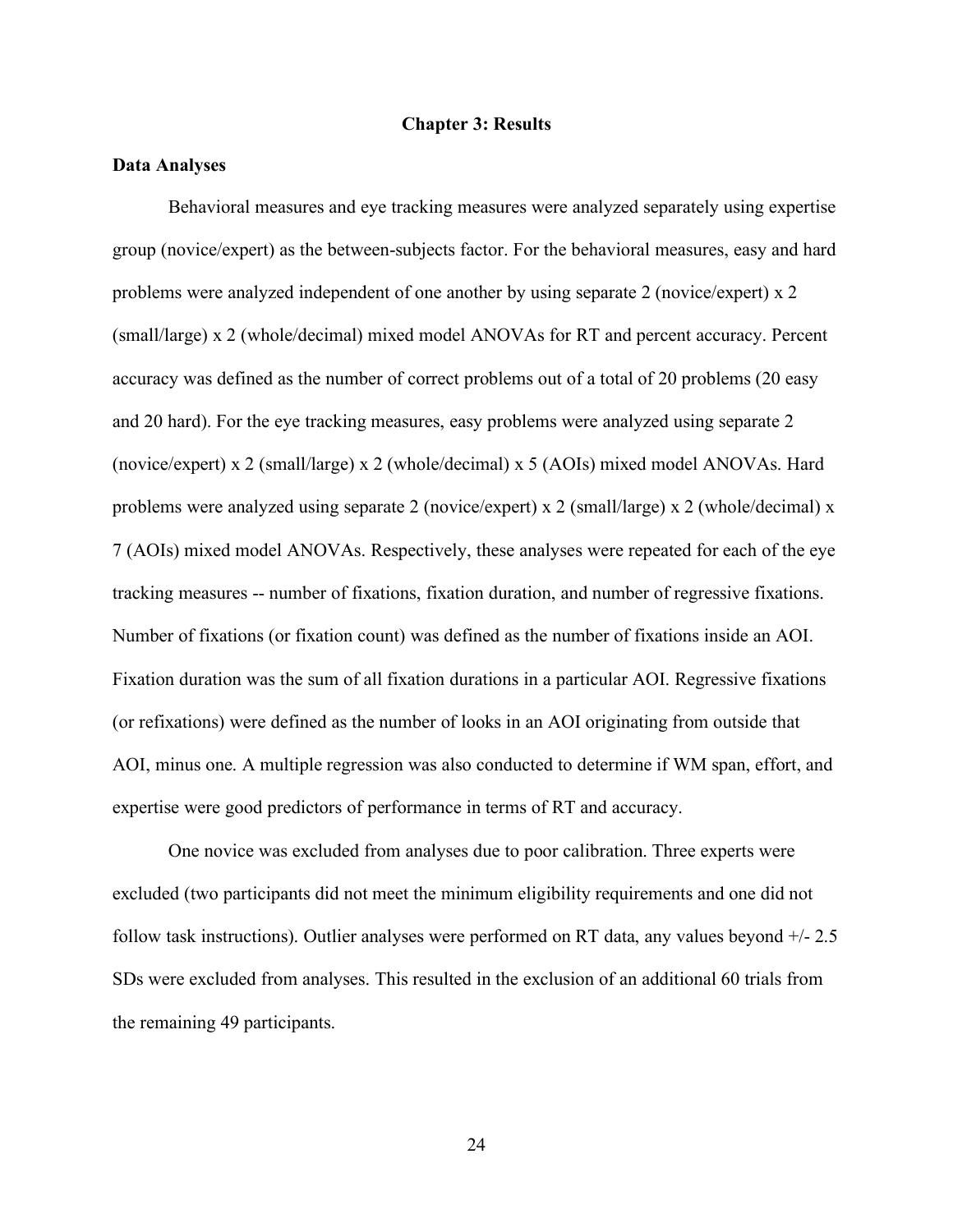Tracking ratio, a percentage measure of tracking of non-zero gaze positions across the duration of the entire study, was also examined to ensure accurate eye tracking for each participant. No additional participants were excluded due to low tracking ratios.

#### **Math Achievement and Effort**

Level of math achievement was obtained from scores on the math subtest of the WRAT-3 in order to substantiate differences in expertise. An independent samples *t*-test was conducted to compare level of math achievement between the two expertise groups. Results show that experts  $(M = 35.90, SD = 2.02)$  scored significantly higher than novices  $(M = 29.62, SD = 4.81)$  on the math assessment, thereby confirming their group membership,  $t(47) = -5.49$ ,  $p < .001$ ,  $d = 1.60$ . Scores from the effort scale were also compared to assess group differences. Results indicate that experts ( $M = 4.05$ ,  $SD = 1.82$ ) demonstrated less effort than novices ( $M = 5.90$ ,  $SD = 1.21$ ),  $t(47)$  $= 4.28$ ,  $p < .001$ ,  $d = 1.20$ . It is clear that group differences are inherently present beyond the algebra task that was being administered.

#### **Baseline Problems**

Baseline problems in the format  $Ax = B$  were included in the problem-solving task to obtain a baseline measure of performance. There were no differences between expertise groups for accuracy or length of fixation duration on baseline problems. There were significant differences, however, for RT,  $(M_{Expert} = 1643.99, SD_{Expert} = 578.15; M_{Novice} = 2395.16, SD_{Novice} =$ 1319.35),  $t(47) = 2.39$ ,  $p < .05$ ,  $d = .74$ , and number of fixations,  $(M_{\text{Expert}} = 2.47, SD_{\text{Expert}} = .55$ ;  $M_{\text{Novice}} = 3.41, SD_{\text{Novice}} = 1.16$ ,  $t(46) = 3.30, p < .05, d = 1.04$ . Experts were significantly faster than novices and they also had fewer fixations per problem. This finding was interesting given that even at a rather basic level of algebra, expertise differences have started to emerge.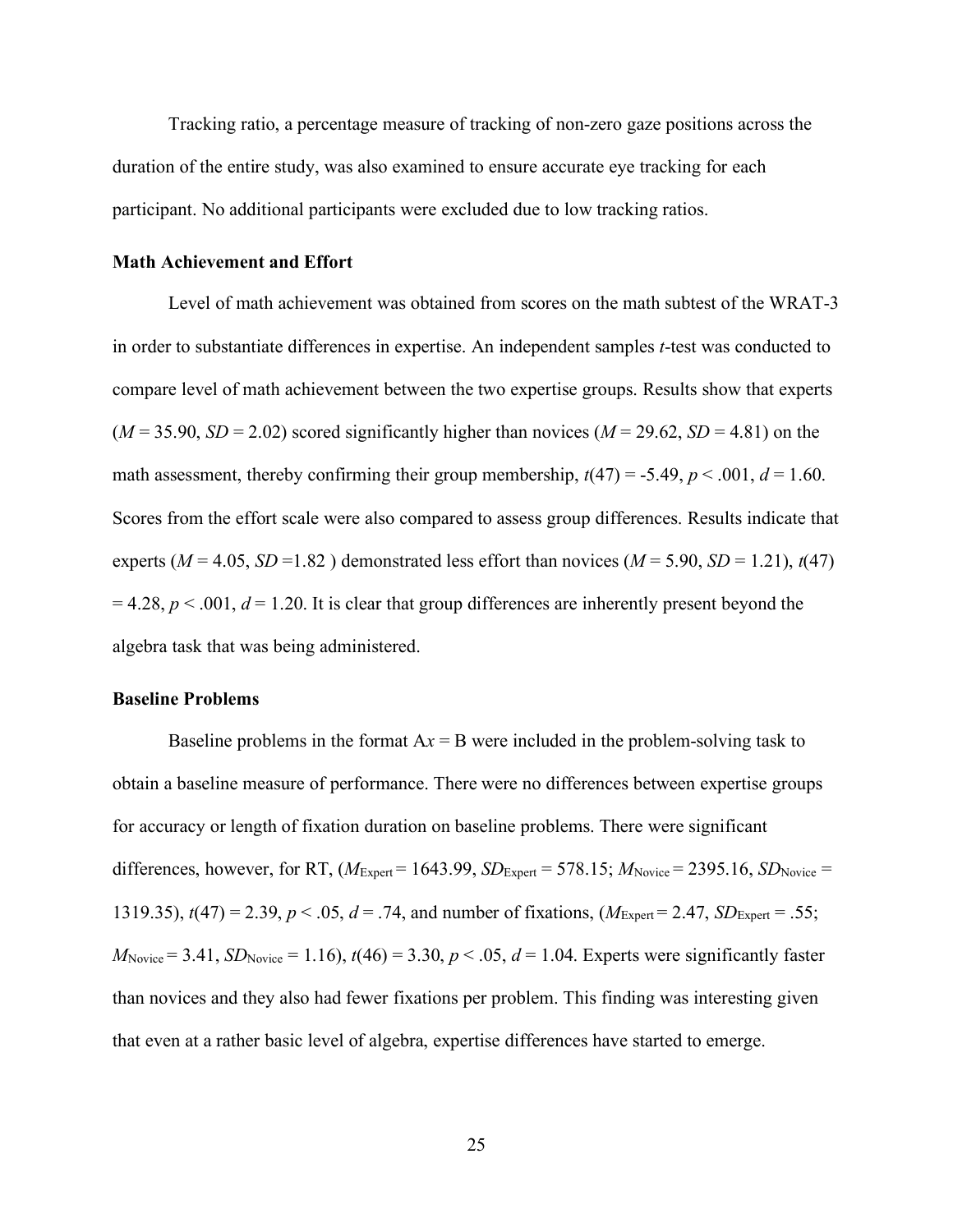#### **Behavioral Results**

**Easy Problems.** Reaction time analyses for easy problems, as predicted, indicated a main effect of problem size,  $F(1,47) = 19.04$ ,  $p < .001$ ,  $\eta_p^2 = .288$ , and x-value,  $F(1,47) = 29.01$ ,  $p < .001$ ,  $\eta_p^2 = .382$ . There was a significant interaction between x-value and expertise,  $F(1,47) =$ 4.10,  $p < .05$ ,  $\eta_p^2 = .080$ , in that novices and experts both took longer to respond to easy problems if the answer was a decimal/fraction, but novices took significantly longer compared to experts for both problem types, those with a whole number answer as well as those with a decimal/fraction answer (See Figure 2). Percent accuracy analyses showed no expertise effects, but a main effect of x-value,  $F(1,47) = 7.29 \, p < .05$ ,  $\eta_p^2 = .134$ . Overall, problems where *x* was a decimal/fraction resulted in lower accuracy rates compared to problems where *x* was a whole number.

**Hard Problems.** Reaction time analyses for hard problems reveal similar effects as seen with the easy problems. There was a main effect of problem size,  $F(1,46) = 62.81, p < .001, \eta_p^2 =$ .577, and x-value,  $F(1,46) = 37.18$ ,  $p < .001$ ,  $\eta_p^2 = .447$ , that was superseded by an interaction between problem size and x-value,  $F(1,46) = 27.34$ ,  $p < .001$ ,  $\eta_p^2 = .373$ . This suggests that small problems resulted in comparable RTs for problems where *x* was a whole number as well as problems where *x* was a decimal/fraction, but x-value was particularly effective with the large problems, resulting in a significant increase in RTs between whole number and decimal/fraction problems. There was also a significant interaction between x-value and expertise,  $F(1,46) = 5.64$ ,  $p < .001$ ,  $\eta_p^2 = .109$ . Pairwise comparisons show that although problems with a decimal/fraction answer resulted in significantly longer RTs for both expertise groups, experts outperformed novices across both problem types (See Figure 2). Percent accuracy analyses revealed a significant main effect of problem size,  $F(1,47) = 14.99$ ,  $p < .001$ ,  $\eta_p^2 = .242$ , and a significant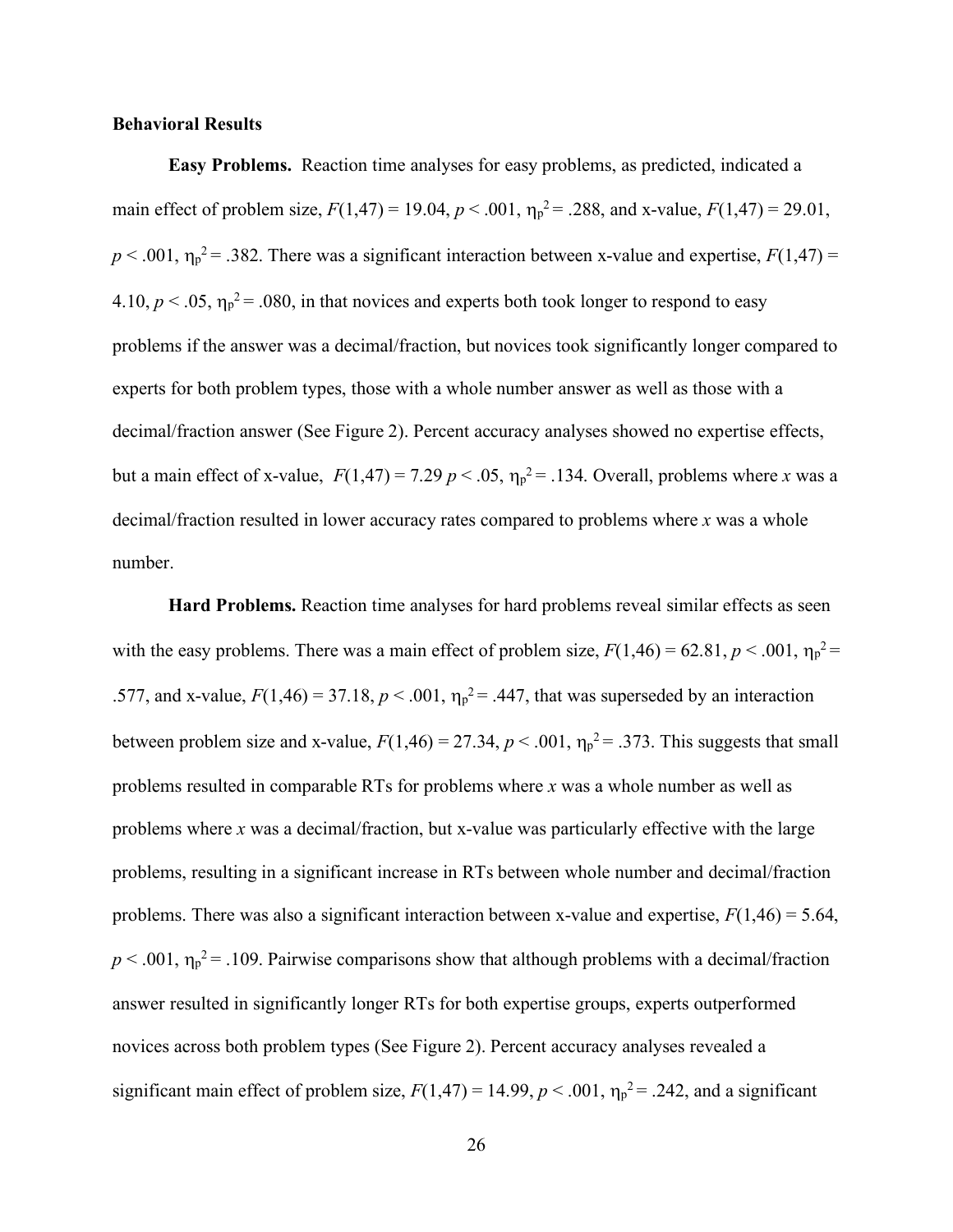interaction between problem size and x-value,  $F(1,47) = 5.16$ ,  $p < .001$ ,  $\eta_p^2 = .109$ . Accuracy for small problems did not differ based on the value of *x*, but for large problems we saw a significant decrease in accuracy between problems where *x* was a whole number versus problems where *x* was a decimal/fraction (See Figure 3).



*Figure 2.* RT Results for Easy and Hard Problems. Significant interaction between expertise and x-value for easy problems,  $F(1,47) = 4.10, p < .05, \eta_p^2 = .080$ , and hard problems,  $F(1,46) =$ 5.64,  $p < .001$ ,  $\eta_p^2 = .109$ .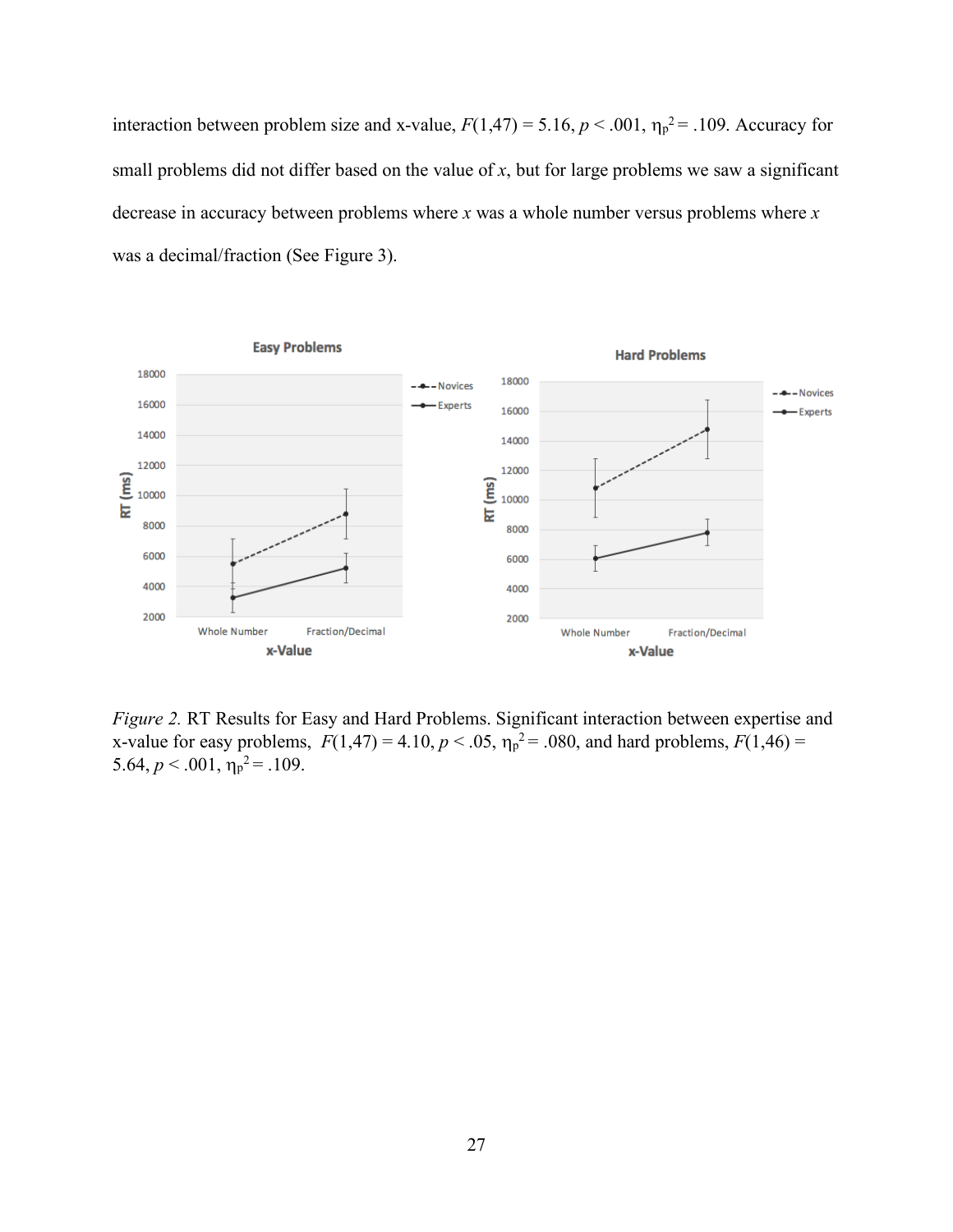

*Figure 3.* Percent Accuracy Results for Hard Problems. Significant interaction between problem size and x-value,  $F(1,47) = 5.16$ ,  $p < .001$ ,  $\eta_p^2 = .109$ .

#### **Eye Tracking Results**

**Easy Problems.** Analyses of the length of fixation duration resulted in several predicted outcomes. There was a main effect of x-value,  $F(1,46) = 7.65$ ,  $p < .05$ ,  $\eta_p^2 = .143$ , and AOI,  $F(4, 4)$ 184) = 14.63,  $p < .001$ ,  $\eta_p^2 = .241$ , both of which were superseded by a significant interaction between x-value and AOI,  $F(4, 184) = 2.58$ ,  $p < .05$ ,  $\eta_p^2 = .053$ . These results indicated that, as expected, problems where *x* was a decimal/fraction resulted in longer fixation durations to the AOIs containing the operands, compared to problems where *x* was a whole number. A significant interaction between problem size and AOI was also present,  $F(4, 184) = 3.64$ ,  $p < .05$ ,  $\eta_p^2 = .073$ , showing that large problems resulted in an increase in fixation durations to the operands as well. There was also a significant interaction between AOI and expertise,  $F(4, 184) = 4.17$ ,  $p < .05$ ,  $\eta_p^2$  = .083. Novices had significantly longer fixations toward the operands than the operators compared to their expert counterparts. This suggests that experts' greater experience allowed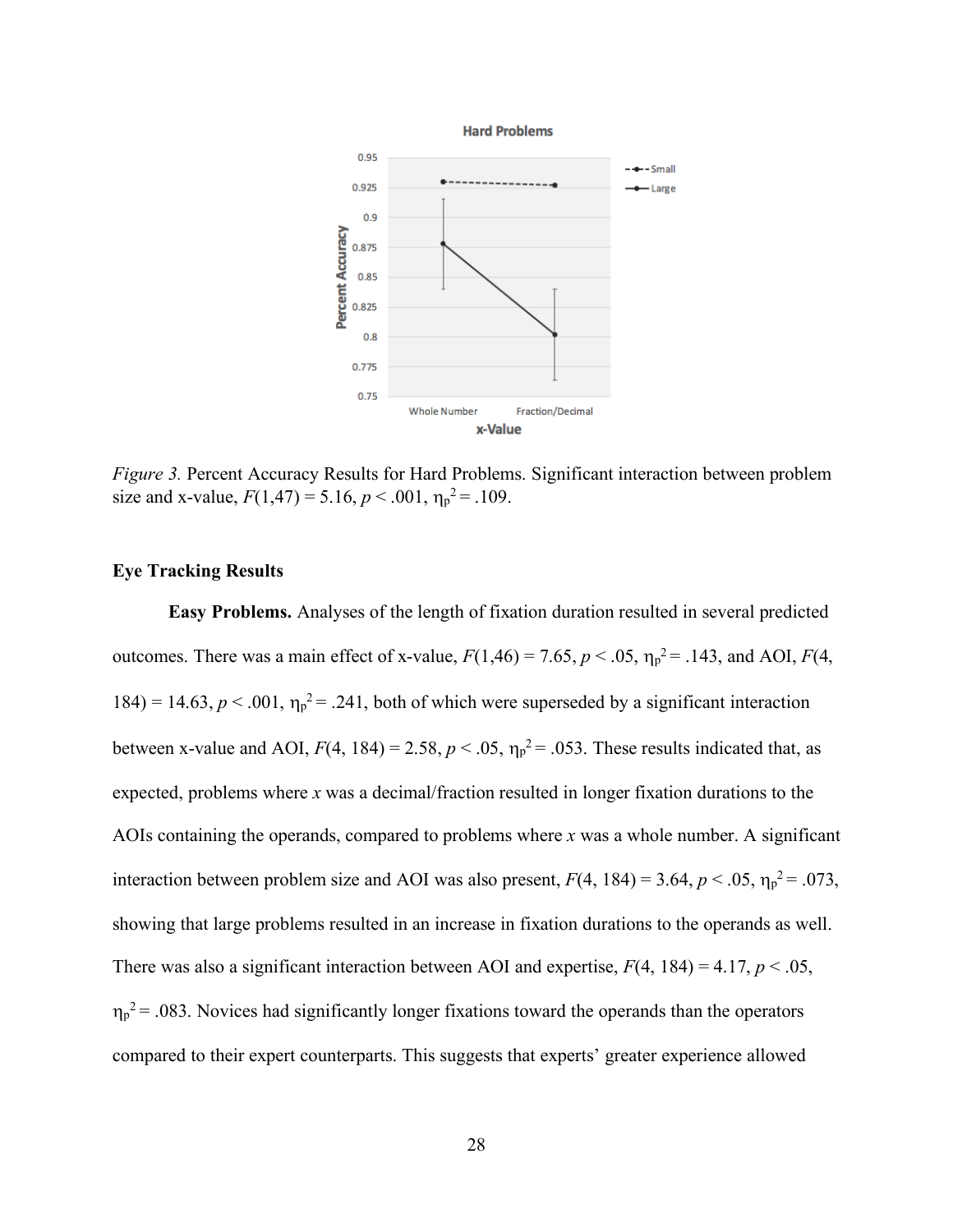them to not only solve problems faster, but also more efficiently in terms of eye movements (See Figure 4).

Number of fixations were also analyzed and although these analyses did not result in any expertise effects, several predicted main effects and interactions were evident. There were main effects of problem size,  $F(1, 46) = 4.95$ ,  $p < .05$ ,  $\eta_p^2 = .097$ , x-value,  $F(1, 46) = 20.20$ ,  $p < .001$ ,  $n_p^2$  = .305, and AOI *F*(1, 46) = 27.62, *p* < .001  $n_p^2$  = .375. There were also significant interactions between problem size and AOI,  $F(4, 184) = 7.93$ ,  $p < .001$ ,  $\eta_p^2 = .147$  (See Figure 5), and between x-value and AOI,  $F(4, 184) = 4.30, p < .05, \eta_p^2 = .086$ . These significant interactions show that as problem size increases, so do the number of fixations to the operands. Equally as important, the number of fixations to the AOIs is significantly lower for problems where *x* is a whole number compared to problems where *x* is a decimal/fraction. This suggests that the value of the *x* variable appears to impact the difficulty of the problems, as does problem size.

We predicted that number of regressive looks (i.e., refixations) would significantly differ between expertise groups. Although results show that this may not be true for easy problems, the analysis did result in several main effects (See Table 2). There were also significant interactions between problem size and AOI,  $F(4, 128) = 3.08$ ,  $p < .05$ ,  $\eta_p^2 = .088$  as well as x-value and AOI,  $F(4, 128) = 3.15, p < .05, \eta_p^2 = .090$ . These results show that the number of refixations that participants make to each AOI increased between small and large problems as well as between problems where *x* was a whole number versus where *x* was a decimal/fraction. These refixations are an indication that problem difficulty is increasing and refixations are necessary in order to finish solving the problems.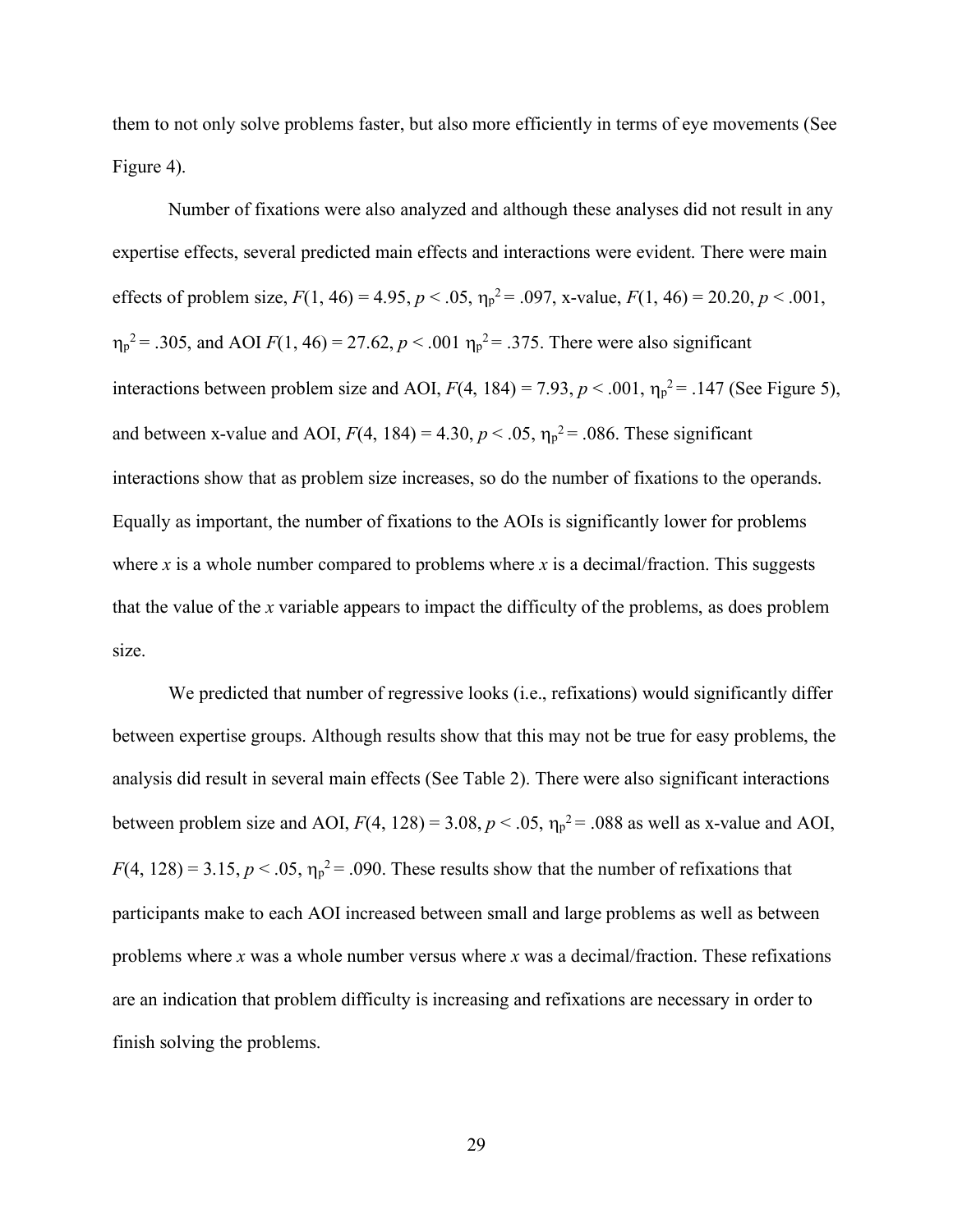

*Figure 4.* Mean Fixation Duration for Easy and Hard Problems. (a) Significant interactions between expertise and AOI for easy problems,  $F(4, 184) = 4.17$ ,  $p < .05$ ,  $\eta_p^2 = .083$ , and hard problems,  $F(6, 270) = 7.86$ ,  $p < .001$ ,  $\eta_p^2 = .149$ , plotted with operands and operators grouped together. (b) Significant interactions between expertise and AOI for easy and hard problems, with AOIs plotted in the order in which the problems were presented, from left to right,  $Ax + B =$ C and  $Ax + B = Cx + D$ .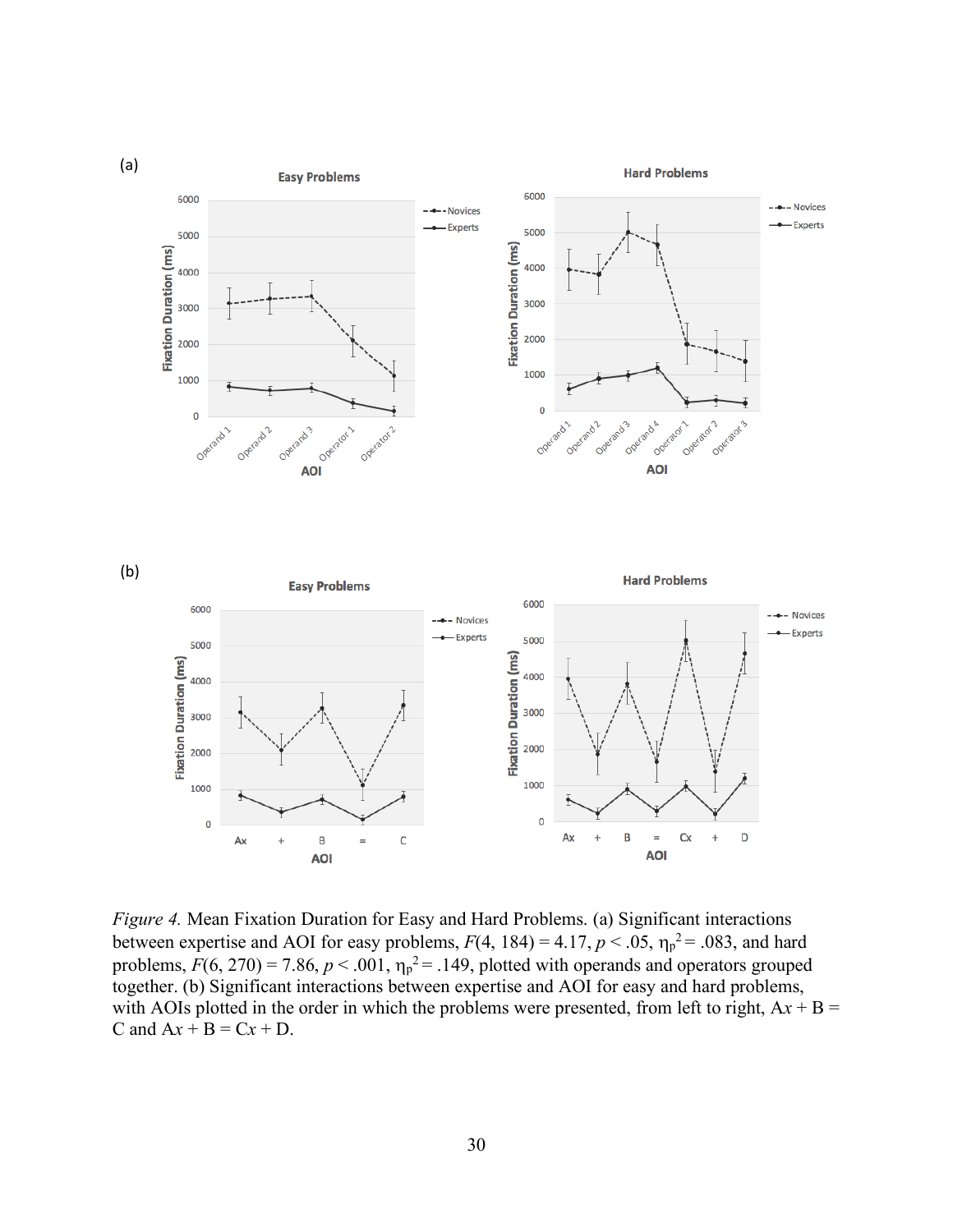**Hard Problems.** Fixation duration for hard problems revealed significant main effects of problem size,  $F(1, 45) = 6.75$ ,  $p < .05$ ,  $\eta_p^2 = .130$ , and AOI,  $F(6, 270) = 21.68$ ,  $p < .001$ ,  $\eta_p^2 =$ .325, along with a significant interaction between problem size and AOI,  $F(6, 270) = 5.55$ ,  $p <$ .001,  $\eta_p^2$  = .110. These findings, as predicted, show that as problem size increases, so do the length of fixations to the operands. Similar to the fixation duration results of the easy problems, we again have a significant interaction between AOI and expertise, *F*(6, 270) = 7.86, *p* < .001,  $\eta_p^2$  = .149. Novices, again, are fixating significantly longer toward the operands compared to the operators than the experts and this effect is more pronounced compared to the same effects found with the easy problems (See Figure 4). Analyses concerning number of fixations for hard problems, did not result in any expertise effects. We do, however, have the predicted main effects of problem size,  $F(1, 45) = 22.12$ ,  $p < .001$ ,  $\eta_p^2 = .330$  x-value,  $F(1, 45) = 13.90$ ,  $p < .05$ ,  $n_p^2$  = .236, and AOI,  $F(6, 270) = 35.33$ ,  $p < .001$ ,  $n_p^2 = .440$ . There were also significant interactions between problem size and x-value,  $F(1, 45) = 8.03$ ,  $p < .05$ ,  $\eta_p^2 = .151$ , problem size and AOI,  $F(6, 270) = 9.61$ ,  $p < .001$ ,  $\eta_p^2 = .176$ , (See Figure 5), as well as between x-value and AOI,  $F(6, 270) = 3.67$ ,  $p < .05$ ,  $\eta_p^2 = .075$ . These interactions support previous results indicating that our prediction of problem size and x-value impacting overall problem difficulty continues to hold true in terms of fixation count for hard problems, in addition to the previously discussed behavioral results.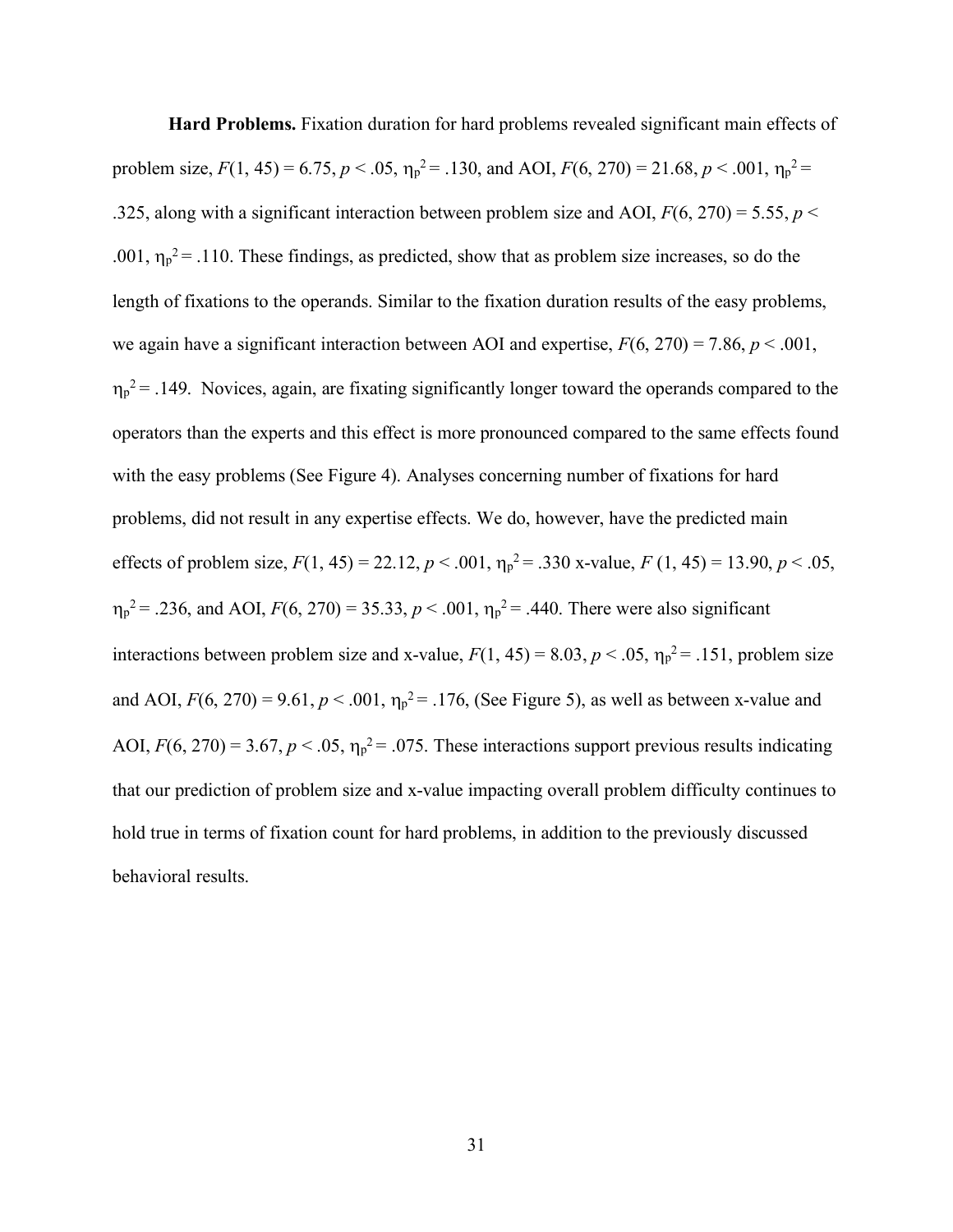

*Figure 5.* Number of Fixations for Easy and Hard Problems. (a) Significant interaction between problem size and AOI for easy problems,  $F(4, 184) = 7.93$ ,  $p < .001$ ,  $\eta_p^2 = .147$ , and hard problems,  $F(6, 270) = 9.61$ ,  $p < .001$ ,  $\eta_p^2 = .176$ , plotted with operands and operators grouped together, (b) Significant interactions between expertise and AOI for easy and hard problems, with AOIs plotted in the order in which the problems were presented, from left to right,  $Ax + B =$ C and  $Ax + B = Cx + D$ .

Regressive looks were also analyzed for hard problems. Although significant results echoed those found for the easy problems (See Table 3), there was also a significant interaction between AOI and expertise,  $F(6, 162) = 4.48$ ,  $p < .05$ ,  $\eta_p^2 = .090$ . As expected, the expert group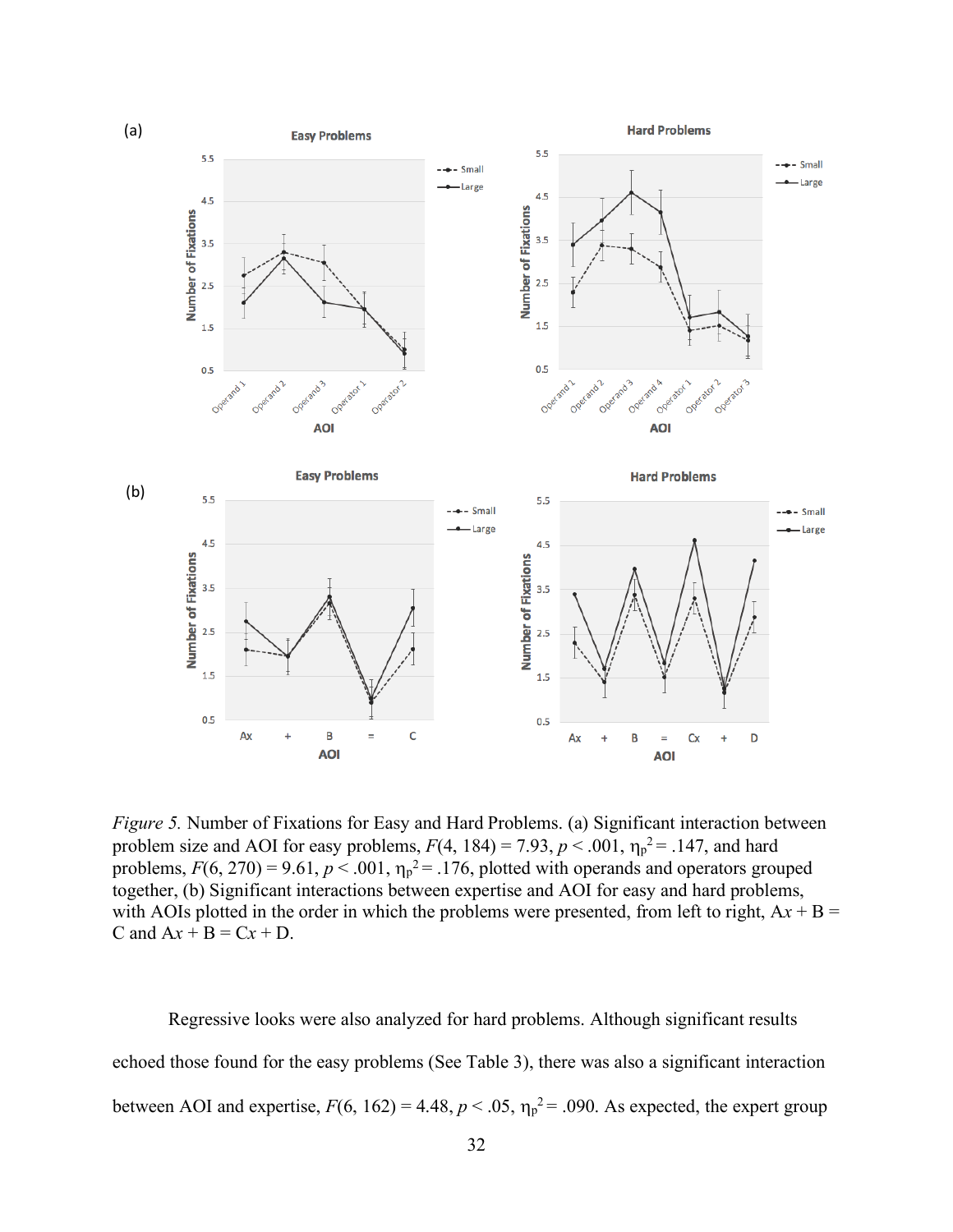exhibited fewer refixations to the operands than the operators compared to the novice group. With a noticeable increase in refixations for novices specifically for operand three. It is possible that experts' greater fluency with algebra resulted in more efficient eye movements and they were able to correctly identify the answer to the problems with fewer refixations overall. Novices, on the other hand, appear to be exhibiting more regressive looks to the operands while actively completing the mathematical operations (See Figure 6).

#### Table 2

*Refixations Results for Easy Problems: Significant Main Effects and Interactions*

| F-value | $p$ -value | $\eta_p^2$ |
|---------|------------|------------|
| 4.219   | .048       | .116       |
| 17.218  | .000       | .350       |
| 27.002  | .000       | .458       |
| 3.077   | .019       | .088       |
| 3.149   | .017       | .090       |
|         |            |            |

#### Table 3

### *Refixations Results for Hard Problems: Significant Main Effects and Interactions*

|                    | F-value | $p$ -value | $\eta_p^2$ |
|--------------------|---------|------------|------------|
| Problem Size       | 11.450  | .002       | .298       |
| x-Value            | 15.844  | .000       | .370       |
| AOI                | 24.937  | .000       | .480       |
| Problem Size x AOI | 4.478   | .000       | .142       |
| x-Value x AOI      | 2.306   | .037       | .079       |
| Expertise x AOI    | 2.682   | .017       | 090        |
|                    |         |            |            |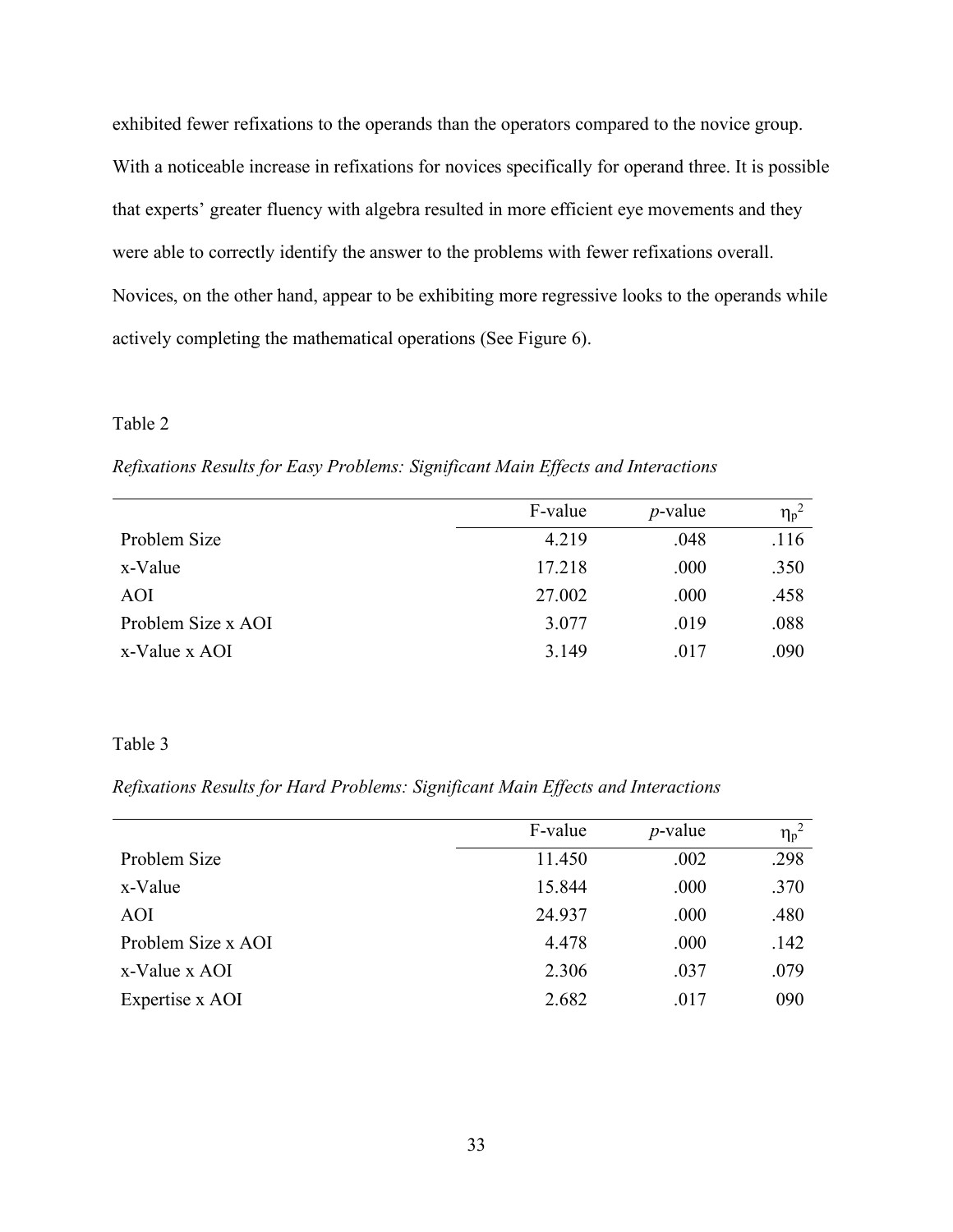#### **Regression**

A step-wise multiple regression was conducted to determine if expertise (novice/expert), working memory (composite WM span score), and effort were good predictors of performance in terms of RT. Composite WM span scores were computed by averaging participants' partial span scores for the rotation and symmetry span tasks. The mean composite score for the novice group was 30.80, and the mean composite score for experts was 28.19. Regression results yielded an overall significant model,  $F(1, 47) = 19.37$ ,  $p < .001$ .,  $R^2 = .292$ . Expertise was the only significant predictor of RT performance,  $t(47) = 15.00$ ,  $p < .001$ ,  $\beta = -.540$ . WM span  $(t(47)) = -$ 1.15,  $p = 0.255$ ) and effort  $(t(47) = 0.25, p = 0.806)$  were not significant predictors in this model. A second step-wise multiple regression was conducted to determine if the same variables (expertise, WM, and effort) were good predictors of performance in terms of accuracy. Results yielded an overall significant model,  $F(1, 47) = 6.65 p \lt 0.001$ .,  $R^2 = 0.124$ . Expertise was the only significant predictor of accuracy,  $t(47) = 54.23$ ,  $p < .001$ ,  $\beta = -.352$ . Again, WM span  $(t(47)) =$ 1.01,  $p = 0.320$  and effort  $(t(47) = 0.45, p = 0.652$  were not significant predictors in this model.

Given the influence that expertise appears to have on performance, additional regression analyses were conducted on each expertise group separately. Step-wise multiple regressions were conducted to determine if WM and effort were good predictors of performance in terms of RT and accuracy. Results from these analyses yielded an overall significant model, *F*(1, 28) = 5.30,  $p < .05$ ,  $R^2 = .164$ , for RT only for the novice group alone. WM span,  $t(28) = 5.43$ ,  $p < .001$ ,  $\beta =$ -.405, was a significant predictor in this model for RT, while effort was not a significant predictor  $t(28) = .77$ ,  $p = .447$ . These results suggest that the novice group, given their lack of expertise in algebra, are more reliant on WM than their expert counterparts. Experts, on the other hand, have the experience and knowledge to work through these problems rather efficiently.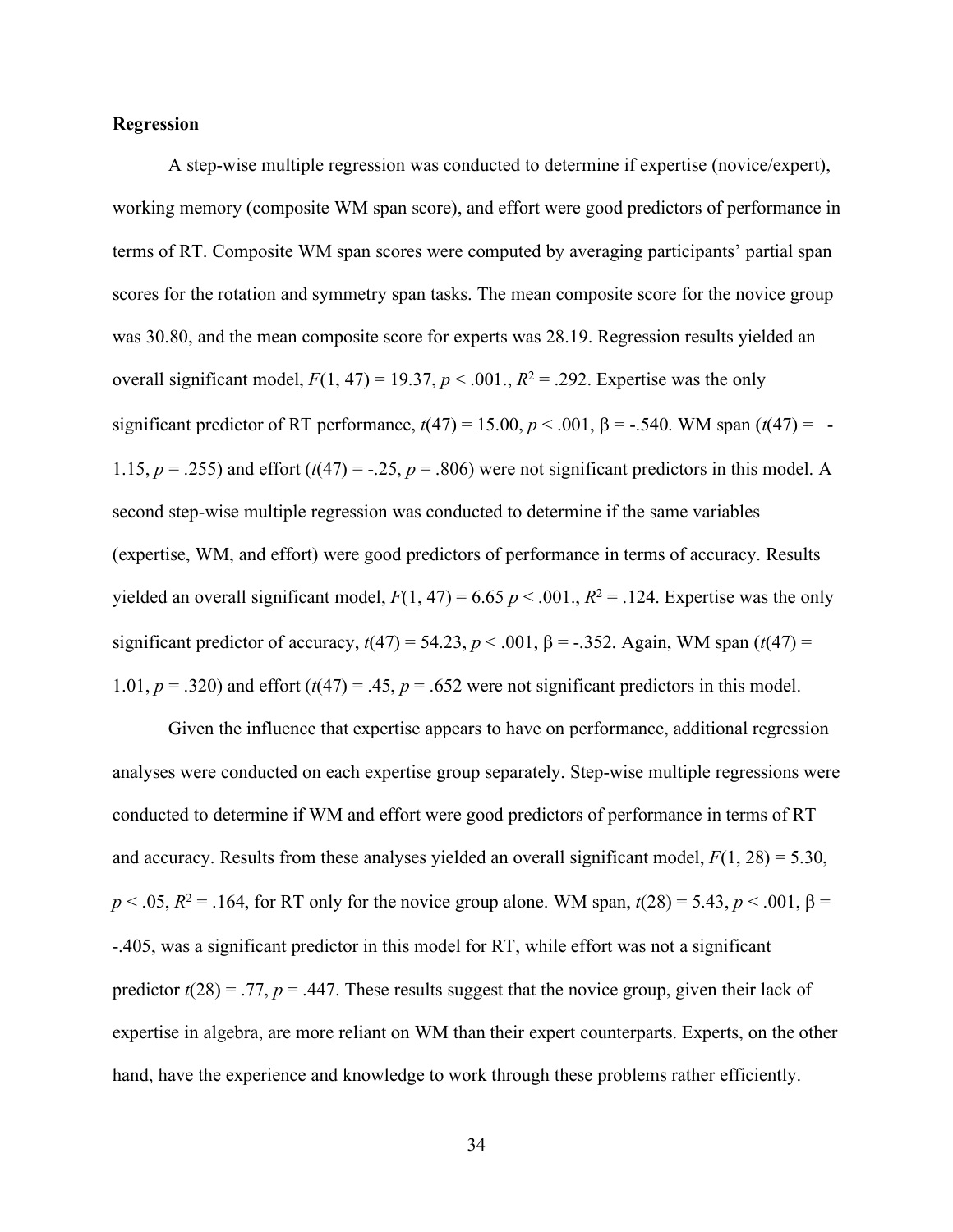These problems are more challenging for the novice group, thereby requiring more cognitive effort and more reliance on WM capacity.



*Figure 6.* Refixation Results for Hard Problems. (a) Significant interaction between expertise and AOI,  $F(6, 162) = 4.48$ ,  $p < .05$ ,  $\eta_p^2 = .090$ , plotted with operands and operators grouped together. (b) Significant interaction between expertise and AOI for hard problems, with AOIs plotted in the order in which the problems were presented, from left to right,  $Ax + B = C$  and  $Ax + B = Cx$  $+$  D.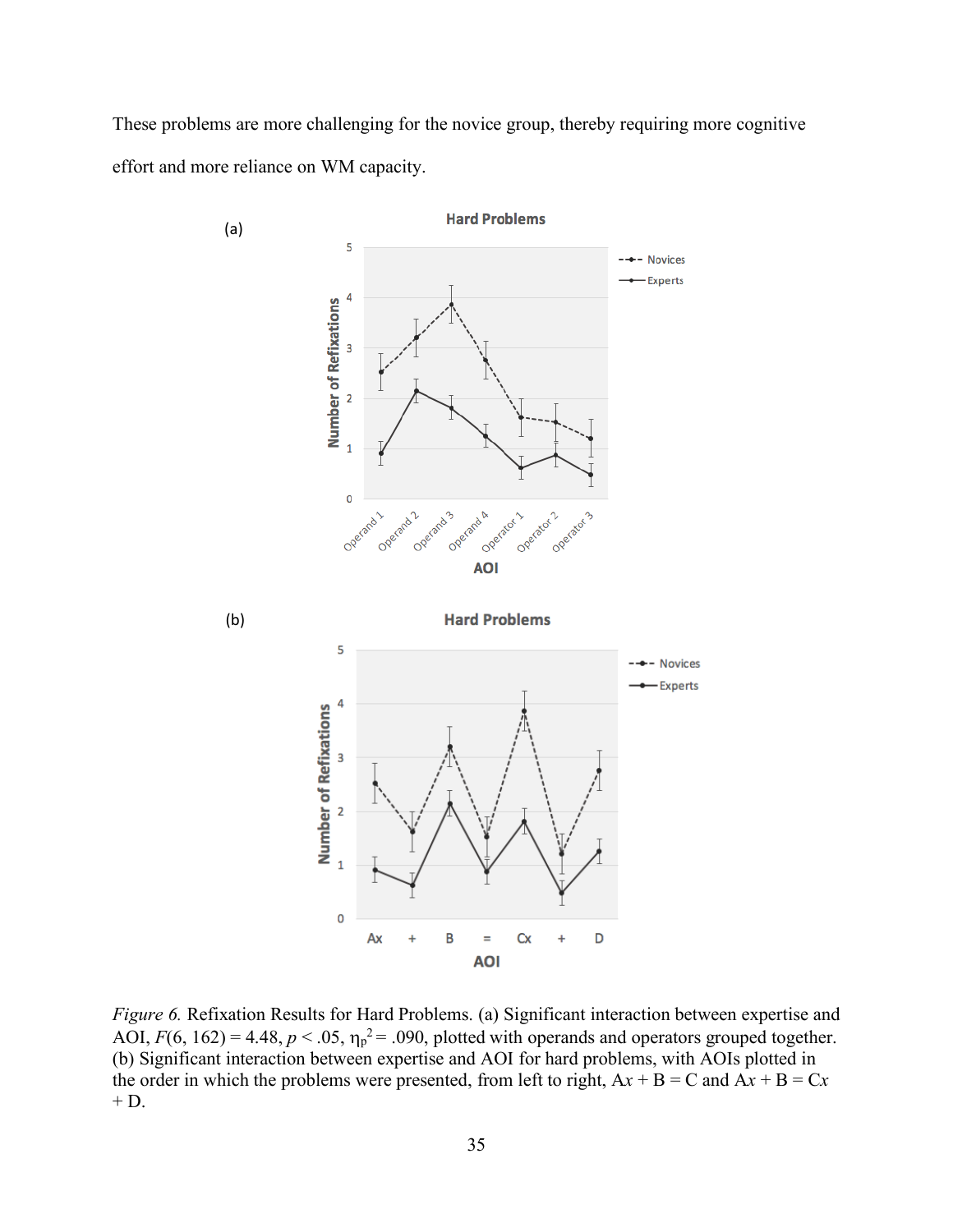#### **Chapter 4: Discussion**

The primary aim of this study was to determine what performance looks like between novices and experts on an algebraic problem-solving task; specifically identifying, (1) if and where performance differences occur between the two groups, (2) if different problem-solving strategies are employed, and (3) what these potential performance differences look like in terms of eye movements. Given the critical role that working memory plays in mathematics, a secondary objective was to assess if working memory span was a good predictor of performance for the novice and expert groups.

Our findings are consistent with our predictions regarding the presence of the problem size effect and effects of problem complexity, however, our predictions regarding expertise effects were not as clear. Results produced significant problem size effects for both behavioral measures and eye tracking measures. Performance in terms of RT and accuracy were impacted by the size of the problem as well as the value of the *x* variable. Participants displayed longer latencies as well as lower accuracy rates for large compared to small problems as well as for problems where *x* was a decimal/fraction compared to *x* being a whole number. These factors contributed to the overall difficulty of the problems, thereby requiring more cognitive effort, and ultimately resulting in longer RTs for both groups. Regarding the eye tracking measures, we see a pronounced problem size effect especially for the large, hard problems with a significant increase in the number of fixations to each operand compared to the small problems. Fixation duration also demonstrates the problem size effect as we have increasing lengths of fixations between small and large problems for both the easy and hard manipulations. It is promising that we are able to see these effects in both typical behavioral measures as well as eye tracking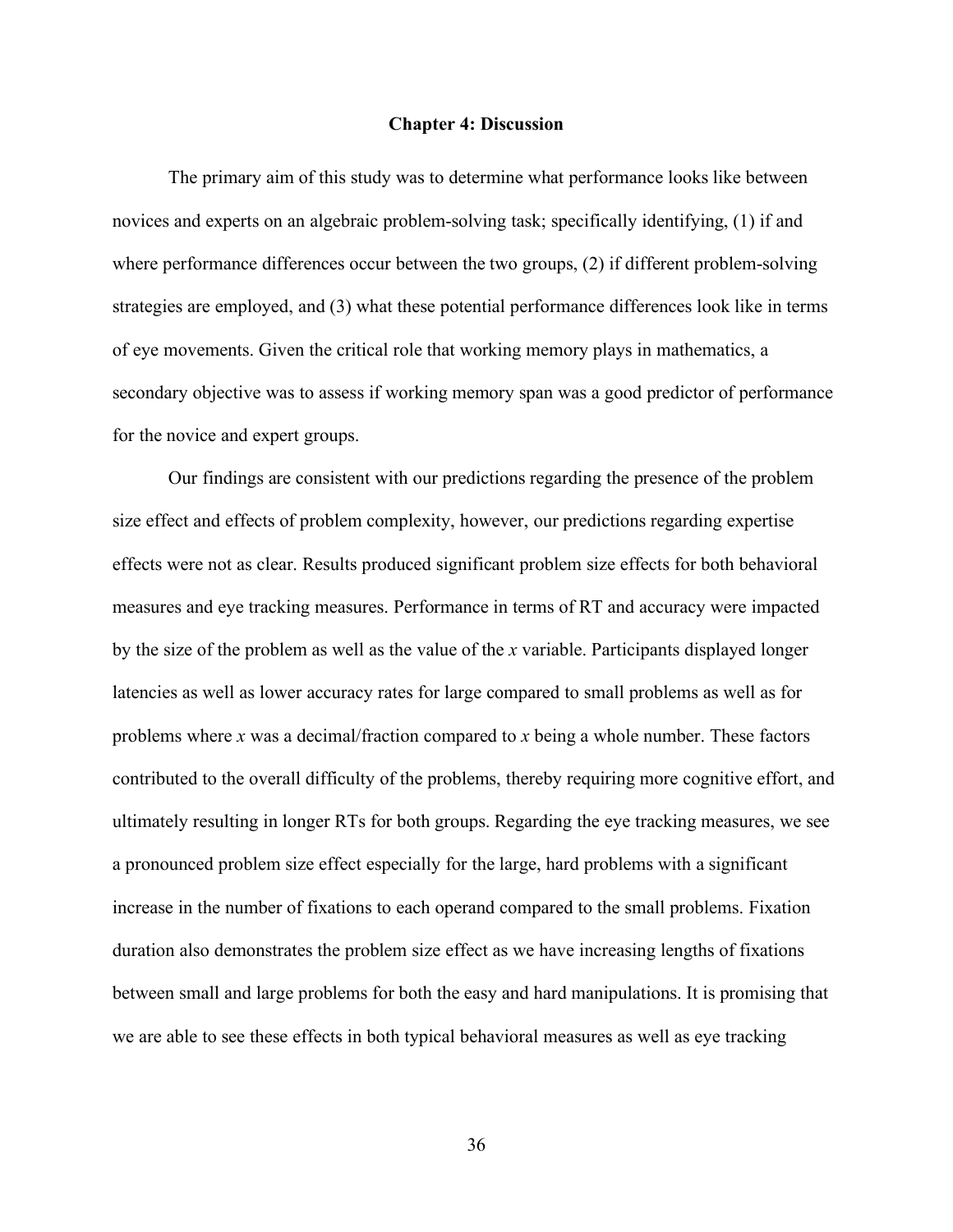measures, as this helps strengthen the argument for the presence of these effects in more difficult mathematical concepts, such as algebra.

The predicted expertise effects were only present for the behavioral measure of RT and the eye tracking measure of fixation duration. Experts were generally faster than novices, and although the problems where the answer was a decimal/fraction took experts longer to solve than the problems where the answer was a whole number, experts consistently outperformed the novice group. No differences in accuracy indicate that perhaps these problems were easy enough for both groups to accurately answer given their respective response times, but the additional knowledge and experience of the expert group allowed them to complete these problems significantly faster. The behavioral and eye tracking results align and provide support for one another in that if experts are solving problems faster than novices, then they should also exhibit shorter fixation durations – both of which are reinforced by our results. These results collectively support previous research indicating that experts in a given area, in this case math, not only have more experience in the subject, but this additional experience leads to greater efficiency in retrieving domain-specific knowledge, and ultimately leads to requiring less cognitive effort for the task at hand (Alexander, 2003; Bransford, et al., 1999, Heyworth, 1999).

Existing reading literature has shown that the number of regressive looks and length of fixation duration increase as text difficulty increases (Everatt, Bradshaw & Hibbard, 1998; Murray & Kennedy, 1988; Rayner, 1978; Underwood, Hubbard & Wilkinson, 1990). Results from the present study support and relate these original findings to the area of numerical cognition. While we did not find any expertise effects in regard to regressive looks for easy problems, we did see group differences for the hard problems. Experts made fewer refixations to the AOIs of the hard problems compared to the novices. These differences are indicative of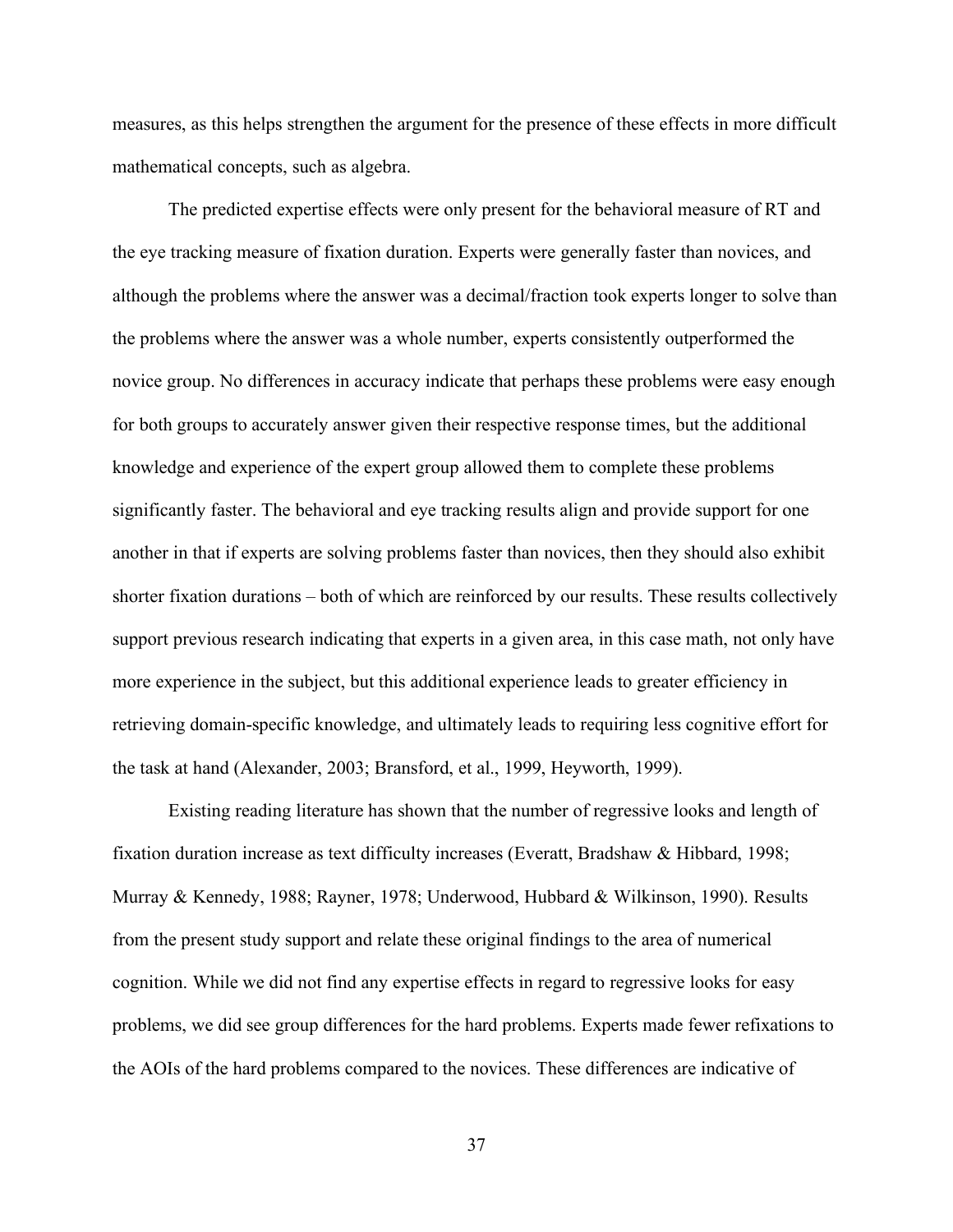greater fluency and mirror the reading literature in that as text difficulty increases (in this case, the difficulty of the algebra problems), novices require additional refixations in order to efficiently process the information for accurate solving.

Problem-solving strategies employed by these two groups become evident via the eye tracking measures of fixation duration and refixations. Both groups spend significantly less time looking at the operators of a problem compared to the operands. This is consistent with existing literature showing comparable differences (Curtis, et al., 2016). In Figures 3 and 4, we can see consistent patterns of fixation durations. Overall, novices and experts engage in the same pattern of looking across the entirety of a given problem, however, experts appear to be more fluent and more efficient in processing – resulting in overall shorter fixations to each AOI. For the hard problems, we see an increase in the length of fixations and the number of refixations for operand 3. This suggests that for a problem such as  $Ax + B = Cx + D$ , novices are spending significantly more time looking at the C*x* term. This is the term that needs to be subtracted first during the problem-solving process. Perhaps novices are exposing their lack of expertise by having to revisit operand 3 and by looking longer at this operand during the calculation window. These longer fixations and revisits may be a direct indicator of the need for additional cognitive resources in order for novices to solve these types of problems.

Research supports the idea that WM plays a crucial role in math concepts beyond basic facts, especially those that involve active calculations and/or multiple steps (Ashcraft & Guillaume, 2009). Results from the regression analyses indicate that for this particular task, WM span was a good predictor of performance in terms of RT for the novice group alone. This suggests that novices are more reliant on WM than experts, given their lack of experience and knowledge of the subject. Experts, given their experience, already know how to solve these types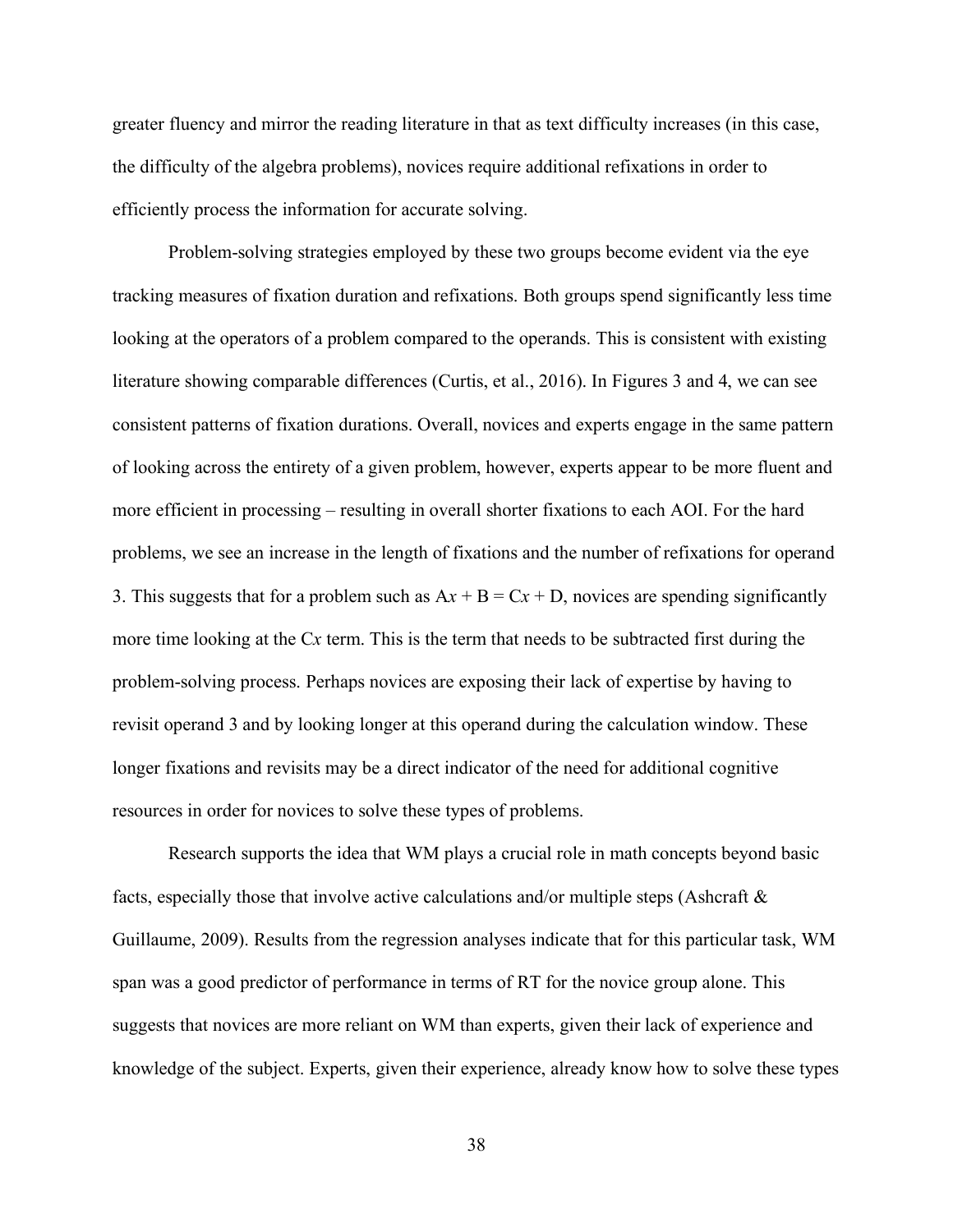of problems and are not as reliant on WM during the problem-solving process as these problems may be fairly easy. Novices, on the other hand, may find these types of problems rather challenging and therefore WM becomes a crucial factor in their overall performance. It is possible that with greater expertise, the role that WM plays in math begins to diminish. With expertise comes experience, additional knowledge, and additional practice, all of which contribute to overall performance.

It is worth briefly addressing the group differences in the amount of effort applied to the algebra task. According to the results, experts exhibited less effort than novices. One would naturally expect experts to display less effort, as this task likely requires less cognitive effort on their part. In the future, it might be useful to include a confidence scale in lieu of or in conjunction with an effort scale to better gauge group experiences.

Additional research is needed to help further understand the performance disparities that exist between novices and experts. This study only used two general types of algebra problems (equations with one or two unknowns), so additional research is warranted in order to examine different aspects of algebraic problem-solving. Different types of equations and different mathematical operations should also be considered in order to get a more holistic interpretation of algebra performance. It may worth examining differences in more basic mathematical concepts in order to develop an understanding of fundamental differences between these two groups. From there, additional research can expand into other, more difficult mathematical concepts, such as fractions.

This study emphasizes the importance and utility of using eye tracking to help better understand problem-solving and performance differences. Eye tracking measures help uncover otherwise unexplored results in terms of where participants are looking and for how long, during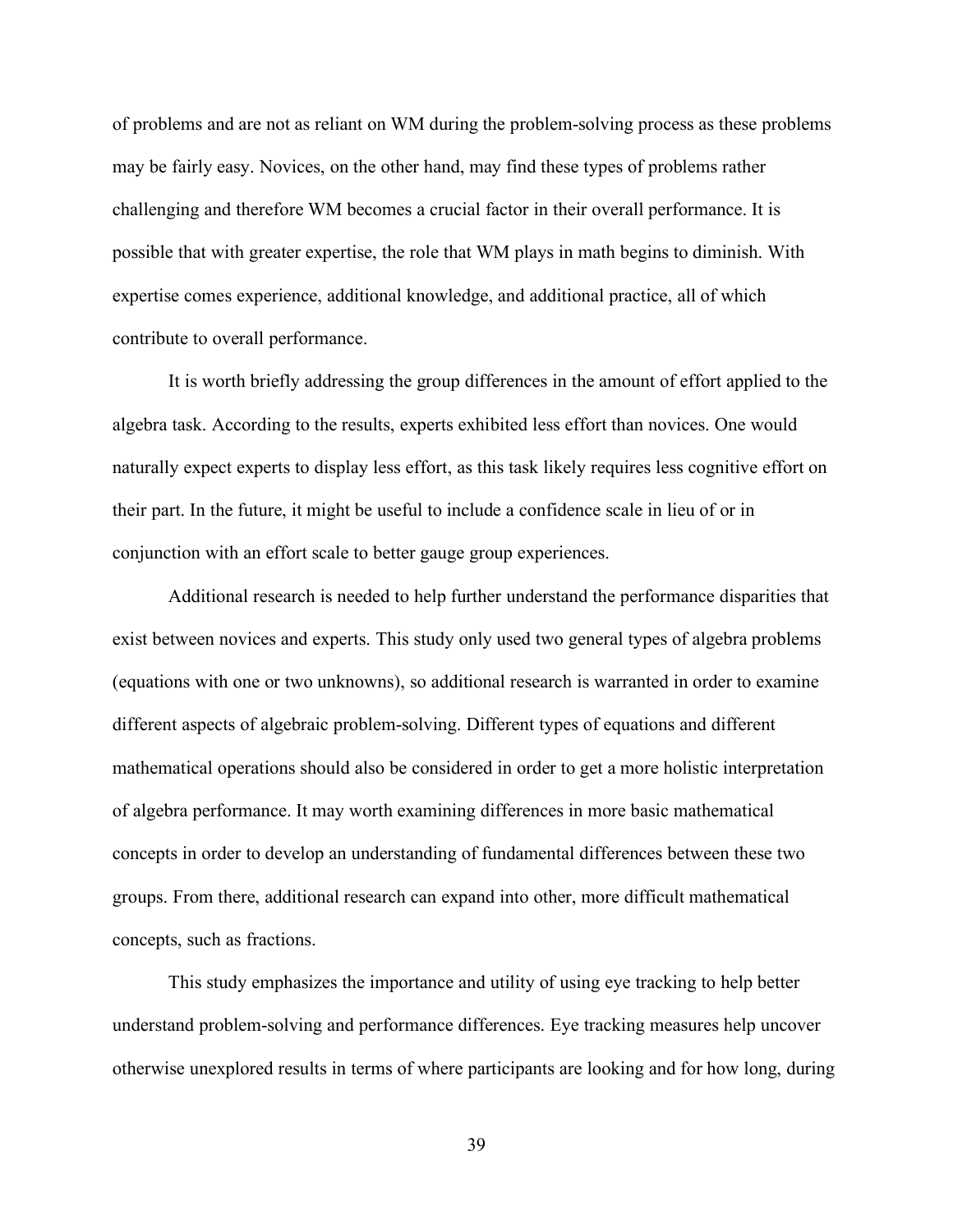the calculation window. This information is not accessible via typical behavioral measures of RT and accuracy and although participant self-reports can inform researchers of the general strategies that are used, number of fixations and length of fixations to each AOI are not typical of self-report data. The use of behavioral measures in conjunction with eye tracking measures help obtain a more complete story of the cognitive processes employed during the problem-solving process and can help uncover other potentially unexplored group differences.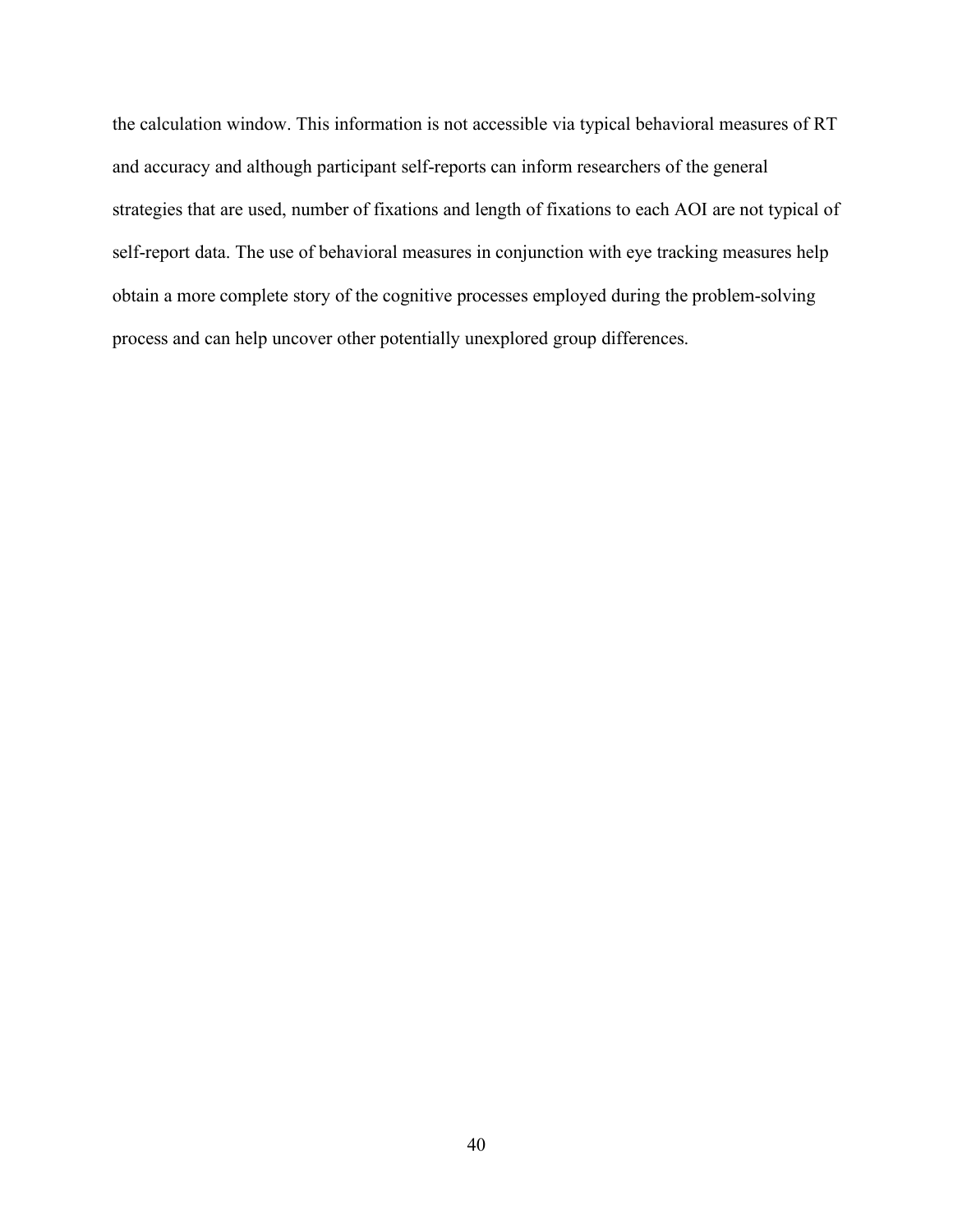#### **References**

- Alexander, P. A. (2003). The development of expertise: The journey from acclimation to proficiency. *Educational Researcher*, *32*(8), 10-14.
- Ashcraft, M. H., & Guillaume, M. M. (2009). Mathematical cognition and the problem size effect. *Psychology of learning and motivation*, *51*, 121-151.
- Ashcraft, M. H., & Kirk, E. P. (2001). The relationships among working memory, math anxiety, and performance. *Journal of experimental psychology: General*, *130*(2), 224-237.
- Ashcraft, M. H., & Stazyk, E. H. (1981). Mental addition: A test of three verification models. *Memory & Cognition*, *9*(2), 185-196.
- Ayres, P. L. (2001). Systematic mathematical errors and cognitive load. *Contemporary Educational Psychology*, *26*(2), 227-248.
- Booth, J. L., Barbieri, C., Eyer, F., & Paré-Blagoev, E. J. (2014). Persistent and Pernicious Errors in Algebraic Problem Solving. *Journal of Problem Solving*, *7*(1), 10-23.
- Bransford, J. D., Brown, A. L., & Cocking, R. R. (2000). *How people learn. (Expanded ed.).* National Academy: Washington D.C.
- Campbell, J. I. (Ed.). (1992). *The nature and origin of mathematical skills* (Vol. 91). Elsevier.
- Carpenter, P. A., & Just, M. A. (1989). The role of working memory in language comprehension. *Complex information processing: The impact of Herbert A. Simon*, 31- 68.
- Carraher, D. W., Schliemann, A. D., Brizuela, B. M., & Earnest, D. (2006). Arithmetic and algebra in early mathematics education. *Journal for Research in Mathematics education*, 87-115.
- Chi, M. T. (2006). Two approaches to the study of experts' characteristics. *The Cambridge handbook of expertise and expert performance*, 21-30.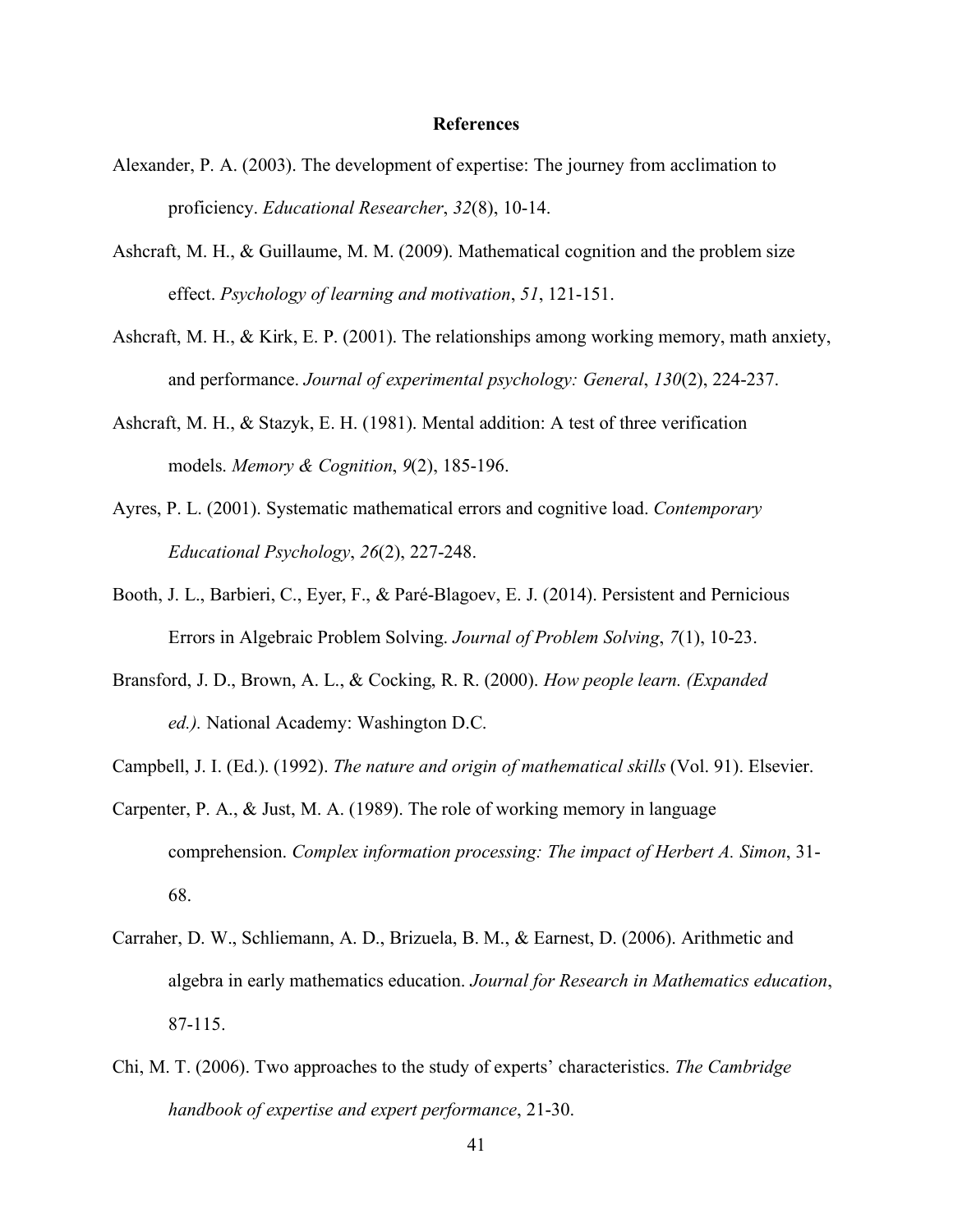- Curtis, E. T., Huebner, M. G., & LeFevre, J. A. (2016). The relationship between problem size and fixation patterns during addition, subtraction, multiplication, and division. *Journal of Numerical Cognition*, *2*(2), 91-115.
- Daneman, M., & Carpenter, P. A. (1980). Individual differences in working memory and reading. *Journal of verbal learning and verbal behavior*, *19*(4), 450-466.

Dehaene, S. (2011). *The number sense: How the mind creates mathematics*. OUP USA.

- Draheim, C., Harrison, T. L., Embretson, S. E., & Engle, R. W. (2017). What Item Response Theory Can Tell Us About the Complex Span Tasks. *Psychological assessment*.
- Everatt, J., Bradshaw, M. F., & Hibbard, P. B. (1998). Individual differences in reading and eye movement control. *Eye guidance in reading and scene perception*, 223-242.
- Faust, M. W. (1996). Mathematics anxiety effects in simple and complex addition. *Mathematical Cognition*, *2*(1), 25-62.
- Foster, J. L., Shipstead, Z., Harrison, T. L., Hicks, K. L., Redick, T. S., & Engle, R. W. (2015). Shortened complex span tasks can reliably measure working memory capacity. *Memory & cognition*, *43*(2), 226-236.
- Geary, D. C., Hoard, M. K., Nugent, L., & Rouder, J. N. (2015). Individual differences in algebraic cognition: Relation to the approximate number and semantic memory systems. *Journal of experimental child psychology*, *140*, 211-227.
- Hartmann, M., & Fischer, M. H. (2016). Exploring the numerical mind by eye-tracking: a special issue. *Psychological research*, *80*(3), 325-333.
- Hecht, S. A. (2002). Counting on working memory in simple arithmetic when counting is used for problem solving. *Memory & cognition*, *30*(3), 447-455.

Herriott, S. R., & Dunbar, S. R. (2009). Who takes college algebra?. *Primus*, *19*(1), 74-87.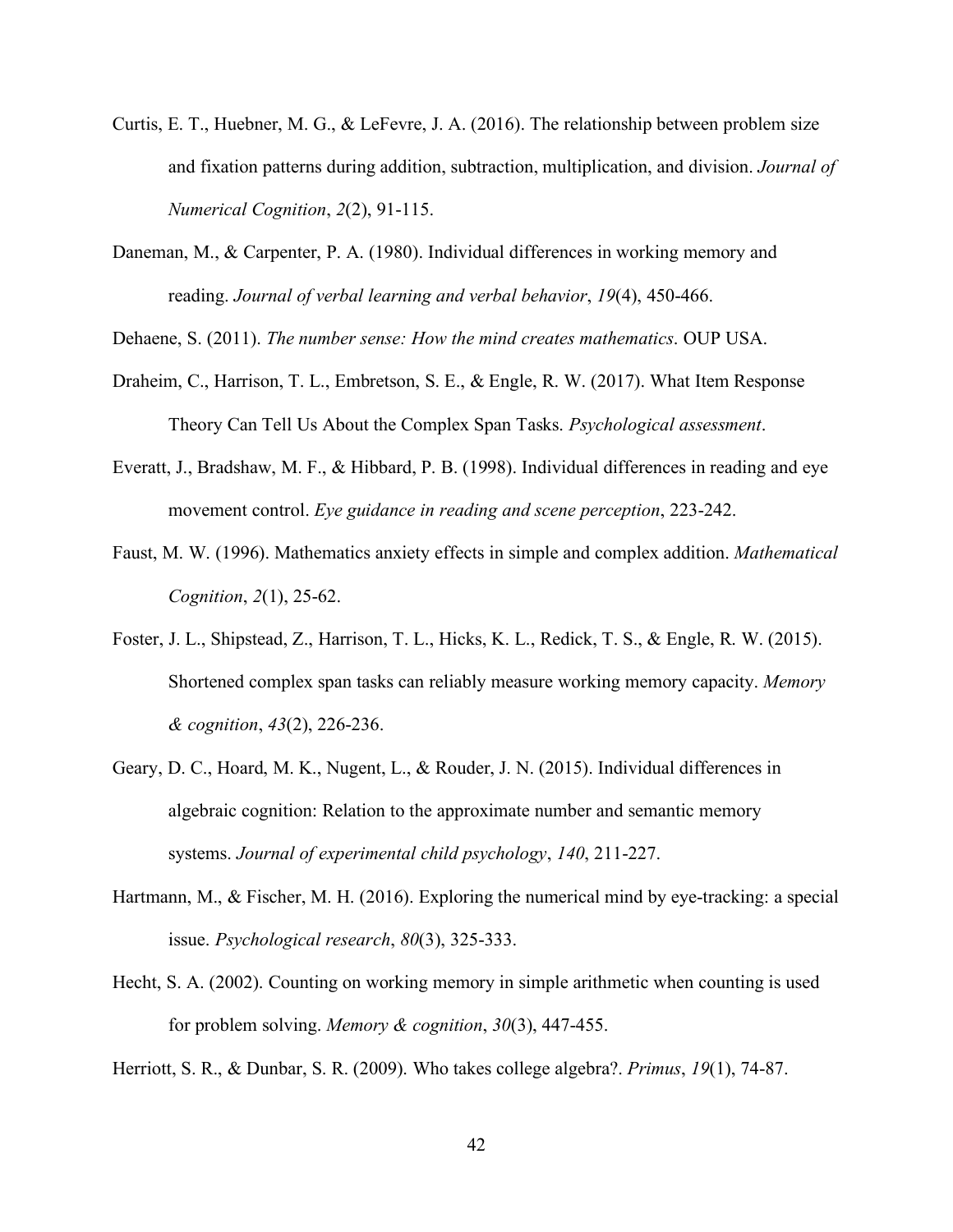- Herscovics, N., & Linchevski, L. (1994). A cognitive gap between arithmetic and algebra. *Educational studies in mathematics*, *27*(1), 59-78.
- Heyworth, R. M. (1999). Procedural and conceptual knowledge of expert and novice students for the solving of a basic problem in chemistry. *International Journal of Science Education*, *21*(2), 195-211.
- Jacobson, J. Z., & Dodwell, P. C. (1979). Saccadic eye movements during reading. *Brain and Language*, *8*(3), 303-314.
- Jordan, N. C., Kaplan, D., Ramineni, C., & Locuniak, M. N. (2009). Early math matters: kindergarten number competence and later mathematics outcomes. *Developmental psychology*, *45*(3), 850-867.
- Just, M. A., & Carpenter, P. A. (1980). A theory of reading: From eye fixations to comprehension. *Psychological review*, *87*(4), 329-354.
- Klein, G. A. (1993). *A recognition-primed decision (RPD) model of rapid decision making* (pp. 138-147). New York: Ablex Publishing Corporation.
- Lemaire, P., & Siegler, R. S. (1995). Four aspects of strategic change: contributions to children's learning of multiplication. *Journal of Experimental Psychology: General*, *124*(1), 83-97.
- Milton, J., Solodkin, A., Hluštík, P., & Small, S. L. (2007). The mind of expert motor performance is cool and focused. *Neuroimage*, *35*(2), 804-813.
- Mock, J., Huber, S., Klein, E., & Moeller, K. (2016). Insights into numerical cognition: considering eye-fixations in number processing and arithmetic. *Psychological research*, *80*(3), 334-359.
- Moore, A. M., & Ashcraft, M. H. (2015). Children's mathematical performance: Five cognitive tasks across five grades. *Journal of experimental child psychology*, *135*, 1-24.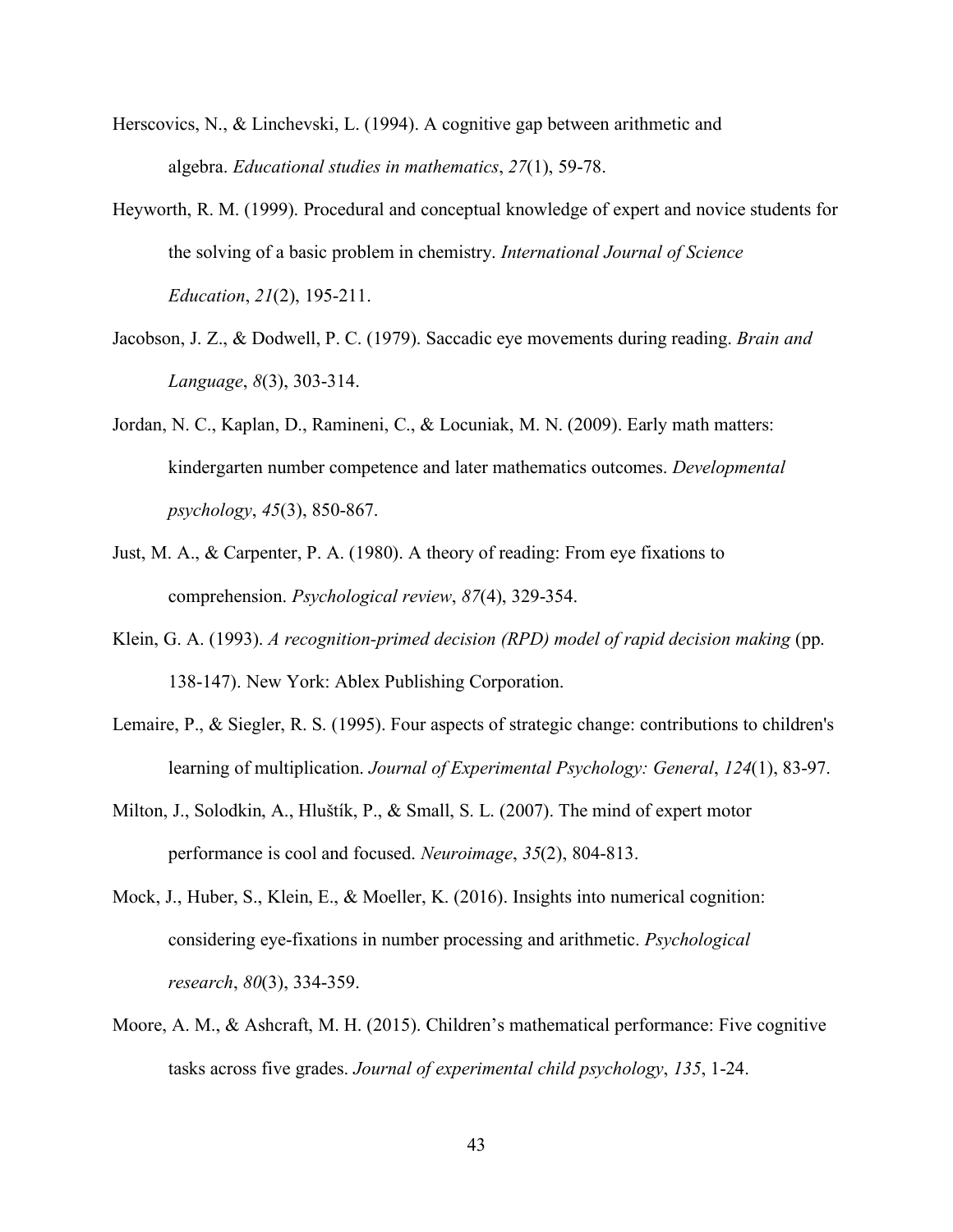- Murray, W. S., & Kennedy, A. (1988). Spatial coding in the processing of anaphor by good and poor readers: Evidence from eye movement analyses. *The Quarterly Journal of Experimental Psychology*, *40*(4), 693-718.
- Paul, F. G. (2005). Grouping within Algebra I: A structural sieve with powerful effects for lowincome, minority, and immigrant students. *Educational Policy*, *19*(2), 262-282.
- Petersen, J. L., & Hyde, J. S. (2017). Trajectories of self-perceived math ability, utility value and interest across middle school as predictors of high school math performance. *Educational Psychology*, *37*(4), 438-456.
- Priest, A. G., & Lindsay, R. O. (1992). New light on novice—expert differences in physics problem solving. *British journal of Psychology*, *83*(3), 389-405.
- Radvansky, G. A., & Ashcraft, M. H. (2014). *Cognition* (6/e). Pearson: Upper Saddle River, NJ.
- Rayner, K. (1978). Eye movements in reading and information processing. *Psychological bulletin*, *85*(3), 618-660.
- Rayner, K. (1998). Eye movements in reading and information processing: 20 years of research. *Psychological bulletin*, *124*(3), 372-422.
- Rayner, K., Pollatsek, A., Ashby, J., & Clifton Jr, C. (2012). *Psychology of reading*. Psychology Press.
- Reingold, E. M., Charness, N., Pomplun, M., & Stampe, D. M. (2001). Visual span in expert chess players: Evidence from eye movements. *Psychological Science*, *12*(1), 48-55.
- Schneider, W., Eschman, A., & Zuccolotto, A. (2012). *E-Prime User's Guide*. Pittsburgh: Psychology Software Tools, Inc.
- Schoenfeld A. H. (2014). *Mathematical problem solving*. Elsevier.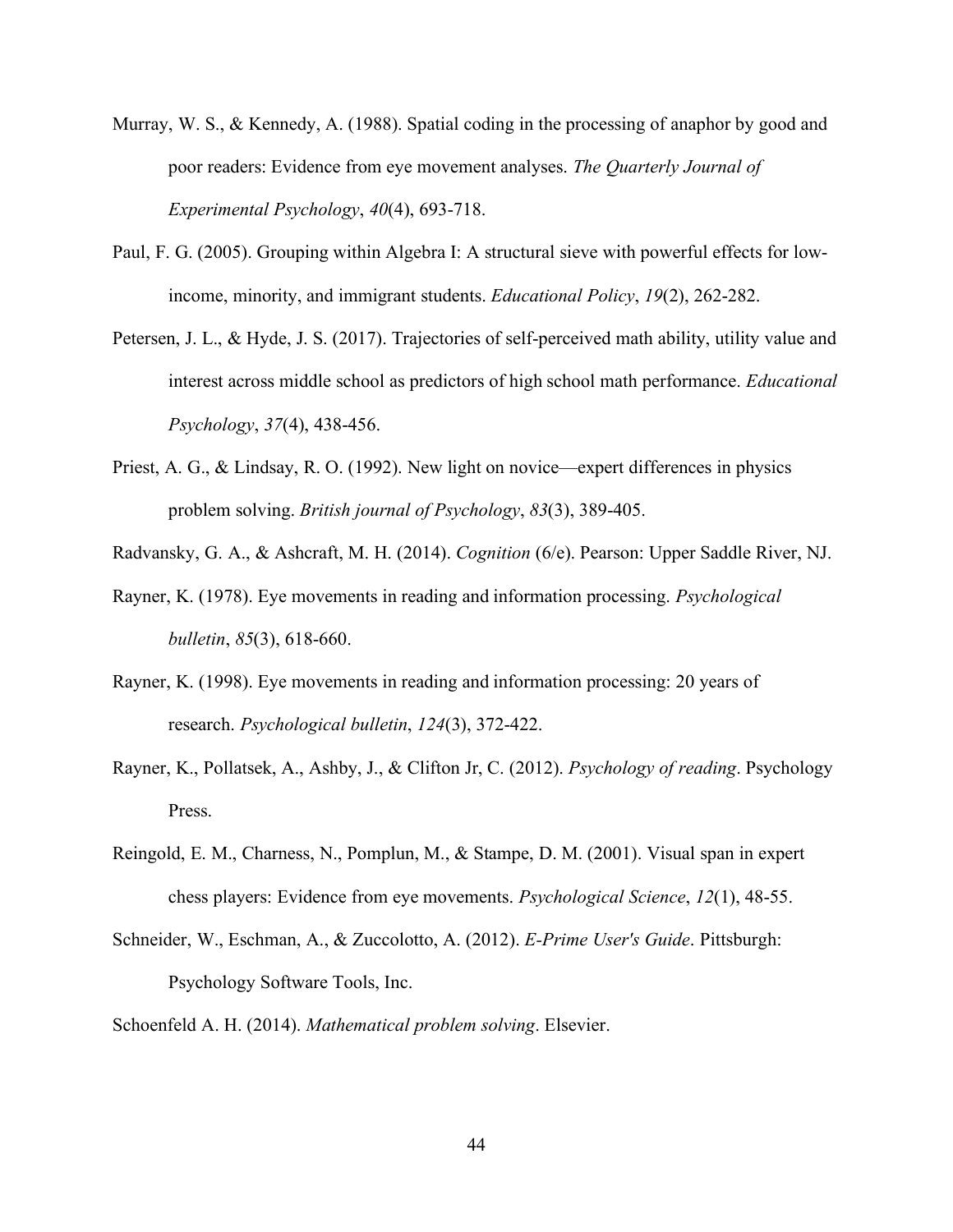- Stacey, K., & MacGregor, M. (1999). Learning the algebraic method of solving problems. *The Journal of Mathematical Behavior*, *18*(2), 149-167.
- Stein, M. K., Kaufman, J. H., Sherman, M., & Hillen, A. F. (2011). Algebra a challenge at the crossroads of policy and practice. *Review of Educational Research*, *81*(4), 453-492.
- Suárez-Pellicioni, M., Núñez-Peña, M. I., & Colomé, A. (2013). Mathematical anxiety effects on simple arithmetic processing efficiency: an event-related potential study. *Biological psychology*, *94*(3), 517-526.
- Sullivan, J. L., Juhasz, B. J., Slattery, T. J., & Barth, H. C. (2011). Adults' number-line estimation strategies: Evidence from eye movements. *Psychonomic bulletin & review*, *18*(3), 557-563.
- Swafford, J. O., & Brown, C. A. (1989). Attitudes. *Results from the fourth mathematics assessment of the national assessment of educational progress*, 106-116.
- Sweller, J., & Cooper, G. A. (1985). The use of worked examples as a substitute for problem solving in learning algebra. *Cognition and instruction*, *2*(1), 59-89.
- Trezise, K., & Reeve, R. A. (2014). Working memory, worry, and algebraic ability. *Journal of experimental child psychology*, *121*, 120-136.
- Turner, M. L., & Engle, R. W. (1989). Is working memory capacity task dependent?. *Journal of memory and language*, *28*(2), 127-154.
- Underwood, G., Hubbard, A., & Wilkinson, H. (1990). Eye fixations predict reading comprehension: The relationships between reading skill, reading speed, and visual inspection. *Language and speech*, *33*(1), 69-81.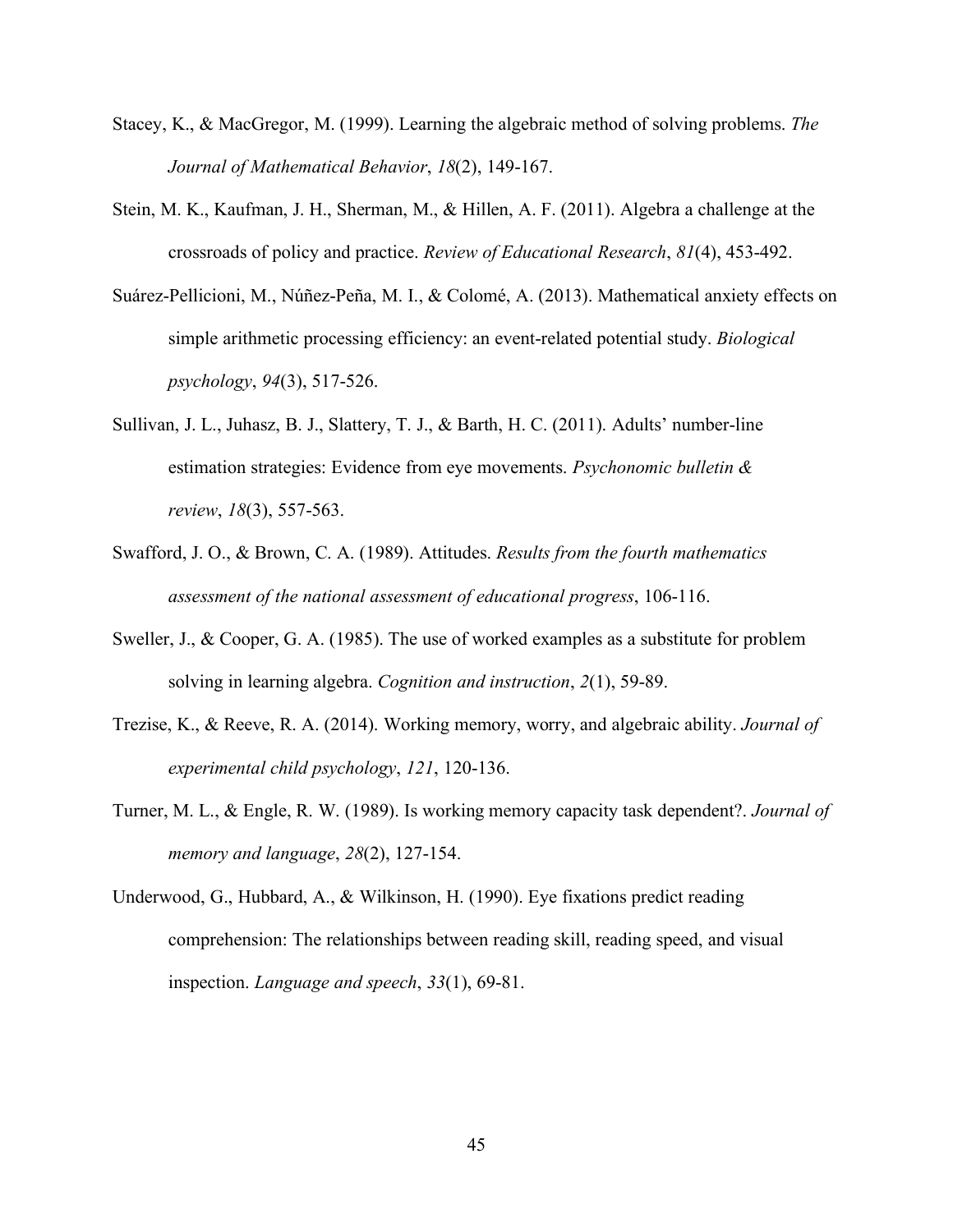- Unsworth, N., Redick, T. S., Heitz, R. P., Broadway, J. M., & Engle, R. W. (2009). Complex working memory span tasks and higher-order cognition: A latent-variable analysis of the relationship between processing and storage. *Memory*, *17*(6), 635-654.
- Yu, X., Liu, J., Li, D., Liu, H., Cui, J., & Zhou, X. (2016). Dynamic mental number line in simple arithmetic. *Psychological research*, *80*(3), 410-421.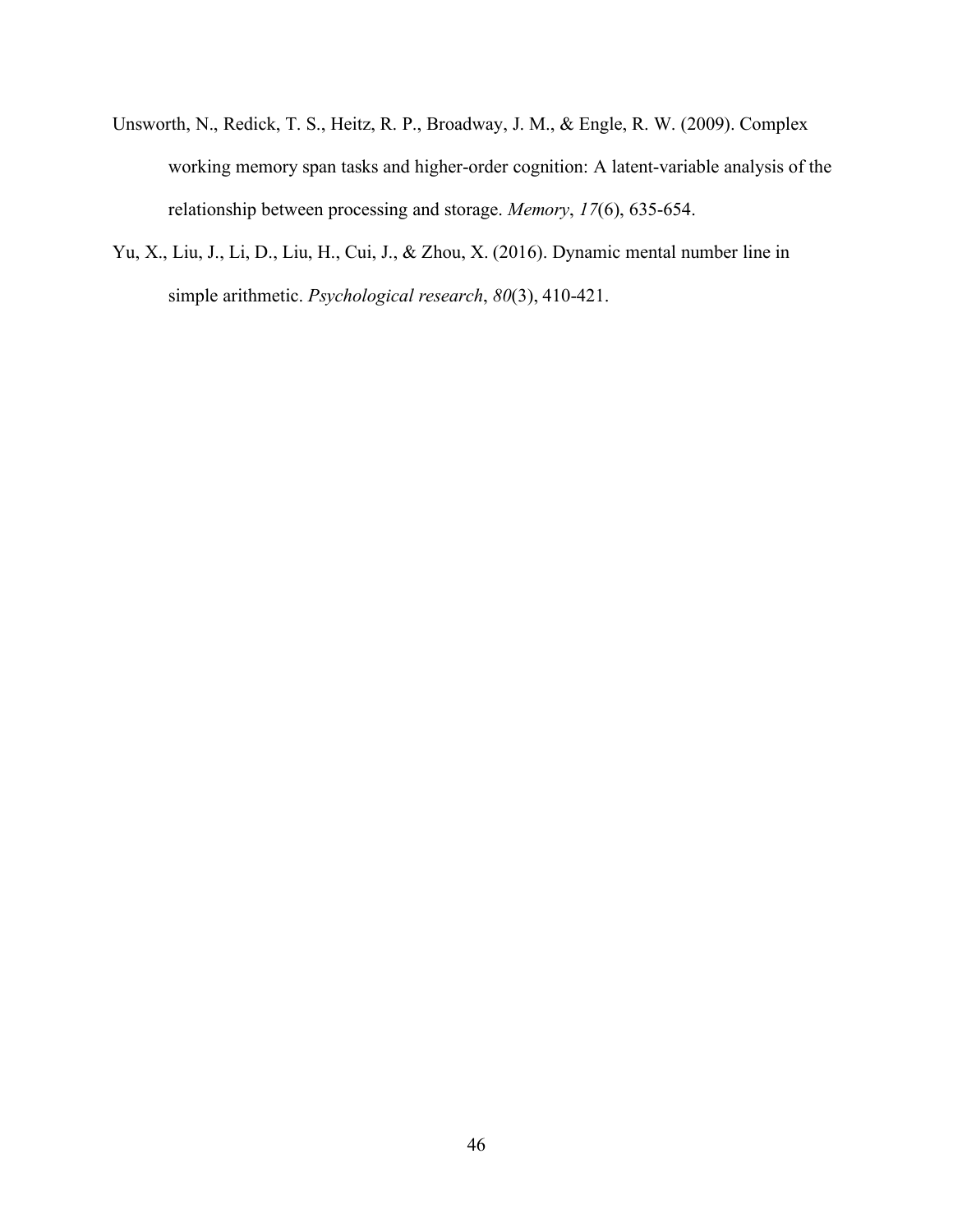#### **Curriculum Vitae**

# **Krystal Kamekona-Mendoza**

Krystal.Kamekona@gmail.com

# **EDUCATION**

| Expected 2020 | University of Nevada, Las Vegas<br>Ph.D. Experimental Psychology |
|---------------|------------------------------------------------------------------|
| 2018          | University of Nevada, Las Vegas<br>M.A. Experimental Psychology  |
| 2012          | University of Nevada, Las Vegas<br>B.A. Psychology               |

#### **RESEARCH EXPERIENCE**

#### **University of Nevada, Las Vegas**

*Graduate Research Assistant* August 2015 – Present Faculty Advisor: Mark H. Ashcraft, Ph.D., Math Cognition Lab

#### **University of Nevada, Las Vegas**

*Graduate Research Assistant* August 2015 – August 2016 *Research Assistant* April 2014 – August 2015 Faculty Advisor: Jennifer L. Rennels, Ph.D., Baby and Child Rebel Lab

#### **TEACHING EXPERIENCE**

| Fall $2018$ – Present       | Instructor, Foundations of Cognitive Psychology             |
|-----------------------------|-------------------------------------------------------------|
|                             | University of Nevada, Las Vegas                             |
| Fall $2017 -$ Spring $2018$ | Instructor, General Psychology (Introduction to Psychology) |
|                             | University of Nevada, Las Vegas                             |
| Fall $2016 -$ Spring $2017$ | Teaching Assistant, Statistics for Psychologists I          |
|                             | University of Nevada, Las Vegas                             |

#### **CONFERENCE PRESENTATIONS**

**Kamekona, K**. & Ashcraft, M. H. (2017, November). *The Effects of Math Anxiety and Math Achievement on Basic Arithmetic Facts: A Pupillometry Approach.* Poster session presented at the Psychonomic Society 58th Annual Meeting. Vancouver, BC, Canada.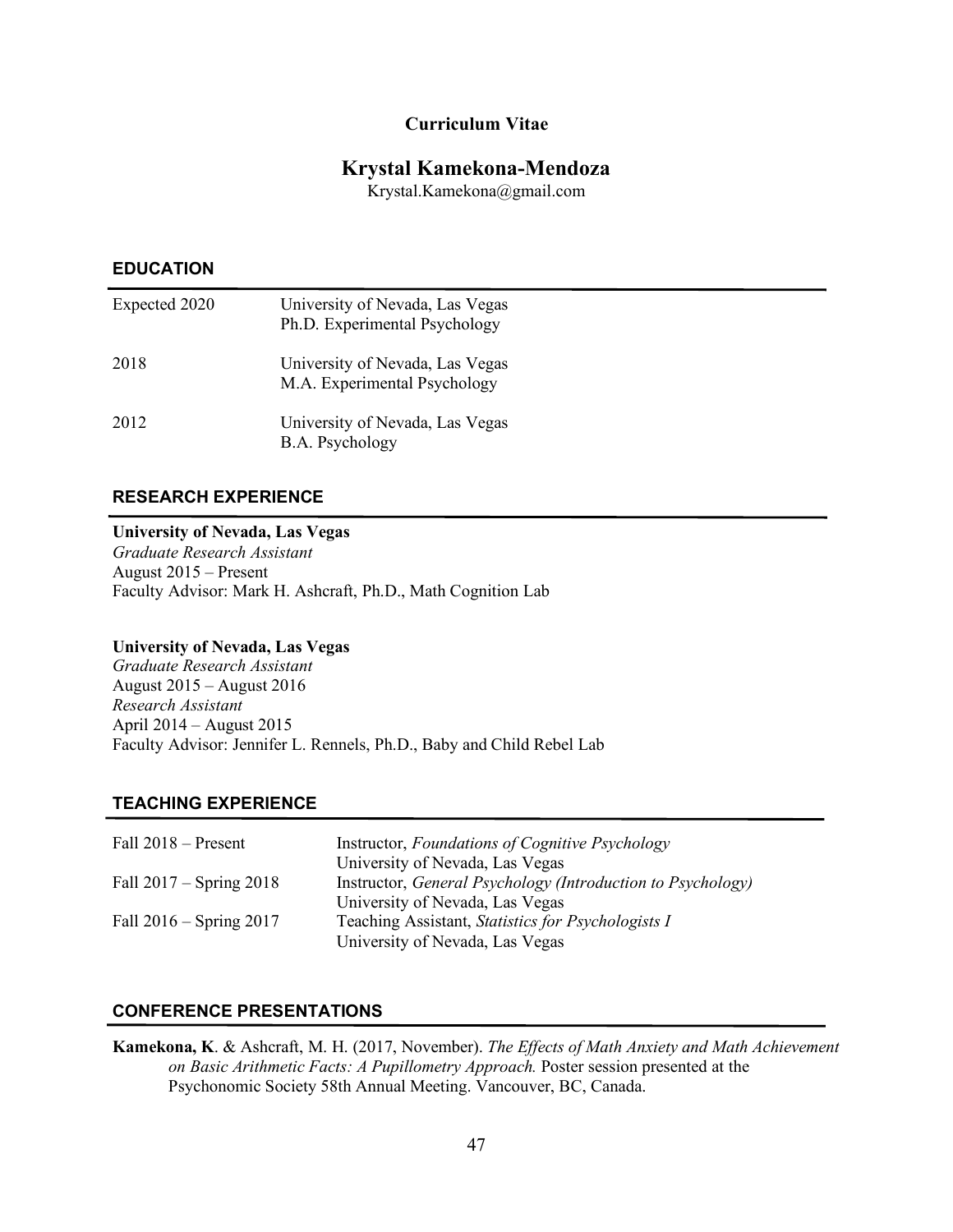- Rennels, J.L., Kulhanek K., Kayl A.J., Cummings, A.J., & **Kamekona, K**. (2017, May). *Infants' Preference for Female Faces Varies Based on Motor Skills and Facial Expressions.* Poster session presented at the 2017 Society for Research in Child Development Biennial Meeting. Austin, TX.
- Rennels, J.L., Cummings, A.J., Kayl, A.J., **Kamekona, K**., & Kulhanek, K. (2016, May). *Infants' Advantage in Locating Female Faces in a Visual Search Task.* Poster session presented at the 20<sup>th</sup> Biennial International Conference on Infant Studies. New Orleans, LA.
- Rennels, J.L., Kayl, A.J., Cummings, A.J., **Kamekona, K**., & Kulhanek, K. (2016, May). *Age Differences in Infants' Visual Preference for Female Faces*. Poster session presented at the 20<sup>th</sup> Biennial International Conference on Infant Studies. New Orleans, LA.
- Glover, V.A., Rennels, J.L., Valdez, V.W., & **Kamekona, K.** (2013, January). *Using a Learning Task to*  Alter Implicit Associations for African American Males. Poster session presented at the 14<sup>th</sup> Annual Meeting of the Society for Personality and Social Psychology. New Orleans, LA.

#### **TALKS**

- Glover, V.A., & Rennels, J.L., Valdez, V. W., & **Kamekona, K.** (2014, April). *Racial Implicit Bias for African American and Caucasian Males*. Presented at the University of Nevada, Las Vegas.
- Glover, V.A., & Rennels, J.L., Valdez, V. W., & **Kamekona, K.** (2013, March). *Using a Learning Task to Alter Implicit Associations for African American Males*. Presented at the annual meeting of the Graduate and Professional Student Association research forum, Las Vegas, NV.

| $2018 - 2019$<br>$2017 - 2018$ | Patricia Sastaunik Scholarship – University of Nevada, Las Vegas (\$2,500)<br>Graduate College Summer Research Fellowship – University of Nevada, Las |
|--------------------------------|-------------------------------------------------------------------------------------------------------------------------------------------------------|
|                                | Vegas $(\$7,000)$                                                                                                                                     |
| $2017 - 2018$                  | OUMP Outstanding Mentor Award – University of Nevada, Las Vegas (\$75)                                                                                |
| 2016                           | Graduate & Professional Student Association Travel Grant – University of                                                                              |
|                                | Nevada, Las Vegas (\$500)                                                                                                                             |

#### **AWARDS AND GRANTS**

#### **ACADEMIC SERVICE**

| Reviewer – Association for Psychological Science Student Caucus, Student      |
|-------------------------------------------------------------------------------|
| <b>Grant Competition</b>                                                      |
| Diversity & Inclusion Liaison - Experimental Student Committee, University of |
| Nevada, Las Vegas                                                             |
| Secretary – Experimental Student Committee, University of Nevada, Las Vegas   |
| Cohort Representative – Experimental Student Committee, University of Nevada, |
| Las Vegas                                                                     |
| Mentor – Outreach Undergraduate Mentoring Program (OUMP), University of       |
| Nevada, Las Vegas                                                             |
|                                                                               |